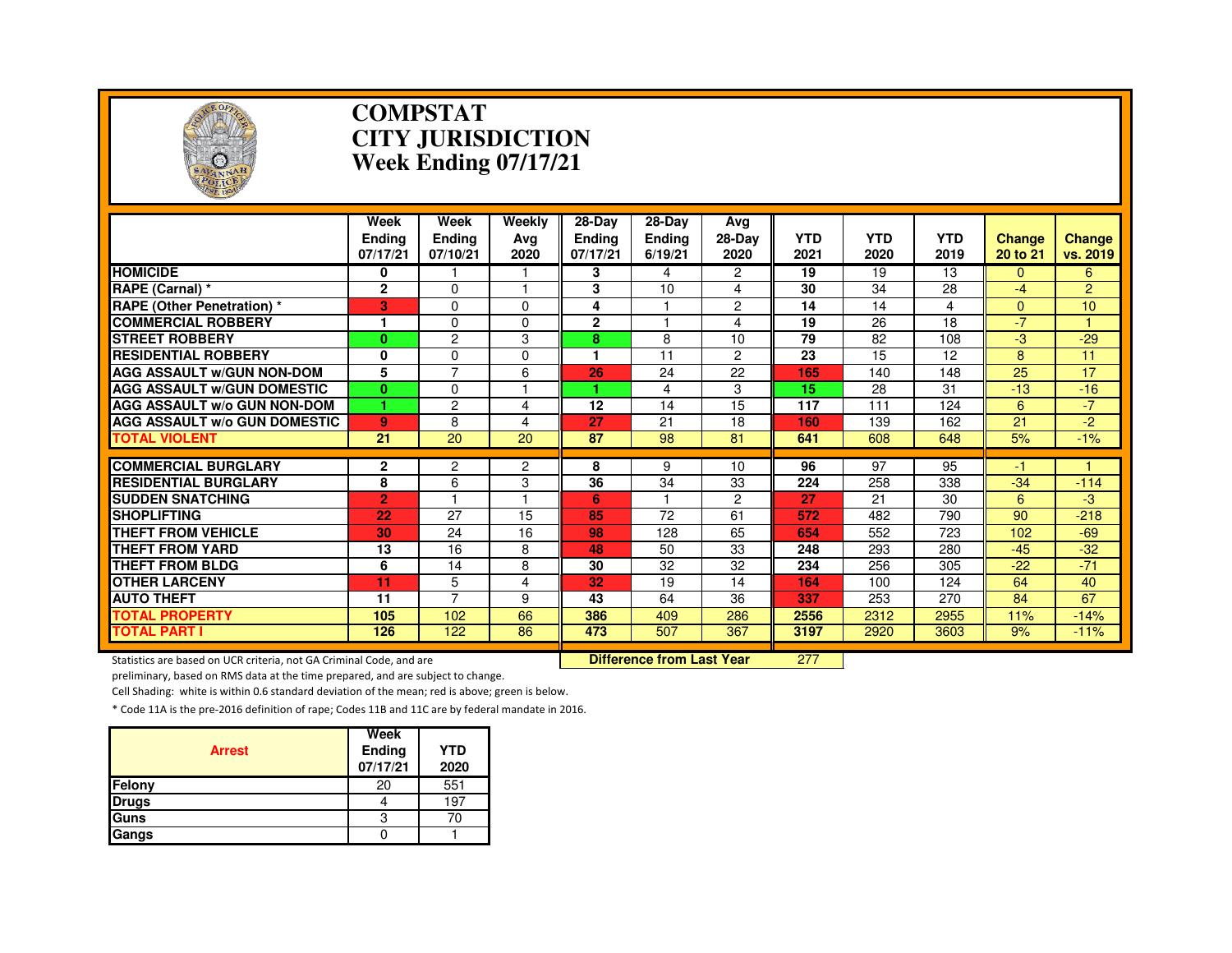

#### **COMPSTATNORTH PRECINCTWeek Ending 07/17/21**

#### **PRECINCT COMMANDER:**

**CAPT. BEN HERRON**



|                                     | Week<br><b>Endina</b><br>07/17/21 | Week<br><b>Ending</b><br>07/10/21 | Weekly<br>Avg<br>2020 | $28 - Day$<br><b>Ending</b><br>07/17/21 | 28-Day<br><b>Ending</b><br>6/19/21 | Avg<br>$28-Dav$<br>2020 | <b>YTD</b><br>2021 | <b>YTD</b><br>2020 | <b>YTD</b><br>2019 | <b>Change</b><br>20 to 21 | Change<br>vs. 2019 |
|-------------------------------------|-----------------------------------|-----------------------------------|-----------------------|-----------------------------------------|------------------------------------|-------------------------|--------------------|--------------------|--------------------|---------------------------|--------------------|
| <b>HOMICIDE</b>                     | 0                                 | $\Omega$                          | $\Omega$              |                                         |                                    |                         | 3                  | 3                  | 3                  | $\Omega$                  | $\Omega$           |
| RAPE (Carnal) *                     | $\overline{2}$                    | $\Omega$                          | $\Omega$              | 3                                       | 3                                  |                         | 10                 | 11                 | 6                  | $-1$                      | $\overline{4}$     |
| RAPE (Other Penetration) *          | 1                                 | $\Omega$                          | $\Omega$              | $\overline{2}$                          |                                    | $\Omega$                | 4                  | 3                  |                    |                           | 3                  |
| <b>COMMERCIAL ROBBERY</b>           | 0                                 | $\Omega$                          | 0                     | 0                                       | $\Omega$                           |                         | 4                  | 3                  | $\overline{2}$     |                           | $\overline{2}$     |
| <b>STREET ROBBERY</b>               | $\bf{0}$                          | $\Omega$                          |                       | 2                                       | $\mathbf 0$                        | 3                       | 31                 | 25                 | 31                 | 6                         | $\mathbf{0}$       |
| <b>RESIDENTIAL ROBBERY</b>          | 0                                 | $\Omega$                          | 0                     | 0                                       | 8                                  | $\Omega$                | $\mathbf{2}$       | 3                  | 3                  | $-1$                      | $-1$               |
| <b>AGG ASSAULT w/GUN NON-DOM</b>    | 1                                 | 5                                 | 2                     | 10                                      | 5                                  | $\overline{7}$          | 34                 | 41                 | 38                 | $-7$                      | $-4$               |
| <b>AGG ASSAULT W/GUN DOMESTIC</b>   | $\bf{0}$                          | $\Omega$                          | 0                     | $\bf{0}$                                | $\overline{c}$                     |                         | 5                  | $\overline{7}$     |                    | $-2$                      | $\overline{4}$     |
| <b>AGG ASSAULT W/o GUN NON-DOM</b>  | 1                                 | $\overline{2}$                    |                       | 4                                       | 4                                  | 4                       | 41                 | 33                 | 44                 | 8                         | -3                 |
| <b>AGG ASSAULT W/o GUN DOMESTIC</b> | $\overline{2}$                    | 3                                 |                       | 7                                       | 6                                  | 4                       | 33                 | 22                 | 38                 | 11                        | $-5$               |
| <b>TOTAL VIOLENT</b>                | $\overline{7}$                    | 10                                | 5                     | 29                                      | 30                                 | 22                      | 167                | 151                | 167                | 11%                       | 0%                 |
| <b>COMMERCIAL BURGLARY</b>          | 0                                 | $\mathbf 0$                       |                       | $\mathbf{2}$                            | $\overline{c}$                     | 2                       | 24                 | 29                 | 18                 | $-5$                      | 6                  |
| <b>RESIDENTIAL BURGLARY</b>         | 1                                 |                                   |                       | 5                                       | 3                                  | $\overline{7}$          | 31                 | 55                 | 48                 | $-24$                     | $-17$              |
| <b>SUDDEN SNATCHING</b>             | ٠                                 |                                   | 0                     | 3                                       | $\Omega$                           |                         | 18                 | 12                 | 11                 | 6                         | $\overline{7}$     |
| <b>SHOPLIFTING</b>                  | 1                                 | 6                                 | 2                     | 12                                      | 4                                  | 8                       | 61                 | 81                 | 85                 | $-20$                     | $-24$              |
| <b>THEFT FROM VEHICLE</b>           | $\mathbf{2}$                      | $\overline{ }$                    | 4                     | 18                                      | 52                                 | 15                      | 232                | 107                | 168                | 125                       | 64                 |
| <b>THEFT FROM YARD</b>              | 3                                 | 6                                 | 2                     | 16                                      | 18                                 | 9                       | 75                 | 81                 | 70                 | $-6$                      | 5                  |
| <b>THEFT FROM BLDG</b>              | 3                                 | $\overline{2}$                    | $\overline{c}$        | 9                                       | $\overline{7}$                     | $\overline{7}$          | 66                 | 47                 | 69                 | 19                        | $-3$               |
| <b>OTHER LARCENY</b>                | 3                                 | $\Omega$                          |                       | $\overline{7}$                          | 5                                  | 4                       | 30                 | 19                 | 19                 | 11                        | 11                 |
| <b>AUTO THEFT</b>                   | 7                                 | 4                                 | 2                     | 15                                      | 17                                 | $\overline{7}$          | 105                | 53                 | 38                 | 52                        | 67                 |
| <b>TOTAL PROPERTY</b>               | 21                                | 27                                | 14                    | 87                                      | 108                                | 59                      | 642                | 484                | 526                | 33%                       | 22%                |
| <b>TOTAL PART I</b>                 | $\overline{28}$                   | $\overline{37}$                   | 19                    | 116                                     | 138                                | 81                      | 809                | 635                | 693                | 27%                       | 17%                |

Statistics are based on UCR criteria, not GA Criminal Code, and are **Difference from Last Year** 

<sup>174</sup>

preliminary, based on RMS data at the time prepared, and are subject to change.

Cell Shading: white is within 0.6 standard deviation of the mean; red is above; green is below.

| <b>Arrests</b> | Week<br>Ending<br>07/17/21 | <b>YTD</b><br>2020 |
|----------------|----------------------------|--------------------|
| <b>Felony</b>  |                            | 103                |
| <b>Drugs</b>   |                            | 24                 |
| Guns           |                            |                    |
| Gangs          |                            |                    |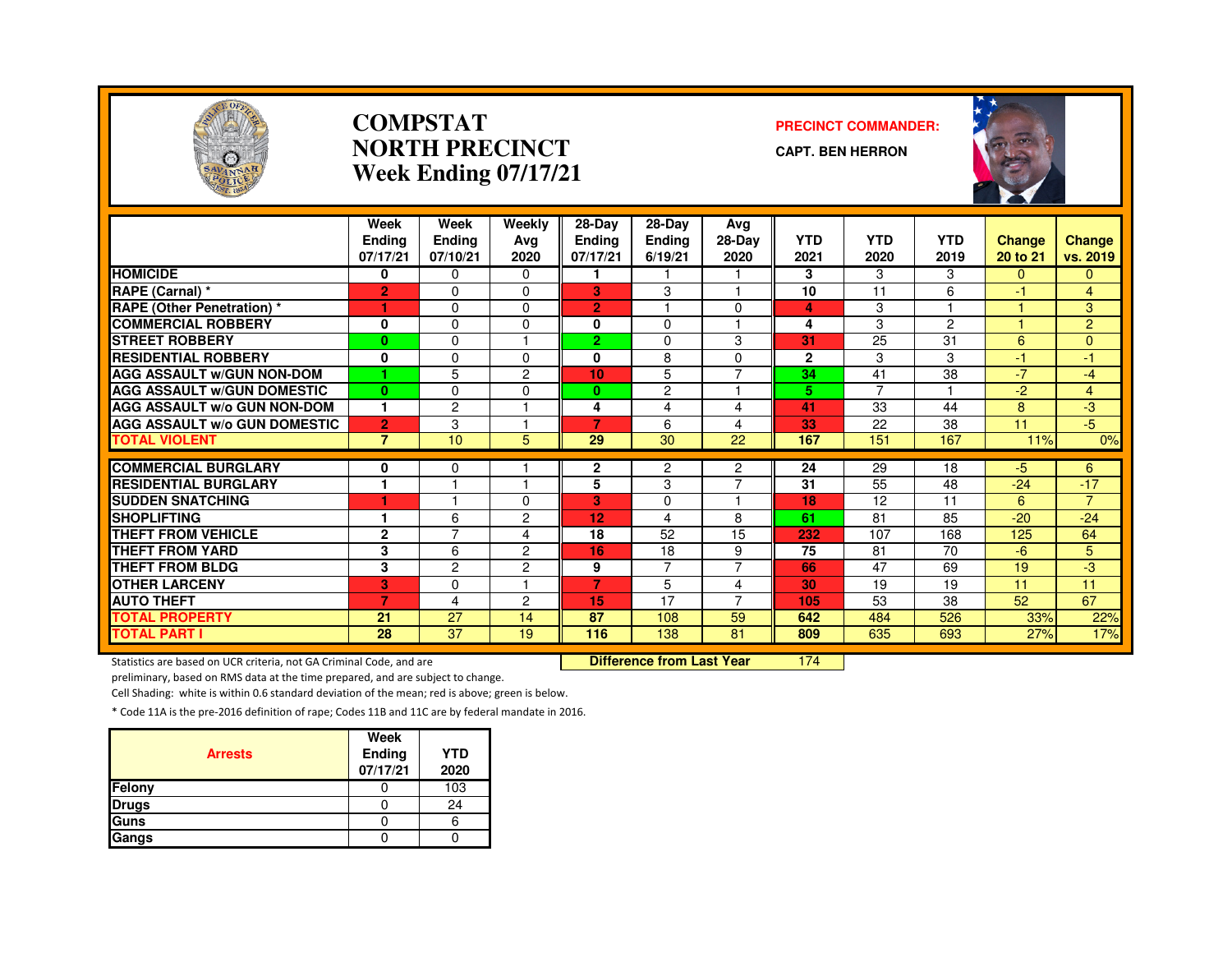

#### **COMPSTATCENTRAL PRECINCTWeek Ending 07/17/21**

#### **PRECINCT COMMANDER:**

**CAPT. TONYA REID**



|                                                           | Week           | Week           | Weekly         | $28-Day$      | 28-Day        | Avg      |            |            |                |                |                   |
|-----------------------------------------------------------|----------------|----------------|----------------|---------------|---------------|----------|------------|------------|----------------|----------------|-------------------|
|                                                           | <b>Ending</b>  | <b>Ending</b>  | Ava            | <b>Ending</b> | <b>Ending</b> | $28-Dav$ | <b>YTD</b> | <b>YTD</b> | <b>YTD</b>     | <b>Change</b>  | <b>Change</b>     |
|                                                           | 07/17/21       | 07/10/21       | 2020           | 07/17/21      | 6/19/21       | 2020     | 2021       | 2020       | 2019           | 20 to 21       | vs. 2019          |
| <b>HOMICIDE</b>                                           | 0              | $\Omega$       | 0              | 0             | $\Omega$      |          | 5.         | 10         | $\overline{2}$ | $-5$           | 3                 |
| RAPE (Carnal) *                                           | 0              | 0              | $\Omega$       | 0             | $\Omega$      |          | 5          | 12         | 6              | $-7$           | $-1$              |
| <b>RAPE (Other Penetration) *</b>                         | 1              | 0              | $\Omega$       | 1             | $\Omega$      | $\Omega$ | 4          | 3          |                |                | 3                 |
| <b>COMMERCIAL ROBBERY</b>                                 | 0              | 0              | $\Omega$       | 1             | $\Omega$      |          | 4          | 5          | 6              | 47             | $-2$              |
| <b>STREET ROBBERY</b>                                     | $\bf{0}$       |                |                | 2.            | 3             | 3        | 18         | 26         | 33             | $-8$           | $-15$             |
| <b>RESIDENTIAL ROBBERY</b>                                | 0              | $\Omega$       | $\Omega$       | 0             | $\Omega$      |          | 4          | 6          | 3              | $-2$           |                   |
| <b>AGG ASSAULT W/GUN NON-DOM</b>                          | 3              | $\overline{c}$ | $\overline{2}$ | 10            | 10            | 6        | 63         | 36         | 48             | 27             | 15                |
| <b>AGG ASSAULT w/GUN DOMESTIC</b>                         | $\mathbf{0}$   | 0              | $\Omega$       | 1.            | 2             |          | 5          | 6          | 9              | 47             | $-4$              |
| <b>AGG ASSAULT w/o GUN NON-DOM</b>                        | $\bf{0}$       | 0              |                | 5             | 3             | 4        | 21         | 22         | 28             | -1             | $-7$              |
| <b>AGG ASSAULT W/o GUN DOMESTIC</b>                       | 4              | $\overline{c}$ |                | 8             | 3             | 5        | 37         | 40         | 43             | -3             | $-6$              |
| <b>TOTAL VIOLENT</b>                                      | 8              | 5              | 6              | 28            | 21            | 24       | 166        | 166        | 179            | 0%             | $-7%$             |
|                                                           |                |                |                |               |               |          |            |            | 25             |                |                   |
| <b>COMMERCIAL BURGLARY</b><br><b>RESIDENTIAL BURGLARY</b> |                | 2              |                | 5             | 4             | 4<br>11  | 31         | 28         |                | 3              | 6                 |
|                                                           | 5              |                |                | 13            | 9             |          | 82         | 80         | 109            | $\overline{2}$ | $-27$             |
| <b>SUDDEN SNATCHING</b><br><b>SHOPLIFTING</b>             | $\bf{0}$       | 0<br>3         | $\Omega$<br>3  | 15            | $\Omega$<br>9 | 12       | 4<br>94    | 4<br>91    | 4<br>129       | $\Omega$<br>3  | $\Omega$<br>$-35$ |
| <b>THEFT FROM VEHICLE</b>                                 | 4              |                |                |               | 17            |          |            |            |                | 47             |                   |
| <b>THEFT FROM YARD</b>                                    | $\overline{9}$ | 8<br>3         | 4              | 24<br>12      | 16            | 16<br>11 | 124<br>75  | 125<br>93  | 169<br>103     | $-18$          | $-45$<br>$-28$    |
|                                                           | 3              | $\overline{7}$ | 3              |               |               |          |            |            |                |                |                   |
| <b>THEFT FROM BLDG</b>                                    | $\bf{0}$       |                | $\overline{2}$ | 8             | 8             | 8        | 45         | 63         | 69             | $-18$          | $-24$             |
| <b>OTHER LARCENY</b>                                      | 6              | 0              |                | 14            | 4             | 5        | 54         | 30         | 45             | 24             | 9                 |
| <b>AUTO THEFT</b>                                         |                | $\overline{c}$ | 3              | 9             | 16            | 12       | 82         | 81         | 74             |                | 8                 |
| <b>TOTAL PROPERTY</b>                                     | 29             | 26             | 18             | 101           | 83            | 80       | 591        | 595        | 727            | $-1%$          | $-19%$            |
| <b>TOTAL PART I</b>                                       | 37             | 31             | 24             | 129           | 104           | 104      | 757        | 761        | 906            | $-1%$          | $-16%$            |

Statistics are based on UCR criteria, not GA Criminal Code, and are **Difference from Last Year** 

-4

preliminary, based on RMS data at the time prepared, and are subject to change.

Cell Shading: white is within 0.6 standard deviation of the mean; red is above; green is below.

| <b>Arrests</b> | Week<br>Ending<br>07/17/21 | <b>YTD</b><br>2020 |
|----------------|----------------------------|--------------------|
| Felony         |                            | 300                |
| <b>Drugs</b>   | 2                          | 99                 |
| Guns           | 2                          | 53                 |
| Gangs          |                            |                    |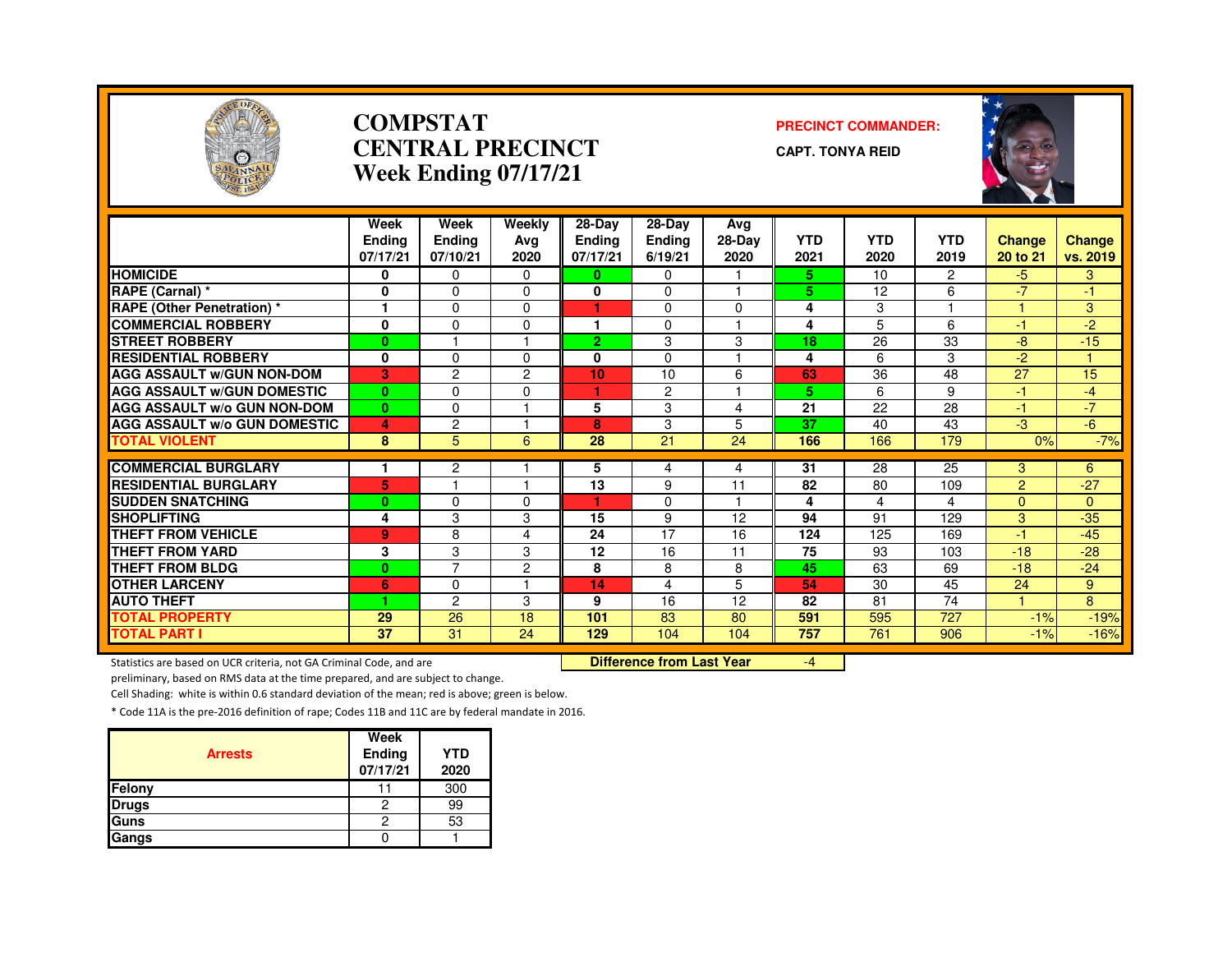

#### **COMPSTATSOUTH PRECINCTWeek Ending 07/17/21**

#### **PRECINCT COMMANDER:**

**CAPT. ALEX TOBAR**



|                                                     | Week                      | Week               | Weekly              | $28-Dav$                  | $28-Dav$                 | Avg            |                    |                    |                    |                           |                           |
|-----------------------------------------------------|---------------------------|--------------------|---------------------|---------------------------|--------------------------|----------------|--------------------|--------------------|--------------------|---------------------------|---------------------------|
|                                                     | <b>Endina</b><br>07/17/21 | Endina<br>07/10/21 | Ava<br>2020         | <b>Endina</b><br>07/17/21 | <b>Ending</b><br>6/19/21 | 28-Day<br>2020 | <b>YTD</b><br>2021 | <b>YTD</b><br>2020 | <b>YTD</b><br>2019 | <b>Change</b><br>20 to 21 | <b>Change</b><br>vs. 2019 |
| <b>HOMICIDE</b>                                     | 0                         | 0                  | $\Omega$            | 0                         | 0                        | $\Omega$       | 4                  | 3                  | 5                  |                           | $-1$                      |
| RAPE (Carnal) *                                     | 0                         | $\Omega$           | 0                   | 0                         | 4                        |                | $\overline{7}$     | 11                 | 8                  | -4                        | $-1$                      |
| <b>RAPE (Other Penetration) *</b>                   | $\bf{0}$                  | $\Omega$           | 0                   | $\bf{0}$                  | $\Omega$                 |                | 4                  | 5                  |                    | -1                        | 3                         |
| <b>COMMERCIAL ROBBERY</b>                           | 0                         | $\Omega$           | 0                   | 0                         | $\Omega$                 |                | 5                  | 14                 | 8                  | -9                        | -3                        |
| <b>STREET ROBBERY</b>                               | $\bf{0}$                  | $\Omega$           |                     | 4                         |                          | $\overline{c}$ | 14                 | 17                 | 19                 | -3                        | $-5$                      |
| <b>RESIDENTIAL ROBBERY</b>                          | $\mathbf{0}$              | $\Omega$           | $\Omega$            | $\mathbf{0}$              |                          |                | 8                  | 4                  | 3                  | 4                         | 5                         |
| <b>AGG ASSAULT W/GUN NON-DOM</b>                    | $\bf{0}$                  | $\Omega$           | и                   | 3                         | 4                        | 3              | 28                 | 33                 | 25                 | $-5$                      | 3                         |
| <b>AGG ASSAULT W/GUN DOMESTIC</b>                   | $\mathbf{0}$              | $\Omega$           | $\Omega$            | 0                         | $\Omega$                 | $\Omega$       | 3                  | 5                  | 9                  | $-2$                      | $-6$                      |
| <b>AGG ASSAULT W/o GUN NON-DOM</b>                  | $\bf{0}$                  | $\Omega$           |                     | $\overline{2}$            | 4                        | 3              | 25                 | 18                 | 17                 | $\overline{7}$            | 8                         |
| <b>AGG ASSAULT w/o GUN DOMESTIC</b>                 |                           | 2                  |                     | 7                         | 8                        | 3              | 52                 | 26                 | 32                 | 26                        | 20                        |
| <b>TOTAL VIOLENT</b>                                | 1                         | $\overline{2}$     | 4                   | 13                        | 22                       | 16             | 150                | 136                | 127                | 10%                       | 18%                       |
| <b>COMMERCIAL BURGLARY</b>                          |                           |                    |                     |                           |                          |                | 32                 | 22                 | 40                 | 10                        |                           |
| <b>RESIDENTIAL BURGLARY</b>                         |                           | 0<br>$\Omega$      | н                   |                           | 3                        | $\overline{c}$ | 30                 | 50                 | 55                 | $-20$                     | $-8$<br>$-25$             |
|                                                     | 0                         |                    |                     | 4                         | 5                        | 6              |                    |                    |                    | 4                         |                           |
| <b>ISUDDEN SNATCHING</b><br><b>SHOPLIFTING</b>      | $\bf{0}$                  | $\Omega$           | $\Omega$            | 39                        | 31                       | $\Omega$       | 4<br>260           | 3                  | 8<br>401           | 94                        | $-4$<br>$-141$            |
|                                                     | 12                        | 9<br>$\mathcal{P}$ | 6                   |                           |                          | 25             |                    | 166                |                    |                           |                           |
| <b>THEFT FROM VEHICLE</b><br><b>THEFT FROM YARD</b> | 6                         |                    | 5                   | 23                        | 34<br>$\overline{7}$     | 19             | 167                | 179<br>51          | 209                | $-12$                     | $-42$                     |
|                                                     | 4<br>и                    | $\Omega$           | $\overline{2}$      | 6                         |                          | 6              | 45                 |                    | 42                 | $-6$                      | 3                         |
| <b>THEFT FROM BLDG</b>                              |                           | $\overline{c}$     | $\overline{2}$<br>н | 5                         | 10<br>$\overline{7}$     | 9              | 67                 | 65                 | 90                 | $\overline{2}$            | $-23$                     |
| <b>OTHER LARCENY</b>                                | 1                         | 4                  |                     | 8                         |                          | 3              | 45                 | 22                 | 26                 | 23                        | 19                        |
| <b>AUTO THEFT</b>                                   | 3                         |                    | $\overline{c}$      | 9                         | 12                       | 8              | 69                 | 66                 | 77                 | 3                         | -8                        |
| <b>TOTAL PROPERTY</b>                               | 28                        | 18                 | 19                  | 96                        | 110                      | 79             | 719                | 624                | 948                | 15%                       | $-24%$                    |
| <b>TOTAL PART I</b>                                 | 29                        | 20                 | 23                  | 109                       | 132                      | 95             | 869                | 760                | 1075               | 14%                       | $-19%$                    |

Statistics are based on UCR criteria, not GA Criminal Code, and are **Difference from Last Year** 

<sup>109</sup>

preliminary, based on RMS data at the time prepared, and are subject to change.

Cell Shading: white is within 0.6 standard deviation of the mean; red is above; green is below.

| <b>Arrests</b> | Week<br>Ending<br>07/17/21 | <b>YTD</b><br>2020 |
|----------------|----------------------------|--------------------|
| Felony         |                            | 148                |
| <b>Drugs</b>   | 2                          | 74                 |
| Guns           |                            |                    |
| Gangs          |                            |                    |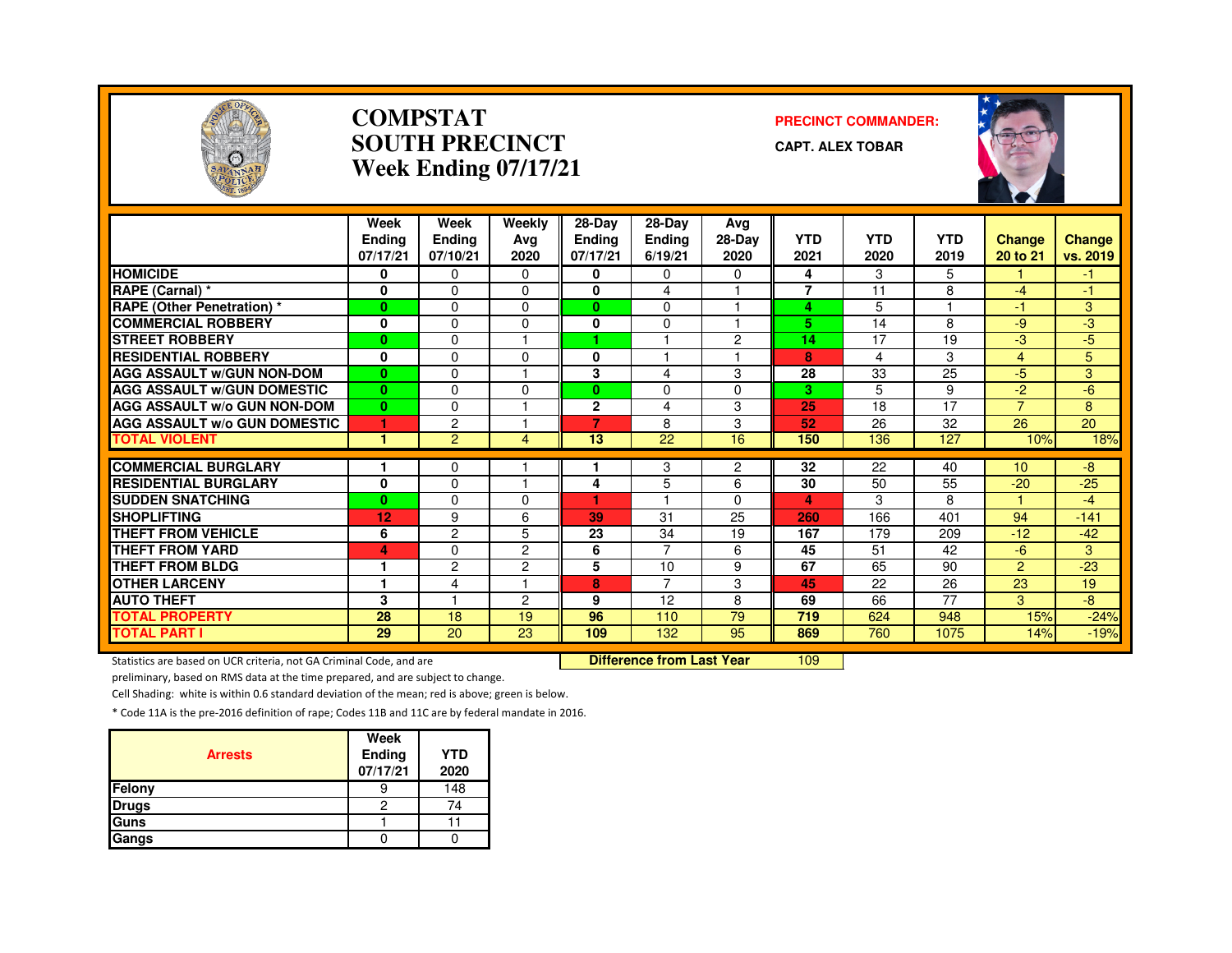

#### **COMPSTATEAST PRECINCTWeek Ending 07/17/21**

#### **PRECINCT COMMANDER:**

**CAPT. SHINITA YOUNG**



|                                     | Week           | Week                    | Weekly                  | 28-Day               | 28-Day         | Avg            |                |                |                |                |                |
|-------------------------------------|----------------|-------------------------|-------------------------|----------------------|----------------|----------------|----------------|----------------|----------------|----------------|----------------|
|                                     | <b>Endina</b>  | <b>Ending</b>           | Avg                     | <b>Ending</b>        | <b>Ending</b>  | 28-Day         | <b>YTD</b>     | <b>YTD</b>     | <b>YTD</b>     | <b>Change</b>  | <b>Change</b>  |
|                                     | 07/17/21       | 07/10/21                | 2020                    | 07/17/21             | 6/19/21        | 2020           | 2021           | 2020           | 2019           | 20 to 21       | vs. 2019       |
| <b>HOMICIDE</b>                     | 0              |                         | $\Omega$                | $\overline{2}$       | 3              | $\Omega$       | 7              | 3              | 3              | $\overline{4}$ | 4              |
| RAPE (Carnal) *                     | 0              | $\Omega$                | 0                       | 0                    | 3              | 0              | 8              | $\Omega$       | 8              | 8              | $\Omega$       |
| <b>RAPE (Other Penetration)</b> *   |                | $\Omega$                | $\Omega$                | ٠                    | 0              |                | $\mathbf{2}$   | 3              |                | 41             |                |
| <b>COMMERCIAL ROBBERY</b>           |                | 0                       | $\Omega$                | 1                    |                |                | 6              | 4              | 2              | 2              | $\overline{4}$ |
| <b>STREET ROBBERY</b>               | $\bf{0}$       |                         | $\Omega$                | 3                    | 4              | $\overline{2}$ | 16             | 14             | 25             | 2              | -9             |
| <b>RESIDENTIAL ROBBERY</b>          | 0              | $\Omega$                | $\Omega$                | $\blacktriangleleft$ | 2              | $\Omega$       | 9              | $\overline{c}$ | 3              | $\overline{ }$ | 6              |
| <b>AGG ASSAULT W/GUN NON-DOM</b>    | 1              | 0                       | 2                       | 3.                   | 5              | 6              | 40             | 30             | 37             | 10             | 3              |
| <b>AGG ASSAULT W/GUN DOMESTIC</b>   | $\mathbf{0}$   | $\Omega$                | 0                       | $\mathbf{0}$         | 0              |                | $\overline{2}$ | 10             | 12             | $-8$           | $-10$          |
| <b>AGG ASSAULT w/o GUN NON-DOM</b>  | $\mathbf{0}$   | $\Omega$                |                         | ٠                    | 3              | 4              | 30             | 38             | 35             | -8             | $-5$           |
| <b>AGG ASSAULT w/o GUN DOMESTIC</b> | $\overline{2}$ |                         |                         | 5                    | 4              | 5              | 38             | 51             | 49             | $-13$          | $-11$          |
| <b>TOTAL VIOLENT</b>                | 5              | 3                       | 5                       | 17                   | 25             | 20             | 158            | 155            | 175            | 2%             | $-10%$         |
| <b>COMMERCIAL BURGLARY</b>          | 0              | 0                       | 0                       | 0                    | 0              | $\overline{2}$ | 9              | 18             | 12             | -9             | -3             |
| <b>RESIDENTIAL BURGLARY</b>         | $\mathbf{2}$   | 4                       | $\overline{\mathbf{1}}$ | 14                   | 17             | 9              | 81             | 73             | 126            | 8              | $-45$          |
| <b>SUDDEN SNATCHING</b>             |                | $\Omega$                | 0                       |                      | 0              | $\Omega$       |                | 2              | $\overline{7}$ | -1             | -6             |
| <b>SHOPLIFTING</b>                  | 5              | 9                       | $\overline{4}$          | 19                   | 28             | 16             | 157            | 144            | 175            | 13             | $-18$          |
| <b>THEFT FROM VEHICLE</b>           | 13             | 7                       | $\overline{4}$          | 33                   | 25             | 15             | 131            | 141            | 177            | $-10$          | $-46$          |
| <b>THEFT FROM YARD</b>              | 3              | $\overline{\mathbf{z}}$ | 2                       | 14                   | 9              | $\overline{7}$ | 53             | 68             | 65             | $-15$          | $-12$          |
| <b>THEFT FROM BLDG</b>              | $\mathbf{2}$   | 3                       | 2                       | 8                    | $\overline{7}$ | 8              | 56             | 81             | 77             | $-25$          | $-21$          |
| <b>OTHER LARCENY</b>                | 1              |                         | -1                      | 3                    | 3              | 3              | 35             | 29             | 34             | 6              |                |
| <b>AUTO THEFT</b>                   | $\bf{0}$       | 0                       | $\overline{c}$          | 10                   | 19             | 8              | 81             | 53             | 81             | 28             | $\Omega$       |
| <b>TOTAL PROPERTY</b>               | 27             | 31                      | 15                      | 102                  | 108            | 68             | 604            | 609            | 754            | $-1%$          | $-20%$         |
| <b>TOTAL PART I</b>                 | 32             | 34                      | 20                      | 119                  | 133            | 88             | 762            | 764            | 929            | 0%             | $-18%$         |

Statistics are based on UCR criteria, not GA Criminal Code, and are **Difference from Last Year** 

-2

preliminary, based on RMS data at the time prepared, and are subject to change.

Cell Shading: white is within 0.6 standard deviation of the mean; red is above; green is below.

| <b>Arrests</b> | Week<br>Ending<br>07/17/21 | <b>YTD</b><br>2020 |
|----------------|----------------------------|--------------------|
| Felony         |                            |                    |
| <b>Drugs</b>   |                            |                    |
| Guns           |                            |                    |
| Gangs          |                            |                    |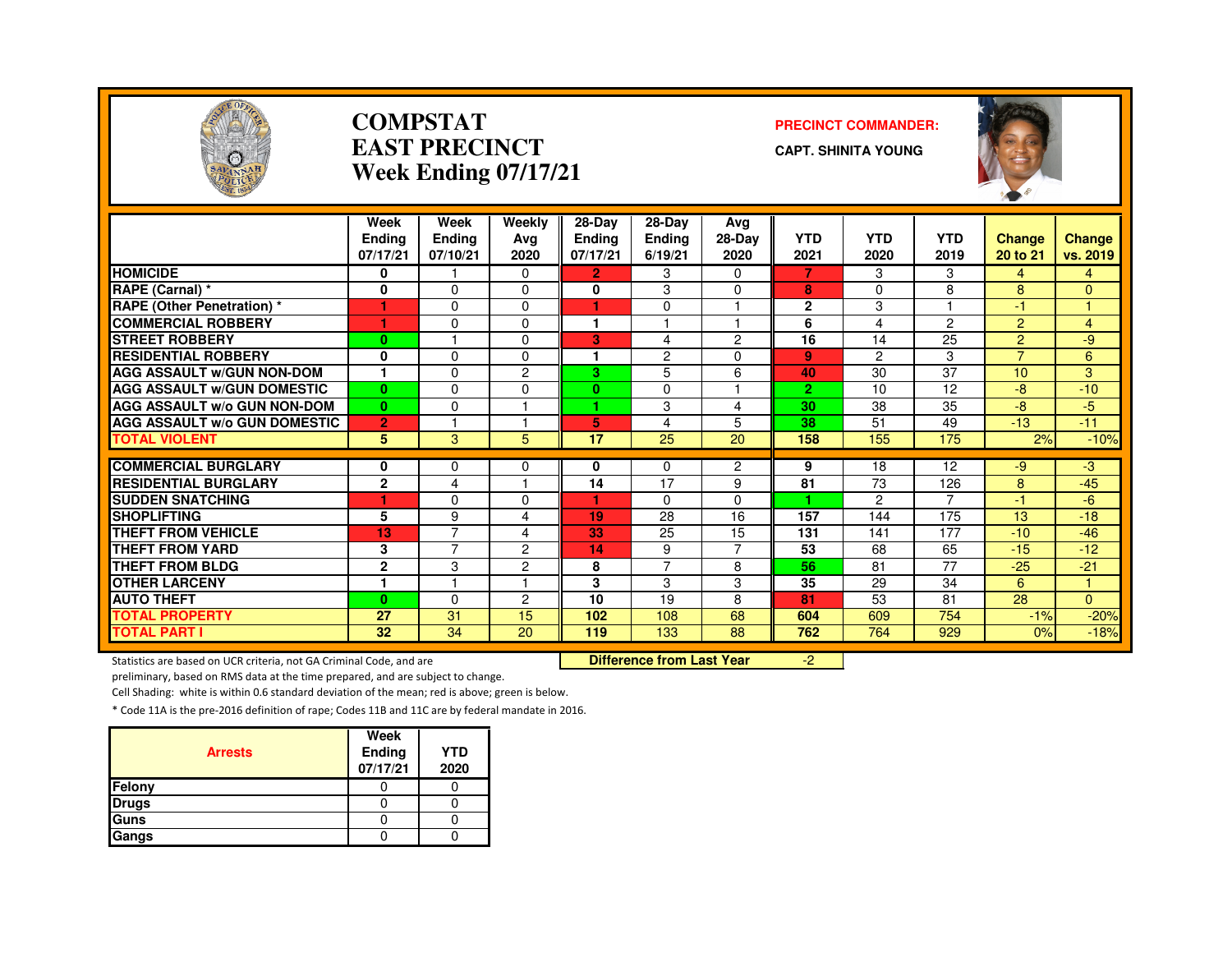# **BEAT 21 North PrecinctWeek Ending 07/17/21**

|                                     |                |                           | <b>Last 4 Weeks</b> |                | 28 Days        | 28 Day  |                |                |                |                |                |
|-------------------------------------|----------------|---------------------------|---------------------|----------------|----------------|---------|----------------|----------------|----------------|----------------|----------------|
|                                     | <b>Endina</b>  | <b>Endina</b>             | <b>Endina</b>       | <b>Endina</b>  | <b>Endina</b>  | Average | <b>YTD</b>     | <b>YTD</b>     | <b>YTD</b>     | <b>Change</b>  | <b>Change</b>  |
|                                     | 06/26/21       | 07/03/21                  | 07/10/21            | 07/17/21       | 07/17/21       | 2020    | 2021           | 2020           | 2019           | 20 to 21       | vs. 2019       |
| <b>HOMICIDE</b>                     | $\Omega$       | 0                         | $\Omega$            | 0              | 0              | 0.0     | $\Omega$       | $\Omega$       | $\Omega$       | $\Omega$       | $\overline{0}$ |
| RAPE (Carnal) *                     | 0              | $\mathbf{1}$              | $\Omega$            | $\Omega$       | $\mathbf{1}$   | 0.2     | $\overline{2}$ | 1              | $\mathbf{1}$   |                |                |
| <b>RAPE (Other Penetration) *</b>   | $\Omega$       | $\Omega$                  | $\Omega$            | $\mathbf{1}$   | $\mathbf{1}$   | 0.0     | $\mathbf{1}$   | $\Omega$       | $\Omega$       | $\overline{1}$ | $\overline{1}$ |
| <b>COMMERCIAL ROBBERY</b>           | $\Omega$       | $\Omega$                  | $\Omega$            | $\Omega$       | $\Omega$       | 0.0     | $\Omega$       | $\Omega$       | $\Omega$       | $\Omega$       | $\Omega$       |
| <b>STREET ROBBERY</b>               | $\mathbf{1}$   | $\Omega$                  | $\Omega$            | $\Omega$       | $\mathbf{1}$   | 0.4     | $\overline{2}$ | $\overline{2}$ | $\Omega$       | $\Omega$       | $\overline{2}$ |
| <b>RESIDENTIAL ROBBERY</b>          | $\Omega$       | 0                         | $\Omega$            | 0              | $\Omega$       | 0.0     | $\Omega$       | $\Omega$       | $\Omega$       | $\Omega$       | $\Omega$       |
| <b>AGG ASSAULT W/GUN NON-DOM</b>    | $\Omega$       | $\Omega$                  | $\Omega$            | $\Omega$       | $\Omega$       | 0.4     | $\mathbf{1}$   | $\overline{2}$ | 3              | $-1$           | $-2$           |
| <b>AGG ASSAULT W/GUN DOMESTIC</b>   | $\Omega$       | $\Omega$                  | $\Omega$            | $\Omega$       | $\Omega$       | 0.2     | $\Omega$       | $\overline{2}$ | $\Omega$       | $-2$           | $\Omega$       |
| <b>AGG ASSAULT W/o GUN NON-DOM</b>  | $\Omega$       | $\Omega$                  | $\Omega$            | $\Omega$       | $\Omega$       | 0.1     | $\Omega$       | $\mathbf{1}$   | $\mathbf{1}$   | $-1$           | $-1$           |
| <b>AGG ASSAULT W/o GUN DOMESTIC</b> | $\Omega$       | $\Omega$                  | 1                   | $\Omega$       | 1              | 1.2     | 5              | 5              | $\overline{2}$ | $\mathbf{0}$   | 3              |
| <b>TOTAL VIOLENT</b>                | $\mathbf{1}$   | $\mathbf{1}$              | $\mathbf{1}$        | $\mathbf{1}$   | $\overline{4}$ | 2.5     | 11             | 13             | $\overline{7}$ | $-15%$         | 57%            |
| <b>COMMERCIAL BURGLARY</b>          | $\Omega$       | $\Omega$                  | $\Omega$            | $\Omega$       | $\Omega$       | 0.2     | $\mathbf{1}$   | $\mathbf{1}$   | $\mathbf{1}$   | $\Omega$       | $\Omega$       |
| <b>RESIDENTIAL BURGLARY</b>         | $\Omega$       | $\Omega$                  | $\Omega$            | $\Omega$       | $\Omega$       | 0.8     | 4              | 3              | 11             |                | $-7$           |
| <b>SUDDEN SNATCHING</b>             | 0              | 0                         | $\Omega$            | $\Omega$       | $\Omega$       | 0.2     | $\mathbf{1}$   | $\Omega$       | 0              | $\mathbf{1}$   | $\overline{1}$ |
| <b>SHOPLIFTING</b>                  | $\Omega$       | $\Omega$                  | $\Omega$            | $\Omega$       | $\Omega$       | 0.2     | $\overline{2}$ | $\overline{2}$ | 6              | $\Omega$       | $-4$           |
| <b>THEFT FROM VEHICLE</b>           | $\Omega$       | $\Omega$                  | $\Omega$            | $\Omega$       | $\Omega$       | 1.0     | 15             | $\overline{3}$ | 36             | 12             | $-21$          |
| <b>THEFT FROM YARD</b>              | $\Omega$       | $\Omega$                  | $\mathbf{1}$        | $\mathbf{1}$   | $\overline{2}$ | 0.5     | 9              | $\overline{2}$ | 3              | $\overline{7}$ | 6              |
| THEFT FROM BLDG                     | $\mathbf{1}$   | $\Omega$                  | $\Omega$            | $\mathbf{1}$   | $\overline{2}$ | 0.7     | 10             | 5              | $\overline{2}$ | 5              | 8              |
| <b>OTHER LARCENY</b>                | $\Omega$       | $\mathbf{1}$              | $\Omega$            | 0              | $\mathbf{1}$   | 0.2     | $\overline{2}$ | $\Omega$       | $\mathbf{1}$   | 2              | $\overline{1}$ |
| <b>AUTO THEFT</b>                   | $\Omega$       | $\Omega$                  | $\Omega$            | $\mathbf{1}$   | $\mathbf{1}$   | 0.6     | 6              | $\overline{2}$ | 13             | $\overline{4}$ | $-7$           |
| <b>TOTAL PROPERTY</b>               | $\mathbf{1}$   | $\mathbf{1}$              | $\mathbf{1}$        | $\overline{3}$ | 6              | 4.4     | 50             | 18             | 73             | 178%           | $-32%$         |
| <b>TOTAL PART I</b>                 | $\overline{2}$ | $\overline{2}$            | $\overline{2}$      | $\overline{4}$ | 10             | 6.8     | 61             | 31             | 80             | 97%            | $-24%$         |
|                                     |                | Difference from Last Vear |                     | 20             |                |         |                |                |                |                |                |

 **Difference from Last Year**<mark>r 30</mark>

Statistics are based on UCR criteria, not GA Criminal Code.

\* Rape Code 11A is the historical definition of rape (aka Legacy Rape); Rape Codes 11B and 11C are those moved from Part II to Part I in 2017.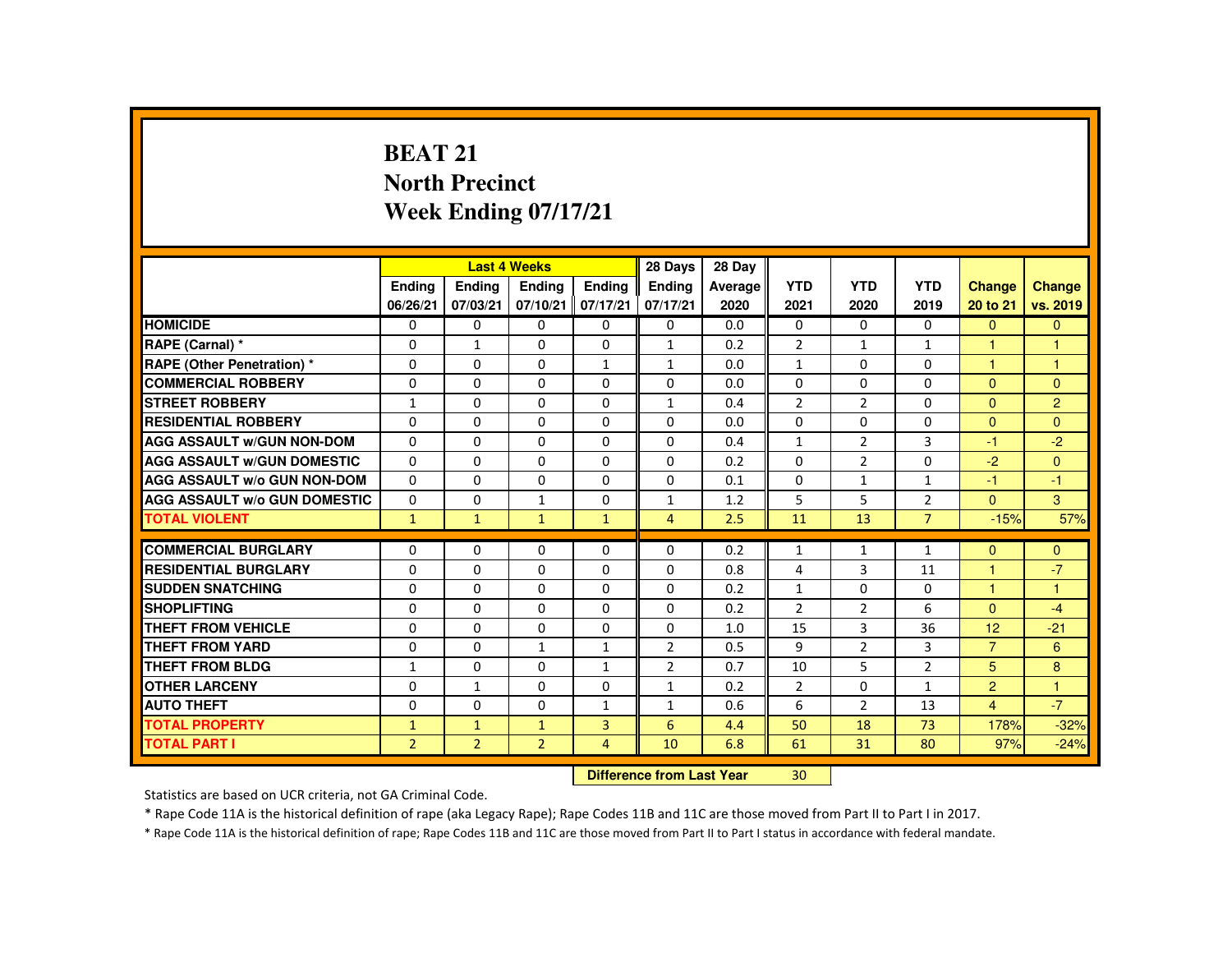# **BEAT 22 North PrecinctWeek Ending 07/17/21**

|                                     |                           |                | <b>Last 4 Weeks</b> |                | 28 Days        | 28 Day  |                |                |                |                |                |
|-------------------------------------|---------------------------|----------------|---------------------|----------------|----------------|---------|----------------|----------------|----------------|----------------|----------------|
|                                     | Ending                    | Ending         | Ending              | <b>Endina</b>  | <b>Endina</b>  | Average | <b>YTD</b>     | <b>YTD</b>     | <b>YTD</b>     | <b>Change</b>  | Change         |
|                                     | 06/26/21                  | 07/03/21       | 07/10/21            | 07/17/21       | 07/17/21       | 2020    | 2021           | 2020           | 2019           | 20 to 21       | vs. 2019       |
| <b>HOMICIDE</b>                     | 0                         | $\Omega$       | $\Omega$            | $\Omega$       | 0              | 0.2     | 0              | $\mathbf{1}$   | $\mathbf{1}$   | $-1$           | $-1$           |
| RAPE (Carnal) *                     | $\Omega$                  | $\Omega$       | $\Omega$            | $\Omega$       | 0              | 0.2     | 0              | $\overline{2}$ | $\mathbf{1}$   | $-2$           | $-1$           |
| <b>RAPE (Other Penetration) *</b>   | $\mathbf{0}$              | $\Omega$       | $\mathbf{0}$        | $\Omega$       | 0              | 0.1     | $\Omega$       | 1              | $\Omega$       | $-1$           | $\mathbf{0}$   |
| <b>COMMERCIAL ROBBERY</b>           | $\mathbf{0}$              | $\Omega$       | $\Omega$            | $\Omega$       | $\Omega$       | 0.1     | $\Omega$       | $\mathbf{1}$   | $\mathbf{1}$   | $-1$           | $-1$           |
| <b>STREET ROBBERY</b>               | $\Omega$                  | $\Omega$       | $\Omega$            | $\Omega$       | $\Omega$       | 0.5     | $\mathbf{1}$   | $\overline{2}$ | $\overline{7}$ | $-1$           | $-6$           |
| <b>RESIDENTIAL ROBBERY</b>          | $\mathbf{0}$              | $\Omega$       | $\mathbf{0}$        | 0              | 0              | 0.1     | $\Omega$       | 1              | $\mathbf{1}$   | -1             | $-1$           |
| <b>AGG ASSAULT W/GUN NON-DOM</b>    | $\mathbf{0}$              | $\mathbf{1}$   | 3                   | $\Omega$       | 4              | 2.6     | 16             | 19             | 12             | $-3$           | $\overline{4}$ |
| <b>AGG ASSAULT W/GUN DOMESTIC</b>   | $\Omega$                  | $\Omega$       | $\Omega$            | $\Omega$       | $\Omega$       | 0.2     | $\overline{2}$ | $\overline{2}$ | $\Omega$       | $\mathbf{0}$   | $\overline{2}$ |
| <b>AGG ASSAULT W/o GUN NON-DOM</b>  | $\Omega$                  | $\Omega$       | $\Omega$            | $\Omega$       | $\Omega$       | 0.5     | 4              | $\overline{3}$ | 8              | $\mathbf{1}$   | $-4$           |
| <b>AGG ASSAULT W/o GUN DOMESTIC</b> | $\mathbf{1}$              | $\Omega$       | $\mathbf{0}$        | 1              | 2              | 0.7     | 6              | 2              | 16             | $\overline{4}$ | $-10$          |
| <b>TOTAL VIOLENT</b>                | $\mathbf{1}$              | $\mathbf{1}$   | $\overline{3}$      | $\mathbf{1}$   | 6              | 5.0     | 29             | 34             | 47             | $-15%$         | $-38%$         |
| <b>COMMERCIAL BURGLARY</b>          | $\Omega$                  | $\Omega$       | $\Omega$            | $\Omega$       | $\Omega$       | 0.3     | 8              | $\overline{2}$ | 3              | 6              | 5              |
| <b>RESIDENTIAL BURGLARY</b>         | $\Omega$                  | $\Omega$       | $\Omega$            | $\Omega$       | $\Omega$       | 2.3     | 5              | 26             | 8              | $-21$          | $-3$           |
| <b>SUDDEN SNATCHING</b>             | $\Omega$                  | $\Omega$       | $\Omega$            | $\Omega$       | $\Omega$       | 0.1     | $\Omega$       | $\mathbf{1}$   | $\overline{2}$ | -1             | $-2$           |
| <b>SHOPLIFTING</b>                  | $\Omega$                  | $\Omega$       | $\Omega$            | $\Omega$       | 0              | 0.5     | $\overline{2}$ | 4              | 6              | $-2$           | $-4$           |
| <b>THEFT FROM VEHICLE</b>           | $\Omega$                  | $\mathbf{1}$   | $\mathbf{1}$        | $\Omega$       | $\overline{2}$ | 2.3     | 21             | 15             | 14             | 6              | $\overline{7}$ |
| <b>THEFT FROM YARD</b>              | $\Omega$                  | $\Omega$       | $\mathbf{1}$        | $\mathbf{1}$   | 2              | 0.9     | 13             | 9              | 8              | $\overline{4}$ | 5              |
| THEFT FROM BLDG                     | $\mathbf{0}$              | $\Omega$       | $\Omega$            | $\Omega$       | $\Omega$       | 1.1     | 10             | 8              | 13             | $\overline{2}$ | $-3$           |
| <b>OTHER LARCENY</b>                | $\Omega$                  | $\Omega$       | $\Omega$            | $\Omega$       | $\Omega$       | 0.6     | $\overline{2}$ | $\mathbf{1}$   | $\Omega$       | 1              | $\overline{2}$ |
| <b>AUTO THEFT</b>                   | $\mathbf{1}$              | $\Omega$       | $\Omega$            | $\overline{2}$ | 3              | 1.7     | 12             | 9              | 6              | 3              | 6              |
| <b>TOTAL PROPERTY</b>               | $\mathbf{1}$              | $\mathbf{1}$   | $\overline{2}$      | $\overline{3}$ | $\overline{7}$ | 9.8     | 73             | 75             | 60             | $-3%$          | 22%            |
| <b>TOTAL PART I</b>                 | $\overline{2}$            | $\overline{2}$ | 5                   | $\overline{4}$ | 13             | 14.8    | 102            | 109            | 107            | $-6%$          | $-5%$          |
|                                     | Difference from Loot Voor |                |                     |                |                |         | $\overline{ }$ |                |                |                |                |

 **Difference from Last Year**r -7

Statistics are based on UCR criteria, not GA Criminal Code.

\* Rape Code 11A is the historical definition of rape (aka Legacy Rape); Rape Codes 11B and 11C are those moved from Part II to Part I in 2017.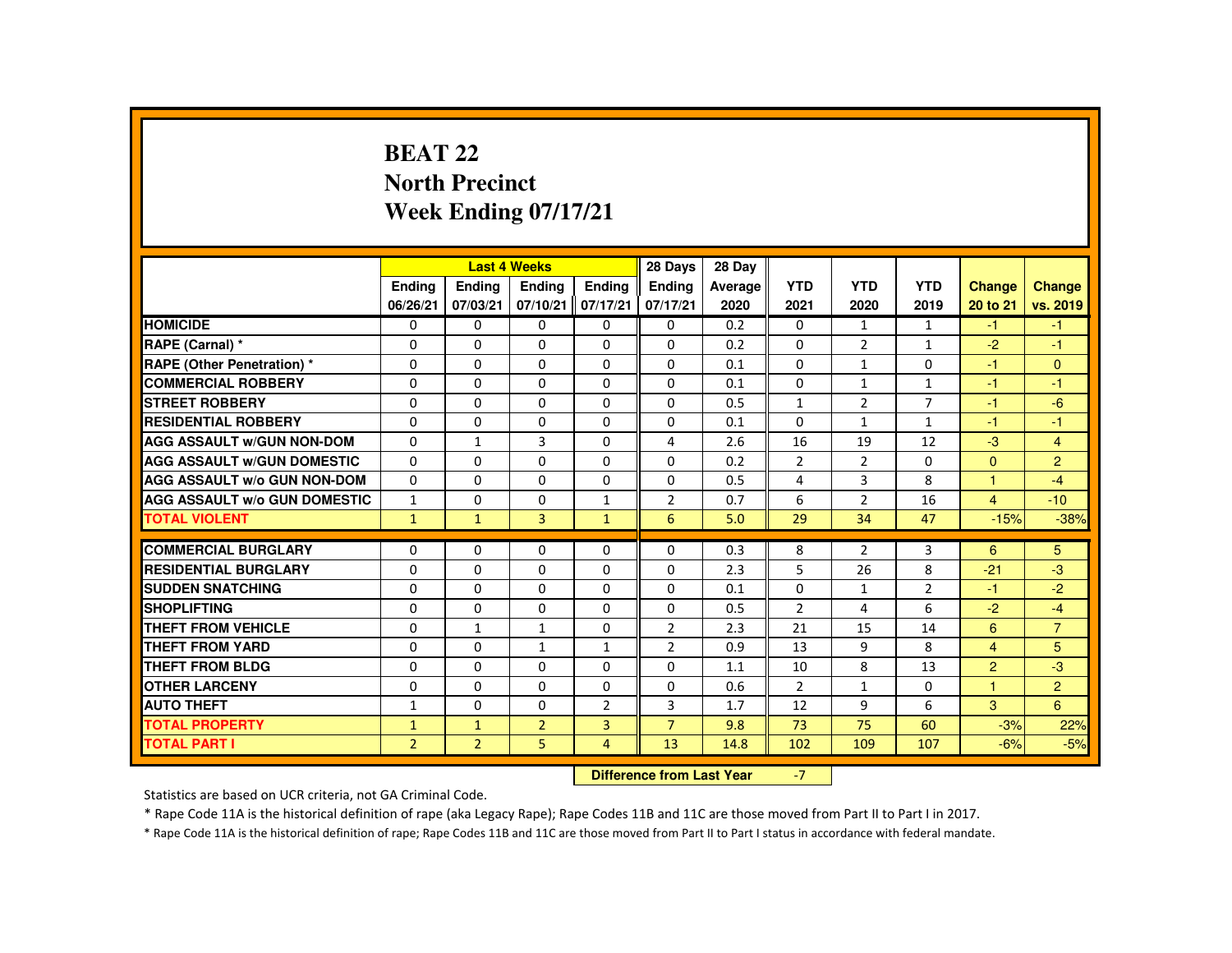# **BEAT 23 North PrecinctWeek Ending 07/17/21**

|                                     |                |                | <b>Last 4 Weeks</b> |                | 28 Days                   | 28 Day  |                |                |                |                |                 |
|-------------------------------------|----------------|----------------|---------------------|----------------|---------------------------|---------|----------------|----------------|----------------|----------------|-----------------|
|                                     | Ending         | Ending         | Ending              | <b>Endina</b>  | Ending                    | Average | <b>YTD</b>     | <b>YTD</b>     | <b>YTD</b>     | Change         | <b>Change</b>   |
|                                     | 06/26/21       | 07/03/21       | 07/10/21            | 07/17/21       | 07/17/21                  | 2020    | 2021           | 2020           | 2019           | 20 to 21       | vs. 2019        |
| <b>HOMICIDE</b>                     | $\mathbf{1}$   | $\Omega$       | 0                   | $\mathbf{0}$   | $\mathbf{1}$              | 0.3     | $\mathbf{1}$   | $\mathbf{1}$   | 2              | $\mathbf{0}$   | $-1$            |
| RAPE (Carnal) *                     | $\Omega$       | $\Omega$       | $\Omega$            | $\Omega$       | 0                         | 0.2     | $\mathbf{1}$   | 0              | $\mathbf{1}$   | $\mathbf{1}$   | $\mathbf{0}$    |
| <b>RAPE (Other Penetration) *</b>   | $\Omega$       | $\Omega$       | $\Omega$            | $\Omega$       | $\Omega$                  | 0.2     | $\Omega$       | 2              | $\Omega$       | $-2$           | $\mathbf{0}$    |
| <b>COMMERCIAL ROBBERY</b>           | $\Omega$       | $\Omega$       | $\Omega$            | $\mathbf{0}$   | $\Omega$                  | 0.0     | $\Omega$       | $\Omega$       | $\Omega$       | $\mathbf{0}$   | $\mathbf{0}$    |
| <b>STREET ROBBERY</b>               | $\Omega$       | $\Omega$       | $\Omega$            | $\Omega$       | $\Omega$                  | 0.3     | $\overline{7}$ | 8              | $\overline{2}$ | $-1$           | 5               |
| <b>RESIDENTIAL ROBBERY</b>          | $\Omega$       | $\mathbf{0}$   | 0                   | $\Omega$       | $\Omega$                  | 0.0     | $\mathbf{1}$   | $\mathbf{1}$   | 0              | $\Omega$       | $\mathbf{1}$    |
| <b>AGG ASSAULT W/GUN NON-DOM</b>    | $\mathbf{1}$   | $\Omega$       | $\Omega$            | $\Omega$       | 1                         | 1.6     | 4              | 3              | 8              | 1              | $-4$            |
| <b>AGG ASSAULT W/GUN DOMESTIC</b>   | $\Omega$       | $\Omega$       | $\Omega$            | $\Omega$       | $\Omega$                  | 0.2     | $\mathbf{1}$   | $\overline{2}$ | $\Omega$       | $-1$           | $\mathbf{1}$    |
| <b>AGG ASSAULT W/o GUN NON-DOM</b>  | $\Omega$       | $\Omega$       | $\Omega$            | $\Omega$       | $\Omega$                  | 0.4     | 3              | $\mathbf{1}$   | 9              | $\overline{2}$ | $-6$            |
| <b>AGG ASSAULT W/o GUN DOMESTIC</b> | 0              | $\mathbf{1}$   | 0                   | $\mathbf{1}$   | $\overline{2}$            | 0.8     | 9              | 3              | 5              | 6              | $\overline{4}$  |
| <b>TOTAL VIOLENT</b>                | $\overline{2}$ | $\mathbf{1}$   | $\mathbf{0}$        | $\mathbf{1}$   | $\overline{4}$            | 3.9     | 27             | 21             | 27             | 29%            | 0%              |
| <b>COMMERCIAL BURGLARY</b>          | $\mathbf{1}$   | $\mathbf{1}$   | $\Omega$            | $\Omega$       | $\overline{2}$            | 0.7     | 8              | 5              | 5              | 3              | 3               |
| <b>RESIDENTIAL BURGLARY</b>         | $\mathbf{1}$   | $\mathbf{1}$   | $\Omega$            | $\mathbf{1}$   | 3                         | 1.6     | $\overline{7}$ | 9              | 6              | $-2$           | 1               |
| <b>SUDDEN SNATCHING</b>             | $\Omega$       | $\Omega$       | $\Omega$            | 0              | 0                         | 0.2     | 3              | $\overline{2}$ | $\mathbf{1}$   | 1              | $\overline{2}$  |
| <b>SHOPLIFTING</b>                  | $\Omega$       | $\Omega$       | 0                   | $\mathbf{1}$   | $\mathbf{1}$              | 1.2     | 3              | 8              | 4              | $-5$           | $-1$            |
| <b>THEFT FROM VEHICLE</b>           | $\mathbf{1}$   | $\mathbf{1}$   | $\mathbf{1}$        | $\Omega$       | $\overline{3}$            | 2.5     | 18             | 21             | 16             | $-3$           | $\overline{2}$  |
| <b>THEFT FROM YARD</b>              | $\mathbf{1}$   | $\Omega$       | $\Omega$            | $\Omega$       | $\mathbf{1}$              | 2.3     | 10             | 17             | 5              | $-7$           | 5               |
| <b>THEFT FROM BLDG</b>              | $\Omega$       | $\Omega$       | 0                   | $\Omega$       | 0                         | 0.9     | 5              | 5              | 6              | $\mathbf{0}$   | $-1$            |
| <b>OTHER LARCENY</b>                | $\Omega$       | $\Omega$       | $\Omega$            | $\Omega$       | $\Omega$                  | 0.4     | 3              | $\overline{2}$ | $\overline{2}$ | $\mathbf{1}$   | $\mathbf{1}$    |
| <b>AUTO THEFT</b>                   | $\Omega$       | $\Omega$       | $\overline{2}$      | $\mathbf{1}$   | 3                         | 1.5     | 16             | 8              | 6              | 8              | 10 <sup>1</sup> |
| <b>TOTAL PROPERTY</b>               | $\overline{4}$ | 3              | 3                   | $\overline{3}$ | 13                        | 11.4    | 73             | 77             | 51             | $-5%$          | 43%             |
| <b>TOTAL PART I</b>                 | 6              | $\overline{4}$ | $\overline{3}$      | $\overline{4}$ | 17                        | 15.4    | 100            | 98             | 78             | 2%             | 28%             |
|                                     |                |                |                     |                | Difference from Loot Voor |         | $\mathcal{L}$  |                |                |                |                 |

 **Difference from Last Year**r 2

Statistics are based on UCR criteria, not GA Criminal Code.

\* Rape Code 11A is the historical definition of rape (aka Legacy Rape); Rape Codes 11B and 11C are those moved from Part II to Part I in 2017.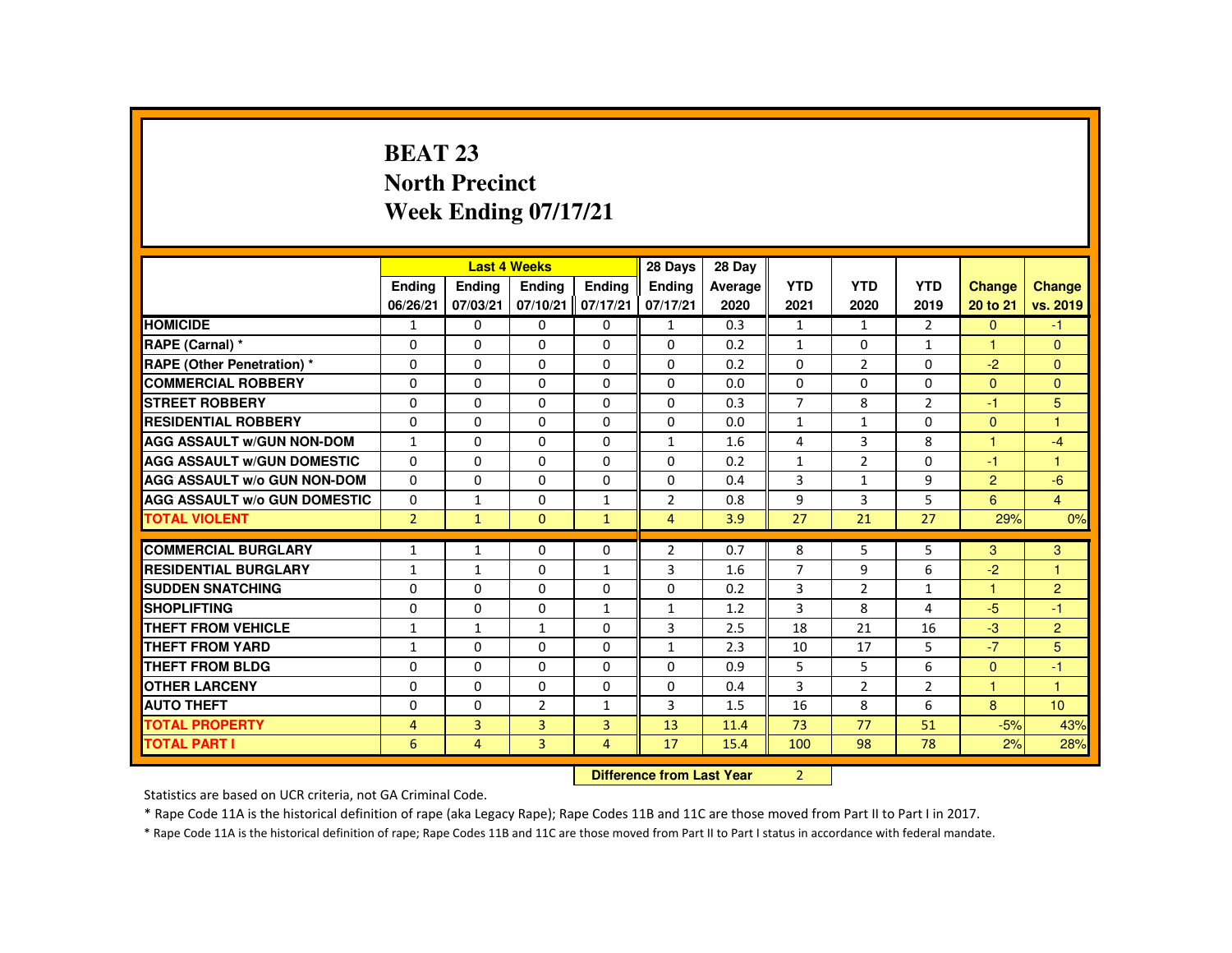# **BEAT 24 North PrecinctWeek Ending 07/17/21**

|                                     |                |                | <b>Last 4 Weeks</b> |                | 28 Days                   | 28 Day  |                |              |                |                |                |
|-------------------------------------|----------------|----------------|---------------------|----------------|---------------------------|---------|----------------|--------------|----------------|----------------|----------------|
|                                     | <b>Endina</b>  | Ending         | Ending              | <b>Endina</b>  | <b>Endina</b>             | Average | <b>YTD</b>     | <b>YTD</b>   | <b>YTD</b>     | Change         | <b>Change</b>  |
|                                     | 06/26/21       | 07/03/21       | 07/10/21            | 07/17/21       | 07/17/21                  | 2020    | 2021           | 2020         | 2019           | 20 to 21       | vs. 2019       |
| <b>HOMICIDE</b>                     | 0              | $\Omega$       | 0                   | $\mathbf{0}$   | 0                         | 0.1     | $\mathbf{0}$   | $\mathbf{1}$ | $\Omega$       | $-1$           | $\mathbf{0}$   |
| RAPE (Carnal) *                     | $\Omega$       | $\Omega$       | $\Omega$            | 0              | 0                         | 0.2     | $\mathbf{1}$   | $\mathbf{1}$ | $\mathbf{1}$   | $\mathbf{0}$   | $\mathbf{0}$   |
| <b>RAPE (Other Penetration) *</b>   | $\Omega$       | $\Omega$       | $\Omega$            | $\Omega$       | $\Omega$                  | 0.0     | $\Omega$       | $\Omega$     | $\mathbf{1}$   | $\Omega$       | $-1$           |
| <b>COMMERCIAL ROBBERY</b>           | $\Omega$       | $\Omega$       | $\Omega$            | $\Omega$       | $\Omega$                  | 0.6     | $\Omega$       | $\mathbf{1}$ | $\Omega$       | $-1$           | $\mathbf{0}$   |
| <b>STREET ROBBERY</b>               | $\Omega$       | $\Omega$       | $\Omega$            | $\Omega$       | $\Omega$                  | 0.4     | 6              | 4            | $\overline{2}$ | $\overline{2}$ | $\overline{4}$ |
| <b>RESIDENTIAL ROBBERY</b>          | $\mathbf{0}$   | $\mathbf{0}$   | 0                   | $\Omega$       | $\Omega$                  | 0.0     | $\Omega$       | 0            | $\mathbf{1}$   | $\mathbf{0}$   | $-1$           |
| <b>AGG ASSAULT W/GUN NON-DOM</b>    | $\Omega$       | $\Omega$       | $\Omega$            | $\Omega$       | $\Omega$                  | 0.6     | $\mathbf{1}$   | 5            | $\overline{2}$ | $-4$           | $-1$           |
| <b>AGG ASSAULT W/GUN DOMESTIC</b>   | $\Omega$       | $\Omega$       | $\Omega$            | $\Omega$       | $\Omega$                  | 0.0     | $\Omega$       | $\Omega$     | $\Omega$       | $\overline{0}$ | $\mathbf{0}$   |
| <b>AGG ASSAULT W/o GUN NON-DOM</b>  | $\Omega$       | $\Omega$       | $\Omega$            | $\Omega$       | $\Omega$                  | 0.5     | $\overline{2}$ | 3            | $\overline{2}$ | $-1$           | $\mathbf{0}$   |
| <b>AGG ASSAULT W/o GUN DOMESTIC</b> | 0              | $\mathbf{0}$   | 0                   | 0              | 0                         | 0.3     | $\overline{2}$ | 2            | $\mathbf{1}$   | $\mathbf{0}$   | $\mathbf{1}$   |
| <b>TOTAL VIOLENT</b>                | $\Omega$       | $\mathbf{0}$   | $\mathbf{0}$        | $\mathbf{0}$   | $\mathbf{0}$              | 2.7     | 12             | 17           | 10             | $-29%$         | 20%            |
| <b>COMMERCIAL BURGLARY</b>          | $\Omega$       | $\Omega$       | $\Omega$            | $\Omega$       | $\Omega$                  | 0.2     | $\mathbf{1}$   | $\mathbf{1}$ | $\overline{2}$ | $\Omega$       | $-1$           |
| <b>RESIDENTIAL BURGLARY</b>         | $\Omega$       | $\Omega$       | $\mathbf{1}$        | $\Omega$       | 1                         | 0.8     | 9              | 5            | 6              | $\overline{4}$ | 3              |
| <b>SUDDEN SNATCHING</b>             | $\Omega$       | $\Omega$       | $\Omega$            | 0              | 0                         | 0.1     | $\Omega$       | $\mathbf{1}$ | $\Omega$       | $-1$           | $\mathbf{0}$   |
| <b>SHOPLIFTING</b>                  | $\mathbf{1}$   | $\mathbf{1}$   | $\overline{2}$      | 0              | 4                         | 2.2     | 15             | 19           | 21             | $-4$           | $-6$           |
| <b>THEFT FROM VEHICLE</b>           | $\mathbf{1}$   | $\Omega$       | $\overline{2}$      | $\mathbf{1}$   | $\overline{4}$            | 3.5     | 21             | 17           | 30             | $\overline{4}$ | $-9$           |
| <b>THEFT FROM YARD</b>              | $\mathbf{1}$   | $\overline{2}$ | $\overline{2}$      | $\mathbf{1}$   | 6                         | 1.7     | 11             | 14           | 28             | $-3$           | $-17$          |
| THEFT FROM BLDG                     | $\mathbf{0}$   | $\mathbf{1}$   | 0                   | 0              | $\mathbf{1}$              | 0.8     | 3              | 6            | 4              | $-3$           | $-1$           |
| <b>OTHER LARCENY</b>                | $\Omega$       | $\Omega$       | $\Omega$            | $\overline{2}$ | $\overline{2}$            | 1.2     | 9              | 9            | 8              | $\Omega$       | $\mathbf{1}$   |
| <b>AUTO THEFT</b>                   | $\Omega$       | $\Omega$       | $\Omega$            | $\mathbf{1}$   | $\mathbf{1}$              | 1.3     | 11             | 9            | 4              | $\overline{2}$ | $\overline{7}$ |
| <b>TOTAL PROPERTY</b>               | $\overline{3}$ | $\overline{4}$ | $\overline{7}$      | 5              | 19                        | 11.8    | 80             | 81           | 103            | $-1%$          | $-22%$         |
| <b>TOTAL PART I</b>                 | 3              | $\overline{4}$ | $\overline{7}$      | 5              | 19                        | 14.5    | 92             | 98           | 113            | $-6%$          | $-19%$         |
|                                     |                |                |                     |                | Difference from Loot Voor |         | $\epsilon$     |              |                |                |                |

 **Difference from Last Year**r -6

Statistics are based on UCR criteria, not GA Criminal Code.

\* Rape Code 11A is the historical definition of rape (aka Legacy Rape); Rape Codes 11B and 11C are those moved from Part II to Part I in 2017.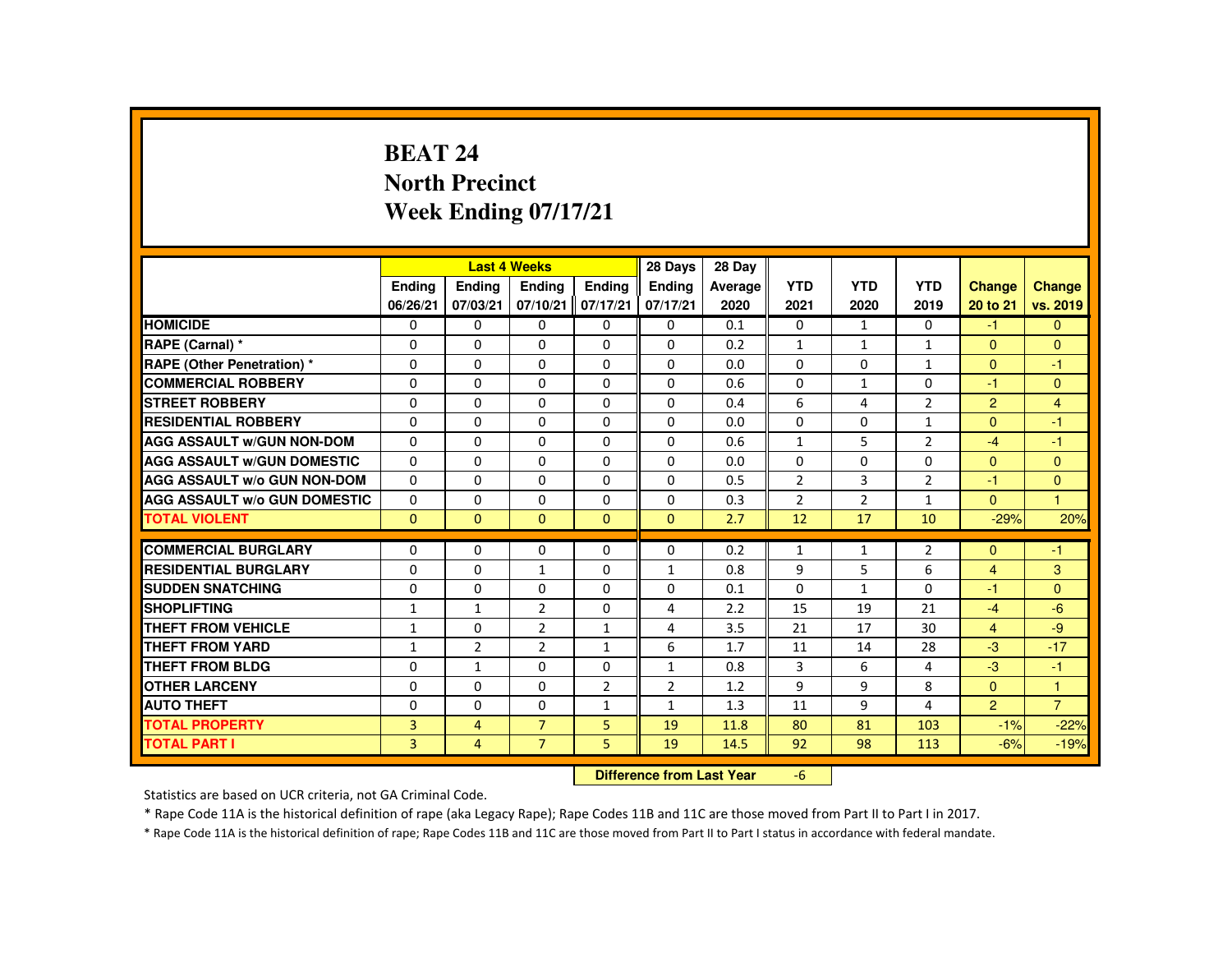# **BEAT 25 North PrecinctWeek Ending 07/17/21**

|                                     |                           |                | <b>Last 4 Weeks</b> |                | 28 Days        | 28 Day  |                |                |                |                |                      |
|-------------------------------------|---------------------------|----------------|---------------------|----------------|----------------|---------|----------------|----------------|----------------|----------------|----------------------|
|                                     | <b>Ending</b>             | <b>Ending</b>  | <b>Ending</b>       | Ending         | <b>Endina</b>  | Average | <b>YTD</b>     | <b>YTD</b>     | <b>YTD</b>     | <b>Change</b>  | <b>Change</b>        |
|                                     | 06/26/21                  | 07/03/21       | 07/10/21            | 07/17/21       | 07/17/21       | 2020    | 2021           | 2020           | 2019           | 20 to 21       | vs. 2019             |
| <b>HOMICIDE</b>                     | 0                         | $\Omega$       | $\Omega$            | $\Omega$       | $\mathbf 0$    | 0.1     | $\Omega$       | $\Omega$       | $\Omega$       | $\Omega$       | $\Omega$             |
| RAPE (Carnal) *                     | 0                         | $\Omega$       | $\Omega$            | $\overline{2}$ | $\overline{2}$ | 0.2     | 4              | $\overline{2}$ | $\mathbf{1}$   | $\overline{2}$ | 3                    |
| RAPE (Other Penetration) *          | $\Omega$                  | $\Omega$       | $\Omega$            | $\Omega$       | $\Omega$       | 0.0     | $\Omega$       | $\Omega$       | $\Omega$       | $\mathbf{0}$   | $\Omega$             |
| <b>COMMERCIAL ROBBERY</b>           | $\Omega$                  | $\Omega$       | $\Omega$            | $\Omega$       | $\Omega$       | 0.0     | $\Omega$       | $\Omega$       | $\mathbf{1}$   | $\mathbf{0}$   | $-1$                 |
| <b>STREET ROBBERY</b>               | $\Omega$                  | $\Omega$       | $\Omega$            | $\Omega$       | $\Omega$       | 0.2     | 4              | $\Omega$       | 3              | $\overline{4}$ | $\blacktriangleleft$ |
| <b>RESIDENTIAL ROBBERY</b>          | 0                         | $\Omega$       | 0                   | 0              | 0              | 0.2     | $\mathbf{1}$   | 1              | $\mathbf{0}$   | $\mathbf{0}$   | 1                    |
| <b>AGG ASSAULT w/GUN NON-DOM</b>    | 0                         | $\Omega$       | $\Omega$            | $\Omega$       | $\Omega$       | 0.0     | 4              | $\Omega$       | $\overline{2}$ | $\overline{4}$ | $\overline{2}$       |
| <b>AGG ASSAULT W/GUN DOMESTIC</b>   | 0                         | $\Omega$       | $\Omega$            | $\Omega$       | $\Omega$       | 0.0     | $\Omega$       | $\Omega$       | $\Omega$       | $\Omega$       | $\Omega$             |
| <b>AGG ASSAULT W/o GUN NON-DOM</b>  | $\Omega$                  | $\Omega$       | $\Omega$            | $\Omega$       | $\Omega$       | 0.5     | $\overline{2}$ | 5              | 3              | $-3$           | $-1$                 |
| <b>AGG ASSAULT W/o GUN DOMESTIC</b> | $\Omega$                  | $\Omega$       | $\Omega$            | $\Omega$       | $\Omega$       | 0.5     | $\mathbf{1}$   | 5              | $\mathbf{1}$   | $-4$           | $\mathbf{0}$         |
| <b>TOTAL VIOLENT</b>                | $\Omega$                  | $\Omega$       | $\Omega$            | 2 <sup>1</sup> | 2 <sup>1</sup> | 1.5     | 16             | 13             | 11             | 23%            | 45%                  |
| <b>COMMERCIAL BURGLARY</b>          | $\Omega$                  | $\Omega$       | $\Omega$            | $\Omega$       | $\Omega$       | 0.6     | $\overline{2}$ | 6              | $\mathbf{1}$   | $-4$           | 1                    |
| <b>RESIDENTIAL BURGLARY</b>         | 0                         | $\Omega$       | $\Omega$            | $\Omega$       | $\Omega$       | 0.8     | 4              | 8              | 12             | $-4$           | $-8$                 |
| <b>SUDDEN SNATCHING</b>             | 0                         | $\mathbf{1}$   | $\mathbf{0}$        | $\Omega$       | $\mathbf{1}$   | 0.2     | 3              | $\overline{2}$ | $\mathbf{1}$   | 1              | $\overline{2}$       |
| <b>SHOPLIFTING</b>                  | $\mathbf{1}$              | $\overline{2}$ | $\mathbf{1}$        | $\Omega$       | 4              | 1.5     | 19             | 14             | 12             | 5              | $\overline{7}$       |
| <b>THEFT FROM VEHICLE</b>           | $\Omega$                  | $\overline{2}$ | $\mathbf{1}$        | $\Omega$       | $\overline{3}$ | 3.1     | 44             | 19             | 31             | 25             | 13                   |
| <b>THEFT FROM YARD</b>              | 0                         | $\Omega$       | $\mathbf{1}$        | $\Omega$       | $\mathbf{1}$   | 1.3     | 17             | 12             | 13             | 5              | $\overline{4}$       |
| <b>THEFT FROM BLDG</b>              | 0                         | $\Omega$       | $\mathbf{1}$        | $\mathbf{1}$   | $\overline{2}$ | 0.8     | 16             | 5              | 12             | 11             | $\overline{4}$       |
| <b>OTHER LARCENY</b>                | $\overline{2}$            | $\mathbf{1}$   | $\Omega$            | $\mathbf{1}$   | 4              | 1.1     | 11             | 6              | 4              | 5              | $\overline{7}$       |
| <b>AUTO THEFT</b>                   | 0                         | $\Omega$       | $\mathbf{1}$        | $\mathbf{1}$   | $\overline{2}$ | 0.8     | 15             | 6              | 4              | $9^{\circ}$    | 11                   |
| <b>TOTAL PROPERTY</b>               | 3                         | 6              | 5                   | $\overline{3}$ | 17             | 10.0    | 131            | 78             | 90             | 68%            | 46%                  |
| <b>TOTAL PART I</b>                 | 3                         | 6              | 5                   | 5              | 19             | 11.4    | 147            | 91             | 101            | 62%            | 46%                  |
|                                     | Difference from Loot Voor |                |                     |                |                |         |                |                |                |                |                      |

 **Difference from Last Year**<sup>56</sup>

Statistics are based on UCR criteria, not GA Criminal Code.

\* Rape Code 11A is the historical definition of rape (aka Legacy Rape); Rape Codes 11B and 11C are those moved from Part II to Part I in 2017.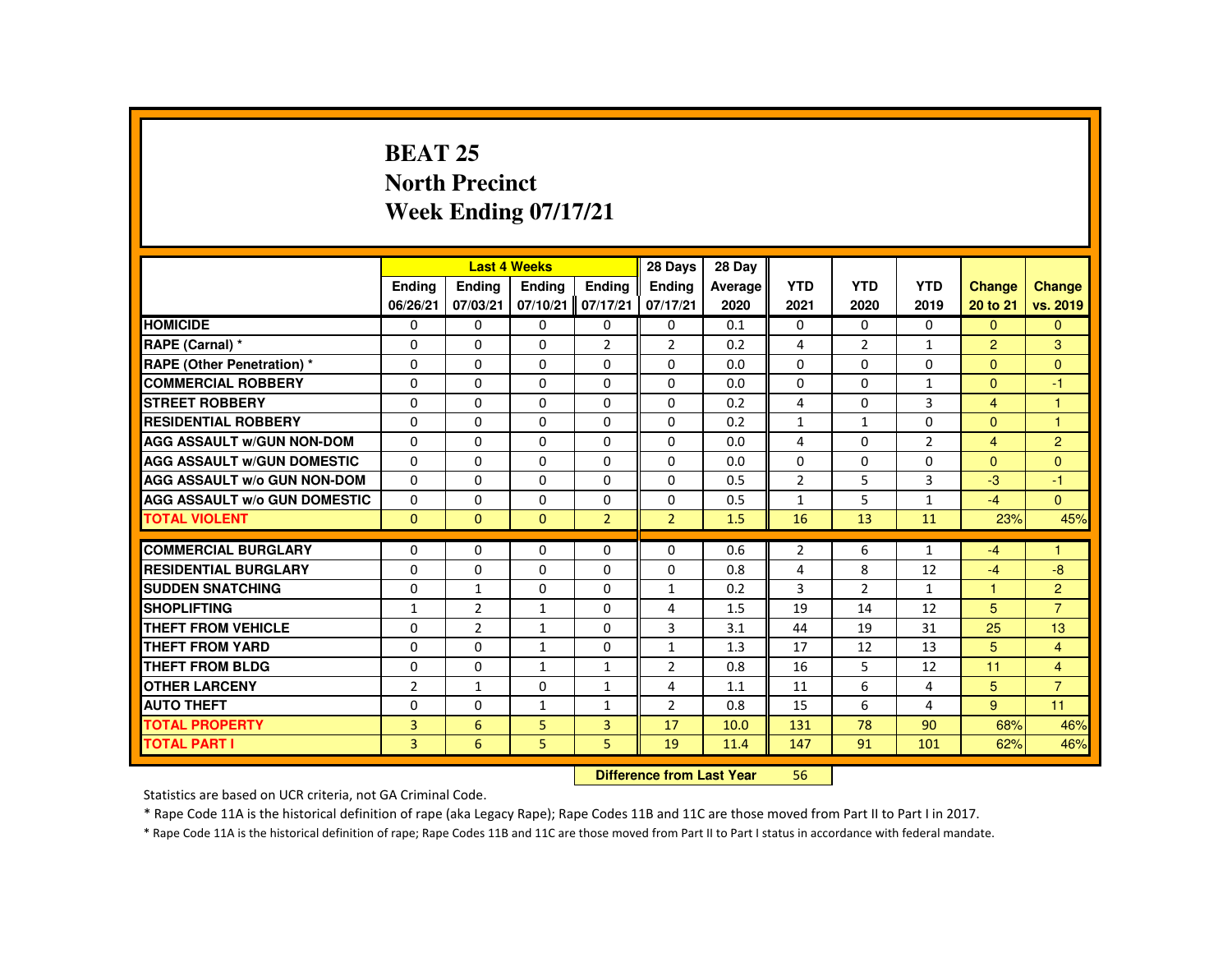# **BEAT 26 North PrecinctWeek Ending 07/17/21**

|                                     |                |              | <b>Last 4 Weeks</b> |                | 28 Days        | 28 Day  |                |                |                |                |                |
|-------------------------------------|----------------|--------------|---------------------|----------------|----------------|---------|----------------|----------------|----------------|----------------|----------------|
|                                     | Ending         | Ending       | Ending              | <b>Endina</b>  | <b>Endina</b>  | Average | <b>YTD</b>     | <b>YTD</b>     | <b>YTD</b>     | Change         | <b>Change</b>  |
|                                     | 06/26/21       | 07/03/21     | 07/10/21            | 07/17/21       | 07/17/21       | 2020    | 2021           | 2020           | 2019           | 20 to 21       | vs. 2019       |
| <b>HOMICIDE</b>                     | $\Omega$       | $\mathbf{0}$ | 0                   | $\mathbf{0}$   | 0              | 0.0     | 0              | 0              | 0              | $\mathbf{0}$   | $\mathbf{0}$   |
| RAPE (Carnal) *                     | $\Omega$       | $\Omega$     | $\Omega$            | $\Omega$       | $\Omega$       | 0.1     | $\Omega$       | 3              | $\mathbf{1}$   | $-3$           | $-1$           |
| <b>RAPE (Other Penetration) *</b>   | 0              | $\mathbf{0}$ | $\Omega$            | $\Omega$       | $\Omega$       | 0.0     | $\mathbf{1}$   | 0              | 0              | $\mathbf{1}$   | $\mathbf{1}$   |
| <b>COMMERCIAL ROBBERY</b>           | $\Omega$       | $\Omega$     | $\Omega$            | $\Omega$       | $\Omega$       | 0.0     | 4              | $\mathbf{1}$   | $\Omega$       | 3              | $\overline{4}$ |
| <b>STREET ROBBERY</b>               | $\mathbf{1}$   | $\Omega$     | $\Omega$            | $\Omega$       | $\mathbf{1}$   | 0.1     | 4              | 5              | $\overline{7}$ | $-1$           | $-3$           |
| <b>RESIDENTIAL ROBBERY</b>          | 0              | $\mathbf{0}$ | $\Omega$            | $\Omega$       | $\Omega$       | 0.0     | $\Omega$       | $\Omega$       | $\Omega$       | $\Omega$       | $\mathbf{0}$   |
| <b>AGG ASSAULT W/GUN NON-DOM</b>    | $\Omega$       | $\Omega$     | $\mathbf{1}$        | $\mathbf{1}$   | $\overline{2}$ | 0.1     | $\overline{2}$ | 2              | 3              | $\Omega$       | $-1$           |
| <b>AGG ASSAULT W/GUN DOMESTIC</b>   | $\Omega$       | $\Omega$     | $\Omega$            | $\Omega$       | $\Omega$       | 0.0     | $\Omega$       | $\Omega$       | $\Omega$       | $\Omega$       | $\mathbf{0}$   |
| <b>AGG ASSAULT W/o GUN NON-DOM</b>  | $\Omega$       | $\Omega$     | $\overline{2}$      | $\mathbf{1}$   | 3              | 0.3     | 13             | 11             | 9              | $\overline{2}$ | $\overline{4}$ |
| <b>AGG ASSAULT W/o GUN DOMESTIC</b> | $\Omega$       | $\Omega$     | $\Omega$            | $\Omega$       | $\Omega$       | 0.1     | $\overline{2}$ | 3              | $\overline{2}$ | $-1$           | $\Omega$       |
| <b>TOTAL VIOLENT</b>                | $\mathbf{1}$   | $\mathbf{0}$ | $\overline{3}$      | $\overline{2}$ | 6              | 0.6     | 26             | 25             | 22             | 4%             | 18%            |
|                                     |                |              |                     |                |                |         |                |                |                |                |                |
| <b>COMMERCIAL BURGLARY</b>          | $\Omega$       | $\Omega$     | $\Omega$            | $\Omega$       | $\Omega$       | 0.1     | $\overline{2}$ | 12             | 3              | $-10$          | $-1$           |
| <b>RESIDENTIAL BURGLARY</b>         | $\Omega$       | $\Omega$     | $\Omega$            | $\Omega$       | $\Omega$       | 0.0     | $\Omega$       | $\Omega$       | $\mathbf{1}$   | $\mathbf{0}$   | $-1$           |
| <b>SUDDEN SNATCHING</b>             | 0              | $\mathbf{0}$ | $\Omega$            | $\mathbf{1}$   | $\mathbf{1}$   | 0.1     | $\overline{7}$ | $\overline{2}$ | 5              | 5              | $\overline{2}$ |
| <b>SHOPLIFTING</b>                  | $\Omega$       | $\Omega$     | $\Omega$            | $\Omega$       | $\Omega$       | 0.3     | 10             | 18             | 20             | $-8$           | $-10$          |
| <b>THEFT FROM VEHICLE</b>           | 0              | $\mathbf{1}$ | $\mathbf{1}$        | $\mathbf{1}$   | 3              | 0.4     | 50             | 16             | 19             | 34             | 31             |
| <b>THEFT FROM YARD</b>              | 3              | $\Omega$     | $\Omega$            | $\Omega$       | 3              | 0.2     | 10             | 13             | 10             | $-3$           | $\Omega$       |
| THEFT FROM BLDG                     | $\mathbf{1}$   | $\Omega$     | $\Omega$            | $\mathbf{1}$   | $\overline{2}$ | 0.2     | 14             | 5              | 12             | 9              | $\overline{2}$ |
| <b>OTHER LARCENY</b>                | 0              | $\mathbf{0}$ | $\Omega$            | $\Omega$       | 0              | 0.0     | 3              | $\mathbf{1}$   | $\overline{2}$ | $\overline{2}$ | 1              |
| <b>AUTO THEFT</b>                   | 3              | $\Omega$     | $\Omega$            | $\mathbf{1}$   | 4              | 0.2     | 22             | 8              | $\overline{2}$ | 14             | 20             |
| <b>TOTAL PROPERTY</b>               | $\overline{7}$ | $\mathbf{1}$ | $\mathbf{1}$        | $\overline{4}$ | 13             | 1.6     | 118            | 75             | 74             | 57%            | 59%            |
| <b>TOTAL PART I</b>                 | 8              | $\mathbf{1}$ | $\overline{4}$      | 6              | 19             | 2.2     | 144            | 100            | 96             | 44%            | 50%            |
|                                     | <b>Section</b> |              |                     |                |                |         |                |                |                |                |                |

 **Difference from Last Year**<sup>44</sup>

Statistics are based on UCR criteria, not GA Criminal Code.

\* Rape Code 11A is the historical definition of rape (aka Legacy Rape); Rape Codes 11B and 11C are those moved from Part II to Part I in 2017.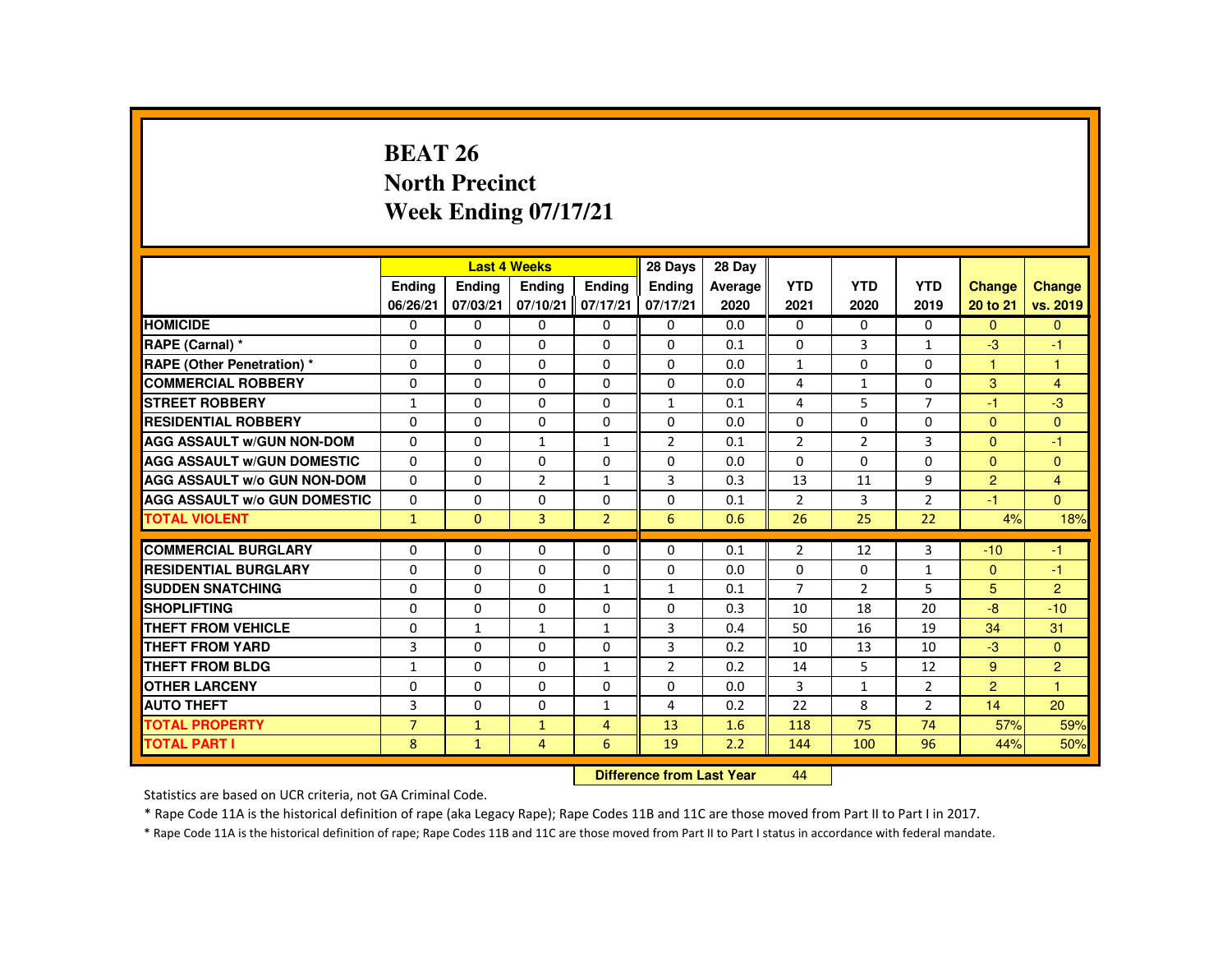# **BEAT 27 North PrecinctWeek Ending 07/17/21**

|                                     |                |                | <b>Last 4 Weeks</b> |               | 28 Days                   | 28 Day  |                |                |                |                |                |
|-------------------------------------|----------------|----------------|---------------------|---------------|---------------------------|---------|----------------|----------------|----------------|----------------|----------------|
|                                     | <b>Endina</b>  | Ending         | <b>Endina</b>       | <b>Endina</b> | <b>Endina</b>             | Average | <b>YTD</b>     | <b>YTD</b>     | <b>YTD</b>     | <b>Change</b>  | <b>Change</b>  |
|                                     | 06/26/21       | 07/03/21       | 07/10/21            | 07/17/21      | 07/17/21                  | 2020    | 2021           | 2020           | 2019           | 20 to 21       | vs. 2019       |
| <b>HOMICIDE</b>                     | $\mathbf{0}$   | 0              | 0                   | 0             | 0                         | 0.0     | 2              | $\Omega$       | $\Omega$       | $\overline{2}$ | $\overline{2}$ |
| RAPE (Carnal) *                     | 0              | 0              | 0                   | $\Omega$      | $\Omega$                  | 0.3     | $\overline{2}$ | $\overline{2}$ | 0              | $\Omega$       | $\overline{2}$ |
| RAPE (Other Penetration) *          | 1              | $\Omega$       | $\Omega$            | $\Omega$      | $\mathbf{1}$              | 0.1     | $\overline{2}$ | $\Omega$       | $\Omega$       | 2              | $\overline{2}$ |
| <b>COMMERCIAL ROBBERY</b>           | $\Omega$       | $\Omega$       | $\Omega$            | $\Omega$      | $\Omega$                  | 0.1     | $\Omega$       | $\Omega$       | $\Omega$       | $\Omega$       | $\Omega$       |
| <b>STREET ROBBERY</b>               | $\Omega$       | $\Omega$       | $\Omega$            | $\Omega$      | $\Omega$                  | 1.2     | $\overline{7}$ | 4              | 10             | 3              | $-3$           |
| <b>RESIDENTIAL ROBBERY</b>          | 0              | 0              | 0                   | 0             | 0                         | 0.0     | 0              | 0              | 1              | $\Omega$       | $-1$           |
| <b>AGG ASSAULT w/GUN NON-GUN</b>    | $\mathbf{1}$   | $\mathbf{1}$   | $\mathbf{1}$        | $\Omega$      | 3                         | 1.3     | 6              | 10             | 8              | $-4$           | $-2$           |
| <b>AGG ASSAULT W/GUN DOMESTIC</b>   | $\Omega$       | $\Omega$       | $\Omega$            | $\Omega$      | $\Omega$                  | 0.1     | $\overline{2}$ | $\mathbf{1}$   | $\mathbf{1}$   | $\mathbf{1}$   | $\overline{1}$ |
| <b>AGG ASSAULT W/o GUN NON-DOM</b>  | $\Omega$       | $\mathbf{1}$   | $\Omega$            | $\Omega$      | $\mathbf{1}$              | 1.8     | 17             | 9              | 12             | 8              | 5              |
| <b>AGG ASSAULT W/o GUN DOMESTIC</b> | $\Omega$       | $\Omega$       | $\overline{2}$      | $\Omega$      | $\overline{2}$            | 0.6     | 8              | $\overline{2}$ | 11             | 6              | $-3$           |
| <b>TOTAL VIOLENT</b>                | $\overline{2}$ | $\overline{2}$ | $\overline{3}$      | $\Omega$      | $\overline{7}$            | 5.4     | 46             | 28             | 43             | 64%            | 7%             |
| <b>COMMERCIAL BURGLARY</b>          | $\Omega$       | $\Omega$       | $\Omega$            | $\Omega$      | $\Omega$                  | 0.3     | $\overline{2}$ | $\overline{2}$ | 3              | $\Omega$       | $-1$           |
| <b>RESIDENTIAL BURGLARY</b>         | $\Omega$       | $\mathbf{1}$   | 0                   | 0             | 1                         | 0.4     | $\overline{2}$ | 4              | 4              | $-2$           | $-2$           |
| <b>SUDDEN SNATCHING</b>             | $\Omega$       | $\Omega$       | $\mathbf{1}$        | $\Omega$      | 1                         | 0.5     | 4              | 4              | $\overline{2}$ | $\mathbf{0}$   | $\overline{2}$ |
| <b>SHOPLIFTING</b>                  | $\Omega$       | $\Omega$       | 3                   | $\Omega$      | 3                         | 1.8     | 10             | 16             | 16             | $-6$           | $-6$           |
| <b>THEFT FROM VEHICLE</b>           | $\mathbf{1}$   | $\mathbf{1}$   | $\mathbf{1}$        | $\Omega$      | $\overline{3}$            | 1.9     | 63             | 16             | 22             | 47             | 41             |
| <b>THEFT FROM YARD</b>              | 0              | $\Omega$       | $\mathbf{1}$        | 0             | $\mathbf{1}$              | 1.6     | 5              | 14             | 3              | $-9$           | $\overline{2}$ |
| <b>THEFT FROM BLDG</b>              | $\mathbf{1}$   | $\Omega$       | $\mathbf{1}$        | $\Omega$      | $\overline{2}$            | 2.1     | 8              | 13             | 20             | $-5$           | $-12$          |
| <b>OTHER LARCENY</b>                | $\Omega$       | $\Omega$       | $\Omega$            | $\Omega$      | $\Omega$                  | 0.0     | $\Omega$       | $\Omega$       | $\overline{2}$ | $\Omega$       | $-2$           |
| <b>AUTO THEFT</b>                   | $\Omega$       | $\Omega$       | $\mathbf{1}$        | 0             | $\mathbf{1}$              | 1.4     | 23             | 11             | 3              | 12             | 20             |
| <b>TOTAL PROPERTY</b>               | $\overline{2}$ | $\overline{2}$ | 8                   | $\Omega$      | 12                        | 10.0    | 117            | 80             | 75             | 46%            | 56%            |
| <b>TOTAL PART I</b>                 | 4              | $\overline{4}$ | 11                  | $\mathbf{0}$  | 19                        | 15.5    | 163            | 108            | 118            | 51%            | 38%            |
|                                     |                |                |                     |               | Difference from Loot Voor |         | EE.            |                |                |                |                |

 **Difference from Last Year**<sup>55</sup>

Statistics are based on UCR criteria, not GA Criminal Code.

\* Rape Code 11A is the historical definition of rape (aka Legacy Rape); Rape Codes 11B and 11C are those moved from Part II to Part I in 2017.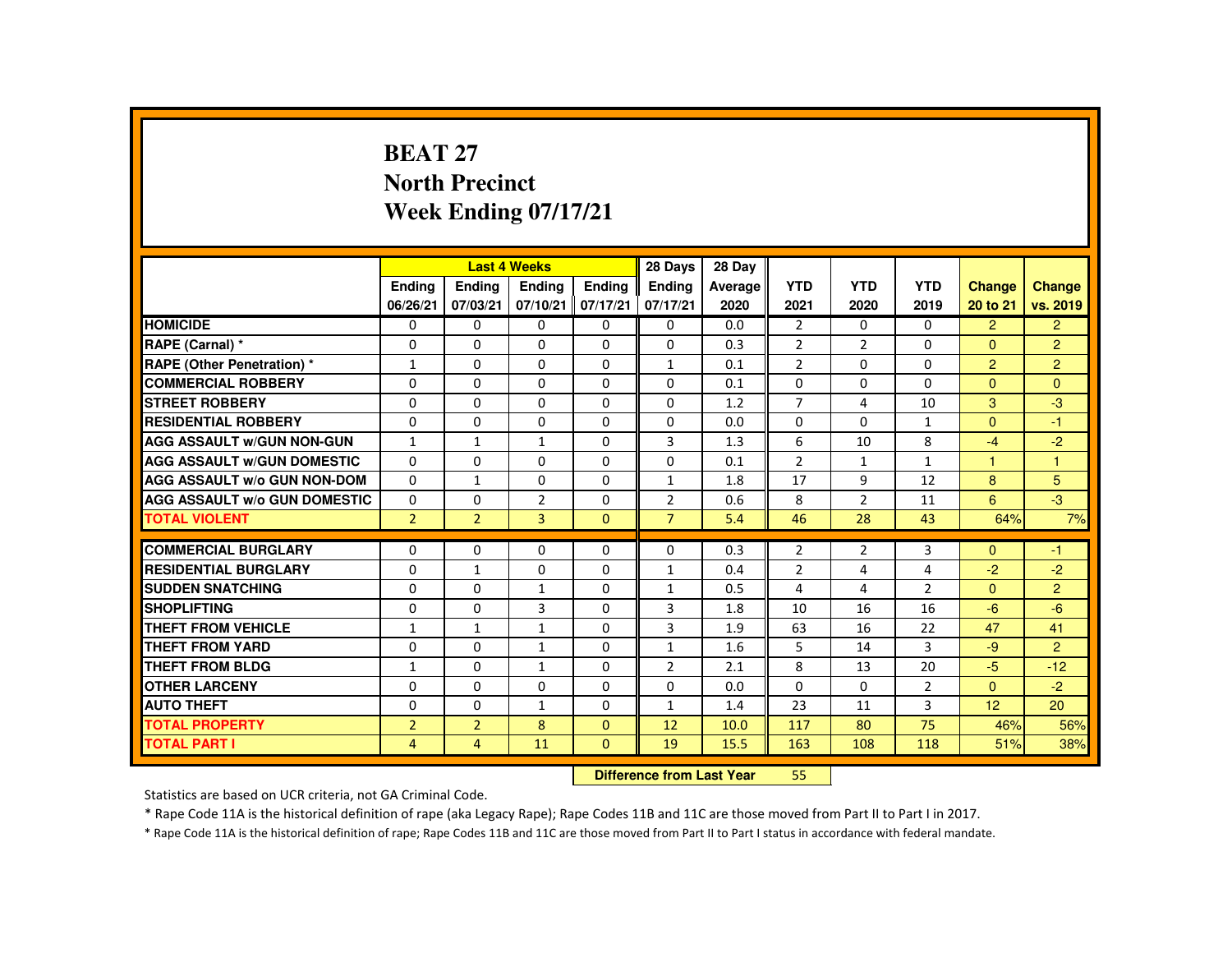# **BEAT 31 Central PrecinctWeek Ending 07/17/21**

|                                     |                |                           | <b>Last 4 Weeks</b> |                 | 28 Days        | 28 Day  |                |                |                |                |                |
|-------------------------------------|----------------|---------------------------|---------------------|-----------------|----------------|---------|----------------|----------------|----------------|----------------|----------------|
|                                     | <b>Endina</b>  | <b>Ending</b>             | <b>Ending</b>       | Ending          | Ending         | Average | <b>YTD</b>     | <b>YTD</b>     | <b>YTD</b>     | <b>Change</b>  | <b>Change</b>  |
|                                     | 06/26/21       | 07/03/21                  | 07/10/21            | 07/17/21        | 07/17/21       | 2020    | 2021           | 2020           | 2019           | 20 to 21       | vs. 2019       |
| <b>HOMICIDE</b>                     | $\mathbf{0}$   | $\Omega$                  | $\Omega$            | $\Omega$        | $\Omega$       | 0.1     | 0              | $\mathbf{1}$   | $\mathbf{1}$   | $-1$           | $-1$           |
| RAPE (Carnal) *                     | $\mathbf{0}$   | $\Omega$                  | $\Omega$            | $\mathbf{0}$    | $\Omega$       | 0.3     | $\overline{2}$ | 4              | 3              | $-2$           | $-1$           |
| RAPE (Other Penetration) *          | $\Omega$       | $\Omega$                  | $\Omega$            | $\Omega$        | $\Omega$       | 0.1     | $\Omega$       | $\mathbf{1}$   | 0              | -1             | $\Omega$       |
| <b>COMMERCIAL ROBBERY</b>           | $\Omega$       | $\Omega$                  | $\Omega$            | $\Omega$        | $\Omega$       | 0.1     | $\Omega$       | $\Omega$       | 0              | $\Omega$       | $\mathbf{0}$   |
| <b>STREET ROBBERY</b>               | $\Omega$       | $\Omega$                  | $\Omega$            | $\Omega$        | $\Omega$       | 0.3     | 4              | 4              | $\overline{2}$ | $\Omega$       | $\overline{2}$ |
| <b>RESIDENTIAL ROBBERY</b>          | $\Omega$       | $\mathbf 0$               | $\mathbf{0}$        | 0               | 0              | 0.3     | $\mathbf{1}$   | $\overline{2}$ | 0              | -1             | 1              |
| <b>AGG ASSAULT w/GUN NON-DOM</b>    | $\mathbf{1}$   | $\overline{2}$            | $\overline{2}$      | $\overline{2}$  | $\overline{7}$ | 1.2     | 18             | 6              | 9              | 12             | 9              |
| <b>AGG ASSAULT W/GUN DOMESTIC</b>   | $\Omega$       | $\Omega$                  | $\Omega$            | $\Omega$        | 0              | 0.2     | $\Omega$       | $\overline{2}$ | $\mathbf{1}$   | $-2$           | $-1$           |
| AGG ASSAULT w/o GUN NON-DOM         | $\Omega$       | $\mathbf{1}$              | $\Omega$            | $\Omega$        | $\mathbf{1}$   | 0.5     | $\mathbf{1}$   | $\overline{2}$ | 5              | $-1$           | $-4$           |
| <b>AGG ASSAULT W/o GUN DOMESTIC</b> | $\Omega$       | $\mathbf{1}$              | 0                   | $\mathbf{1}$    | $\overline{2}$ | 0.8     | 5              | 4              | 9              | 1.             | $-4$           |
| <b>TOTAL VIOLENT</b>                | $\mathbf{1}$   | 4                         | $\overline{2}$      | $\overline{3}$  | 10             | 3.7     | 31             | 26             | 30             | 19%            | 3%             |
| <b>COMMERCIAL BURGLARY</b>          | $\mathbf{1}$   | $\Omega$                  | $\Omega$            | $\Omega$        | $\mathbf{1}$   | 0.6     | 4              | 4              | $\overline{7}$ | $\Omega$       | $-3$           |
| <b>RESIDENTIAL BURGLARY</b>         | $\mathbf{0}$   | $\mathbf{1}$              | $\mathbf{1}$        | $\overline{2}$  | 4              | 2.6     | 21             | 21             | 21             | $\mathbf{0}$   | $\mathbf{0}$   |
| <b>SUDDEN SNATCHING</b>             | 1              | $\Omega$                  | $\Omega$            | 0               | $\mathbf{1}$   | 0.1     | $\overline{2}$ | 0              | $\overline{2}$ | $\overline{2}$ | $\Omega$       |
| <b>SHOPLIFTING</b>                  | 0              | $\Omega$                  | $\Omega$            | $\Omega$        | $\Omega$       | 0.5     | $\Omega$       | 6              | $\overline{2}$ | $-6$           | $-2$           |
| <b>THEFT FROM VEHICLE</b>           | $\mathbf{1}$   | $\Omega$                  | $\overline{2}$      | 4               | $\overline{7}$ | 2.8     | 28             | 18             | 29             | 10             | $-1$           |
| <b>THEFT FROM YARD</b>              | $\mathbf{1}$   | $\mathbf{1}$              | $\Omega$            | $\mathbf{1}$    | 3              | 2.7     | 14             | 22             | 31             | $-8$           | $-17$          |
| <b>THEFT FROM BLDG</b>              | $\Omega$       | $\Omega$                  | $\mathbf{0}$        | $\Omega$        | $\Omega$       | 1.4     | $\overline{7}$ | $\overline{7}$ | 12             | $\Omega$       | $-5$           |
| <b>OTHER LARCENY</b>                | 1              | $\Omega$                  | $\Omega$            | $\mathbf{1}$    | $\overline{2}$ | 1.5     | 13             | 8              | 11             | 5              | $\overline{2}$ |
| <b>AUTO THEFT</b>                   | $\mathbf{1}$   | $\mathbf{1}$              | $\Omega$            | $\Omega$        | $\overline{2}$ | 2.0     | 16             | 14             | 8              | $\overline{2}$ | 8              |
| <b>TOTAL PROPERTY</b>               | 6              | $\overline{3}$            | 3                   | 8               | 20             | 14.1    | 105            | 100            | 123            | 5%             | $-15%$         |
| <b>TOTAL PART I</b>                 | $\overline{7}$ | $\overline{7}$            | 5                   | 11              | 30             | 17.8    | 136            | 126            | 153            | 8%             | $-11%$         |
|                                     |                | Difference from Lost Voor |                     | 10 <sup>1</sup> |                |         |                |                |                |                |                |

 **Difference from Last Year**<sup>10</sup>

Statistics are based on UCR criteria, not GA Criminal Code.

\* Rape Code 11A is the historical definition of rape (aka Legacy Rape); Rape Codes 11B and 11C are those moved from Part II to Part I in 2017.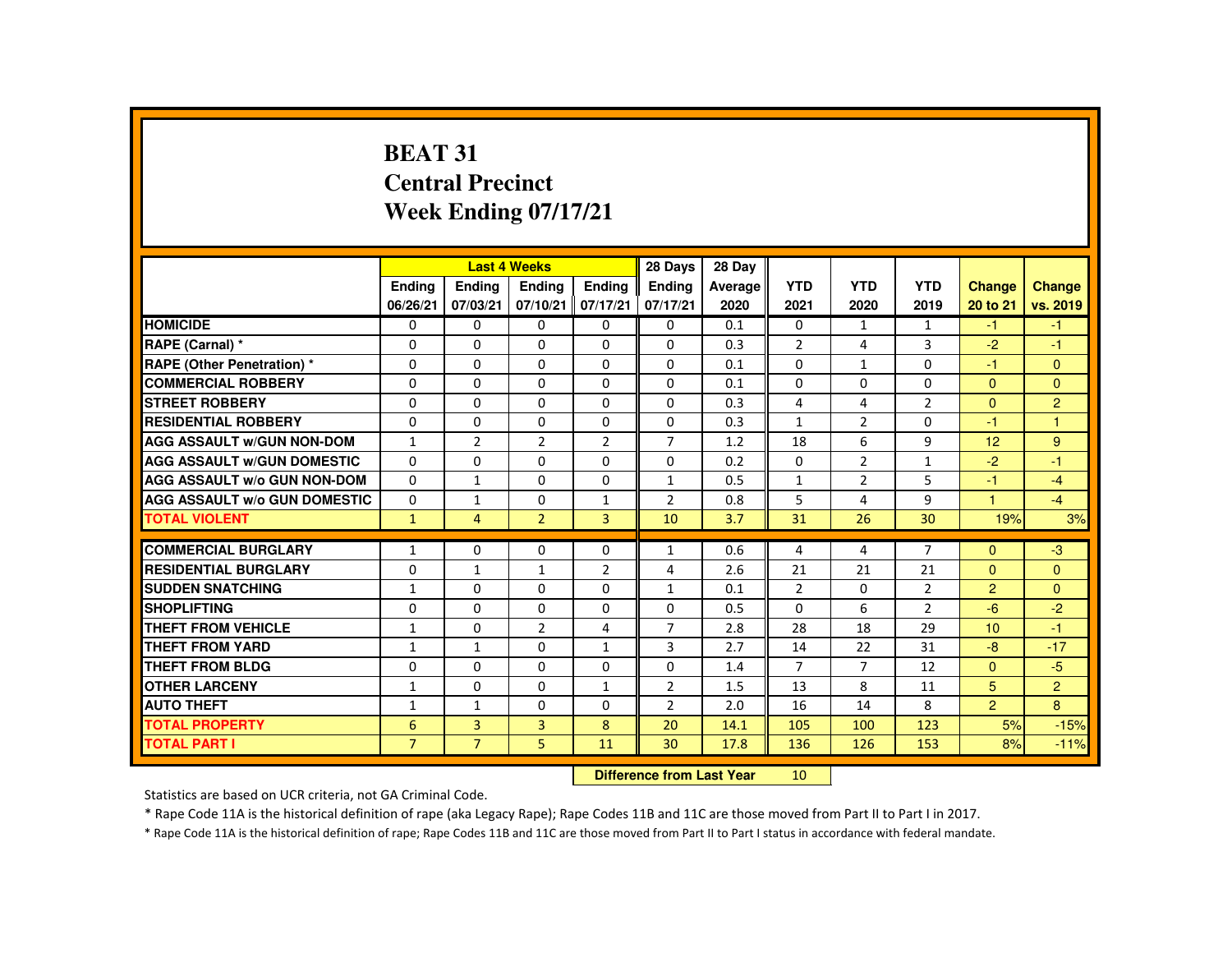# **BEAT 32 Central PrecinctWeek Ending 07/17/21**

|                                     |                |                | <b>Last 4 Weeks</b> |               | 28 Days       | 28 Day  |                |                |                |                |                |
|-------------------------------------|----------------|----------------|---------------------|---------------|---------------|---------|----------------|----------------|----------------|----------------|----------------|
|                                     | <b>Endina</b>  | Ending         | Ending              | <b>Endina</b> | <b>Endina</b> | Average | <b>YTD</b>     | <b>YTD</b>     | <b>YTD</b>     | Change         | <b>Change</b>  |
|                                     | 06/26/21       | 07/03/21       | 07/10/21            | 07/17/21      | 07/17/21      | 2020    | 2021           | 2020           | 2019           | 20 to 21       | vs. 2019       |
| <b>HOMICIDE</b>                     | $\Omega$       | $\Omega$       | $\Omega$            | $\Omega$      | 0             | 0.0     | $\mathbf{0}$   | $\Omega$       | $\mathbf{0}$   | $\Omega$       | $\mathbf{0}$   |
| RAPE (Carnal) *                     | $\Omega$       | $\Omega$       | $\Omega$            | $\Omega$      | $\Omega$      | 0.1     | $\Omega$       | $\mathbf{1}$   | $\Omega$       | $-1$           | $\mathbf{0}$   |
| <b>RAPE (Other Penetration) *</b>   | 0              | $\Omega$       | $\Omega$            | $\Omega$      | 0             | 0.0     | $\overline{2}$ | $\Omega$       | $\Omega$       | $\overline{2}$ | $\overline{2}$ |
| <b>COMMERCIAL ROBBERY</b>           | $\Omega$       | $\Omega$       | $\Omega$            | $\Omega$      | $\Omega$      | 0.5     | $\Omega$       | $\overline{2}$ | 3              | $-2$           | $-3$           |
| <b>STREET ROBBERY</b>               | $\Omega$       | $\Omega$       | $\Omega$            | $\Omega$      | $\Omega$      | 0.2     | $\Omega$       | $\Omega$       | 3              | $\Omega$       | $-3$           |
| <b>RESIDENTIAL ROBBERY</b>          | $\Omega$       | $\mathbf{0}$   | 0                   | 0             | 0             | 0.0     | $\mathbf{1}$   | 0              | 0              | $\mathbf{1}$   | 1              |
| <b>AGG ASSAULT W/GUN NON-DOM</b>    | $\Omega$       | $\mathbf{1}$   | $\Omega$            | $\Omega$      | 1             | 0.5     | 3              | 3              | $\overline{2}$ | $\Omega$       | 1              |
| <b>AGG ASSAULT W/GUN DOMESTIC</b>   | $\Omega$       | $\Omega$       | $\Omega$            | $\Omega$      | $\Omega$      | 0.1     | $\Omega$       | $\mathbf{1}$   | $\Omega$       | $-1$           | $\mathbf{0}$   |
| <b>AGG ASSAULT W/o GUN NON-DOM</b>  | $\Omega$       | $\Omega$       | $\Omega$            | $\Omega$      | $\Omega$      | 0.4     | $\overline{2}$ | $\mathbf{1}$   | $\overline{3}$ | $\mathbf{1}$   | $-1$           |
| <b>AGG ASSAULT W/o GUN DOMESTIC</b> | $\Omega$       | $\Omega$       | $\Omega$            | $\Omega$      | $\Omega$      | 0.3     | $\overline{2}$ | 3              | 4              | $-1$           | $-2$           |
| <b>TOTAL VIOLENT</b>                | $\Omega$       | $\mathbf{1}$   | $\Omega$            | $\Omega$      | $\mathbf{1}$  | 2.1     | 10             | 11             | 15             | $-9%$          | $-33%$         |
| <b>COMMERCIAL BURGLARY</b>          | $\Omega$       | $\Omega$       | $\Omega$            | $\Omega$      | $\Omega$      | 0.6     | 5              | 6              | 3              | $-1$           | 2              |
| <b>RESIDENTIAL BURGLARY</b>         | $\Omega$       | $\mathbf{1}$   | 0                   | 0             | $\mathbf{1}$  | 1.9     | 12             | 10             | 13             | $\overline{2}$ | $-1$           |
| <b>SUDDEN SNATCHING</b>             | $\Omega$       | $\Omega$       | $\Omega$            | $\Omega$      | $\Omega$      | 0.0     | $\Omega$       | $\Omega$       | $\mathbf{1}$   | $\Omega$       | $-1$           |
| <b>SHOPLIFTING</b>                  | $\overline{2}$ | $\mathbf{1}$   | $\overline{2}$      | $\Omega$      | 5             | 2.4     | 28             | 17             | 25             | 11             | 3              |
| <b>THEFT FROM VEHICLE</b>           | $\Omega$       | $\overline{2}$ | $\mathbf{1}$        | $\Omega$      | 3             | 2.5     | 19             | 27             | 31             | $-8$           | $-12$          |
| <b>THEFT FROM YARD</b>              | $\Omega$       | $\Omega$       | $\mathbf{1}$        | $\Omega$      | $\mathbf{1}$  | 2.1     | 12             | 20             | 16             | $-8$           | $-4$           |
| THEFT FROM BLDG                     | 0              | $\mathbf{1}$   | 0                   | $\Omega$      | $\mathbf{1}$  | 1.2     | $\overline{7}$ | 10             | 14             | $-3$           | $-7$           |
| <b>OTHER LARCENY</b>                | 0              | $\Omega$       | $\Omega$            | $\Omega$      | $\Omega$      | 1.5     | 6              | 12             | 2              | $-6$           | $\overline{4}$ |
| <b>AUTO THEFT</b>                   | $\overline{2}$ | $\mathbf{1}$   | $\Omega$            | $\Omega$      | 3             | 1.1     | 13             | 6              | 10             | $\overline{7}$ | 3              |
| <b>TOTAL PROPERTY</b>               | $\overline{4}$ | 6              | $\overline{4}$      | $\Omega$      | 14            | 13.4    | 102            | 108            | 115            | $-6%$          | $-11%$         |
| <b>TOTAL PART I</b>                 | $\overline{4}$ | $\overline{7}$ | $\overline{4}$      | $\mathbf{0}$  | 15            | 15.6    | 112            | 119            | 130            | $-6%$          | $-14%$         |
|                                     |                |                |                     |               |               |         |                |                |                |                |                |

 **Difference from Last Year**r -7

Statistics are based on UCR criteria, not GA Criminal Code.

\* Rape Code 11A is the historical definition of rape (aka Legacy Rape); Rape Codes 11B and 11C are those moved from Part II to Part I in 2017.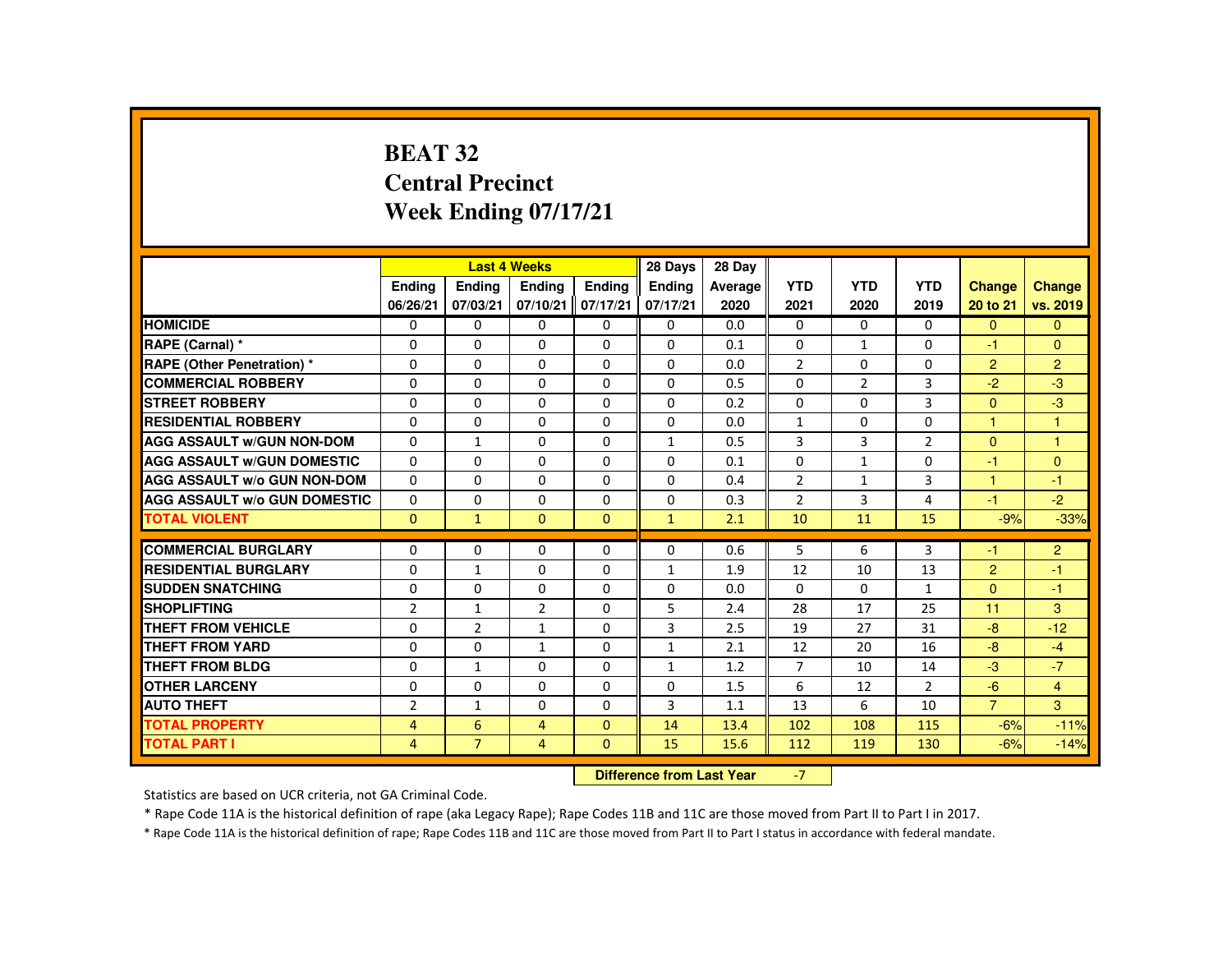# **BEAT 33 Central PrecinctWeek Ending 07/17/21**

|                                     |                |                | <b>Last 4 Weeks</b>              |                   | 28 Days        | 28 Day  |                |                |                |                |                |
|-------------------------------------|----------------|----------------|----------------------------------|-------------------|----------------|---------|----------------|----------------|----------------|----------------|----------------|
|                                     | <b>Endina</b>  | <b>Endina</b>  | <b>Endina</b>                    | <b>Endina</b>     | <b>Endina</b>  | Average | <b>YTD</b>     | <b>YTD</b>     | <b>YTD</b>     | <b>Change</b>  | <b>Change</b>  |
|                                     | 06/26/21       | 07/03/21       |                                  | 07/10/21 07/17/21 | 07/17/21       | 2020    | 2021           | 2020           | 2019           | 20 to 21       | vs. 2019       |
| <b>HOMICIDE</b>                     | 0              | 0              | 0                                | 0                 | 0              | 0.2     | $\mathbf{1}$   | $\mathbf{1}$   | $\mathbf{1}$   | $\mathbf{0}$   | $\mathbf{0}$   |
| RAPE (Carnal) *                     | $\Omega$       | $\Omega$       | $\Omega$                         | $\Omega$          | $\Omega$       | 0.2     | $\mathbf{1}$   | $\Omega$       | $\Omega$       | $\overline{1}$ | $\overline{1}$ |
| <b>RAPE (Other Penetration) *</b>   | $\Omega$       | $\Omega$       | $\Omega$                         | $\mathbf{1}$      | $\mathbf{1}$   | 0.0     | $\mathbf{1}$   | $\Omega$       | $\Omega$       | $\mathbf{1}$   | $\mathbf{1}$   |
| <b>COMMERCIAL ROBBERY</b>           | 0              | $\mathbf{1}$   | 0                                | 0                 | $\mathbf{1}$   | 0.3     | $\mathbf{1}$   | $\mathbf{1}$   | $\overline{2}$ | $\mathbf{0}$   | $-1$           |
| <b>STREET ROBBERY</b>               | $\Omega$       | $\Omega$       | $\Omega$                         | $\Omega$          | $\Omega$       | 1.0     | 5              | $\overline{7}$ | 8              | $-2$           | $-3$           |
| <b>RESIDENTIAL ROBBERY</b>          | $\Omega$       | $\Omega$       | $\Omega$                         | $\Omega$          | $\Omega$       | 0.0     | $\Omega$       | $\Omega$       | $\Omega$       | $\Omega$       | $\mathbf{0}$   |
| <b>AGG ASSAULT W/GUN NON-DOM</b>    | $\Omega$       | $\Omega$       | $\Omega$                         | $\Omega$          | $\Omega$       | 0.7     | $\overline{7}$ | 6              | 8              | $\mathbf{1}$   | $-1$           |
| <b>AGG ASSAULT W/GUN DOMESTIC</b>   | 0              | 0              | 0                                | 0                 | 0              | 0.1     | 3              | $\mathbf{1}$   | $\overline{2}$ | $\overline{2}$ | $\mathbf{1}$   |
| <b>AGG ASSAULT W/o GUN NON-DOM</b>  | 0              | 2              | 0                                | 0                 | $\overline{2}$ | 0.6     | 5              | 5              | 10             | $\Omega$       | $-5$           |
| <b>AGG ASSAULT W/o GUN DOMESTIC</b> | $\Omega$       | $\Omega$       | $\Omega$                         | $\Omega$          | $\Omega$       | 0.8     | $\mathbf{1}$   | 6              | 8              | $-5$           | $-7$           |
| <b>TOTAL VIOLENT</b>                | $\Omega$       | $\overline{3}$ | $\Omega$                         | $\mathbf{1}$      | $\overline{4}$ | 3.8     | 25             | 27             | 39             | $-7%$          | $-36%$         |
|                                     |                |                |                                  |                   |                |         |                |                |                |                |                |
| <b>COMMERCIAL BURGLARY</b>          | 0              | 0              | 0                                | $\mathbf{1}$      | $\mathbf{1}$   | 0.8     | 6              | $\overline{7}$ | 4              | $-1$           | $\overline{2}$ |
| <b>RESIDENTIAL BURGLARY</b>         | 0              | 0              | 0                                | $\mathbf{1}$      | $\mathbf{1}$   | 1.2     | 9              | 9              | 17             | $\Omega$       | $-8$           |
| <b>SUDDEN SNATCHING</b>             | $\Omega$       | $\Omega$       | $\Omega$                         | $\Omega$          | $\Omega$       | 0.2     | $\Omega$       | $\overline{2}$ | $\Omega$       | $-2$           | $\Omega$       |
| <b>SHOPLIFTING</b>                  | $\mathbf{1}$   | $\overline{2}$ | $\mathbf{1}$                     | $\Omega$          | $\overline{4}$ | 2.4     | 17             | 19             | 52             | $-2$           | $-35$          |
| <b>THEFT FROM VEHICLE</b>           | $\mathbf{1}$   | $\Omega$       | $\mathbf{1}$                     | $\Omega$          | $\overline{2}$ | 2.9     | 16             | 20             | 27             | $-4$           | $-11$          |
| <b>THEFT FROM YARD</b>              | $\Omega$       | $\mathbf{1}$   | $\mathbf{1}$                     | $\Omega$          | $\overline{2}$ | 3.3     | 16             | 29             | 31             | $-13$          | $-15$          |
| <b>THEFT FROM BLDG</b>              | 0              | 0              | $\overline{2}$                   | 0                 | $\overline{2}$ | 1.2     | 7              | 12             | 9              | $-5$           | $-2$           |
| <b>OTHER LARCENY</b>                | $\Omega$       | $\overline{2}$ | $\Omega$                         | 3                 | 5              | 1.0     | 12             | 4              | 21             | 8              | $-9$           |
| <b>AUTO THEFT</b>                   | $\Omega$       | $\Omega$       | $\mathbf{1}$                     | $\Omega$          | $\mathbf{1}$   | 1.5     | 12             | 12             | 11             | $\Omega$       | $\mathbf{1}$   |
| <b>TOTAL PROPERTY</b>               | $\overline{2}$ | 5              | 6                                | 5                 | 18             | 14.4    | 95             | 114            | 172            | $-17%$         | $-45%$         |
| <b>TOTAL PART I</b>                 | $\overline{2}$ | 8              | 6                                | 6                 | 22             | 18.3    | 120            | 141            | 211            | $-15%$         | $-43%$         |
|                                     |                |                | <b>Difference from Last Year</b> |                   | $-21$          |         |                |                |                |                |                |

Statistics are based on UCR criteria, not GA Criminal Code.

\* Rape Code 11A is the historical definition of rape (aka Legacy Rape); Rape Codes 11B and 11C are those moved from Part II to Part I in 2017.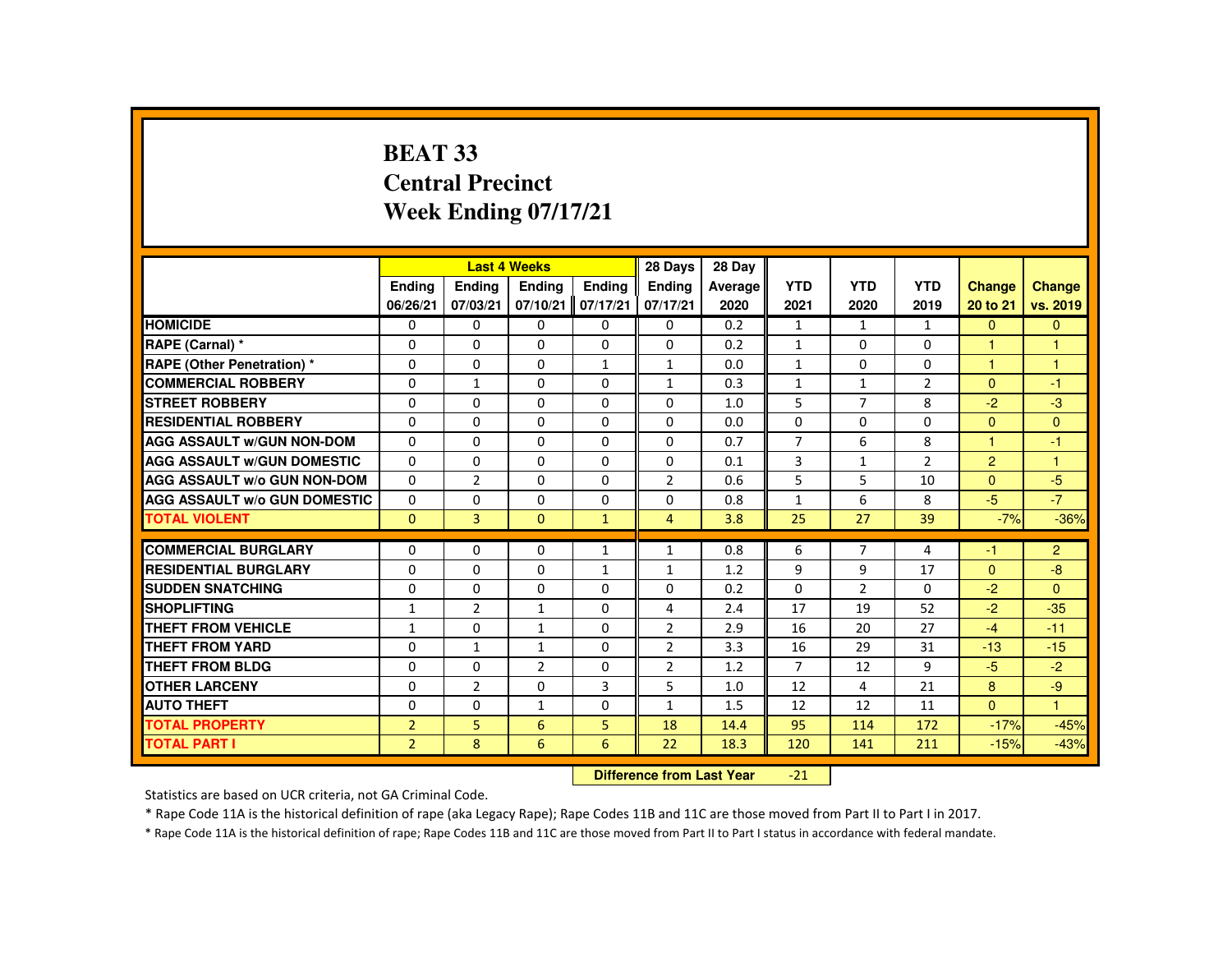# **BEAT 34 Central PrecinctWeek Ending 07/17/21**

|                                     |              |                | <b>Last 4 Weeks</b>              |                | 28 Days        | 28 Day  |                |                |                |                      |                |
|-------------------------------------|--------------|----------------|----------------------------------|----------------|----------------|---------|----------------|----------------|----------------|----------------------|----------------|
|                                     | Ending       | Ending         | Ending                           | <b>Endina</b>  | Ending         | Average | <b>YTD</b>     | <b>YTD</b>     | <b>YTD</b>     | <b>Change</b>        | Change         |
|                                     | 06/26/21     | 07/03/21       | 07/10/21                         | 07/17/21       | 07/17/21       | 2020    | 2021           | 2020           | 2019           | 20 to 21             | vs. 2019       |
| <b>HOMICIDE</b>                     | $\Omega$     | 0              | 0                                | 0              | 0              | 0.2     | $\mathbf{1}$   | $\overline{2}$ | $\Omega$       | $-1$                 | 1              |
| RAPE (Carnal) *                     | $\Omega$     | $\Omega$       | $\Omega$                         | $\Omega$       | $\Omega$       | 0.4     | $\overline{2}$ | $\overline{3}$ | $\overline{2}$ | -1                   | $\Omega$       |
| <b>RAPE (Other Penetration)*</b>    | $\Omega$     | $\Omega$       | $\Omega$                         | $\Omega$       | $\Omega$       | 0.2     | $\Omega$       | $\mathbf{1}$   | $\mathbf{1}$   | $-1$                 | $-1$           |
| <b>COMMERCIAL ROBBERY</b>           | 0            | $\Omega$       | $\Omega$                         | $\Omega$       | $\Omega$       | 0.1     | $\Omega$       | $\Omega$       | $\Omega$       | $\Omega$             | $\Omega$       |
| <b>STREET ROBBERY</b>               | 0            | $\Omega$       | $\Omega$                         | $\Omega$       | $\Omega$       | 1.1     | 3              | 10             | 8              | $-7$                 | $-5$           |
| <b>RESIDENTIAL ROBBERY</b>          | $\Omega$     | $\Omega$       | $\Omega$                         | $\Omega$       | $\Omega$       | 0.0     | $\Omega$       | $\Omega$       | $\overline{2}$ | $\Omega$             | $-2$           |
| <b>AGG ASSAULT W/GUN NON-DOM</b>    | $\Omega$     | $\Omega$       | $\Omega$                         | $\Omega$       | $\Omega$       | 1.8     | 11             | 10             | 6              | $\overline{1}$       | 5              |
| <b>AGG ASSAULT W/GUN DOMESTIC</b>   | $\Omega$     | $\Omega$       | $\Omega$                         | $\Omega$       | $\Omega$       | 0.0     | $\mathbf{1}$   | $\Omega$       | 4              | $\blacktriangleleft$ | $-3$           |
| <b>AGG ASSAULT W/o GUN NON-DOM</b>  | $\Omega$     | $\mathbf{1}$   | 0                                | 0              | $\mathbf{1}$   | 1.1     | 5              | 10             | 6              | $-5$                 | $-1$           |
| <b>AGG ASSAULT W/o GUN DOMESTIC</b> | $\Omega$     | $\mathbf{1}$   | $\overline{2}$                   | $\overline{2}$ | 5              | 1.4     | 13             | 11             | 13             | $\overline{2}$       | $\Omega$       |
| <b>TOTAL VIOLENT</b>                | $\mathbf{0}$ | $\overline{2}$ | $\overline{2}$                   | $\overline{2}$ | 6              | 6.1     | 36             | 47             | 42             | $-23%$               | $-14%$         |
| <b>COMMERCIAL BURGLARY</b>          | $\Omega$     | $\Omega$       | $\Omega$                         | 0              | $\Omega$       | 0.5     | $\overline{2}$ | $\overline{2}$ | $\overline{2}$ | $\Omega$             | $\Omega$       |
| <b>RESIDENTIAL BURGLARY</b>         | $\Omega$     | $\overline{2}$ | $\Omega$                         | $\mathbf{1}$   | 3              | 2.0     | 19             | 16             | 23             | 3                    | $-4$           |
| <b>SUDDEN SNATCHING</b>             | $\Omega$     | $\Omega$       | $\Omega$                         | $\Omega$       | $\Omega$       | 0.1     | $\mathbf{1}$   | $\mathbf{1}$   | $\mathbf{1}$   | $\Omega$             | $\Omega$       |
| <b>SHOPLIFTING</b>                  | 0            | $\mathbf{1}$   | 0                                | 0              | $\mathbf{1}$   | 0.6     | 3              | 4              | 6              | -1                   | $-3$           |
| <b>THEFT FROM VEHICLE</b>           | $\Omega$     | $\Omega$       | $\mathbf{1}$                     | $\Omega$       | 1              | 2.3     | 15             | 16             | 17             | -1                   | $-2$           |
| <b>THEFT FROM YARD</b>              | $\Omega$     | $\mathbf{1}$   | $\Omega$                         | $\mathbf{1}$   | $\overline{2}$ | 1.3     | 11             | 10             | 15             | $\overline{1}$       | $-4$           |
| <b>THEFT FROM BLDG</b>              | $\Omega$     | $\Omega$       | $\mathbf{1}$                     | $\Omega$       | $\mathbf{1}$   | 1.4     | 11             | 11             | 9              | $\Omega$             | $\overline{2}$ |
| <b>OTHER LARCENY</b>                | $\Omega$     | $\overline{2}$ | $\Omega$                         | $\mathbf{1}$   | 3              | 0.4     | 13             | $\mathbf{1}$   | $\overline{2}$ | 12                   | 11             |
| <b>AUTO THEFT</b>                   | 0            | $\Omega$       | $\Omega$                         | $\Omega$       | $\Omega$       | 2.1     | 12             | 13             | 14             | -1                   | $-2$           |
| <b>TOTAL PROPERTY</b>               | $\Omega$     | 6              | $\overline{2}$                   | 3              | 11             | 10.7    | 87             | 74             | 89             | 18%                  | $-2%$          |
| <b>TOTAL PART I</b>                 | $\mathbf{0}$ | 8              | $\overline{4}$                   | 5              | 17             | 16.8    | 123            | 121            | 131            | 2%                   | $-6%$          |
|                                     |              |                | <b>Difference from Last Year</b> |                | $\overline{2}$ |         |                |                |                |                      |                |

 **Difference from Last Year**

Statistics are based on UCR criteria, not GA Criminal Code.

\* Rape Code 11A is the historical definition of rape (aka Legacy Rape); Rape Codes 11B and 11C are those moved from Part II to Part I in 2017.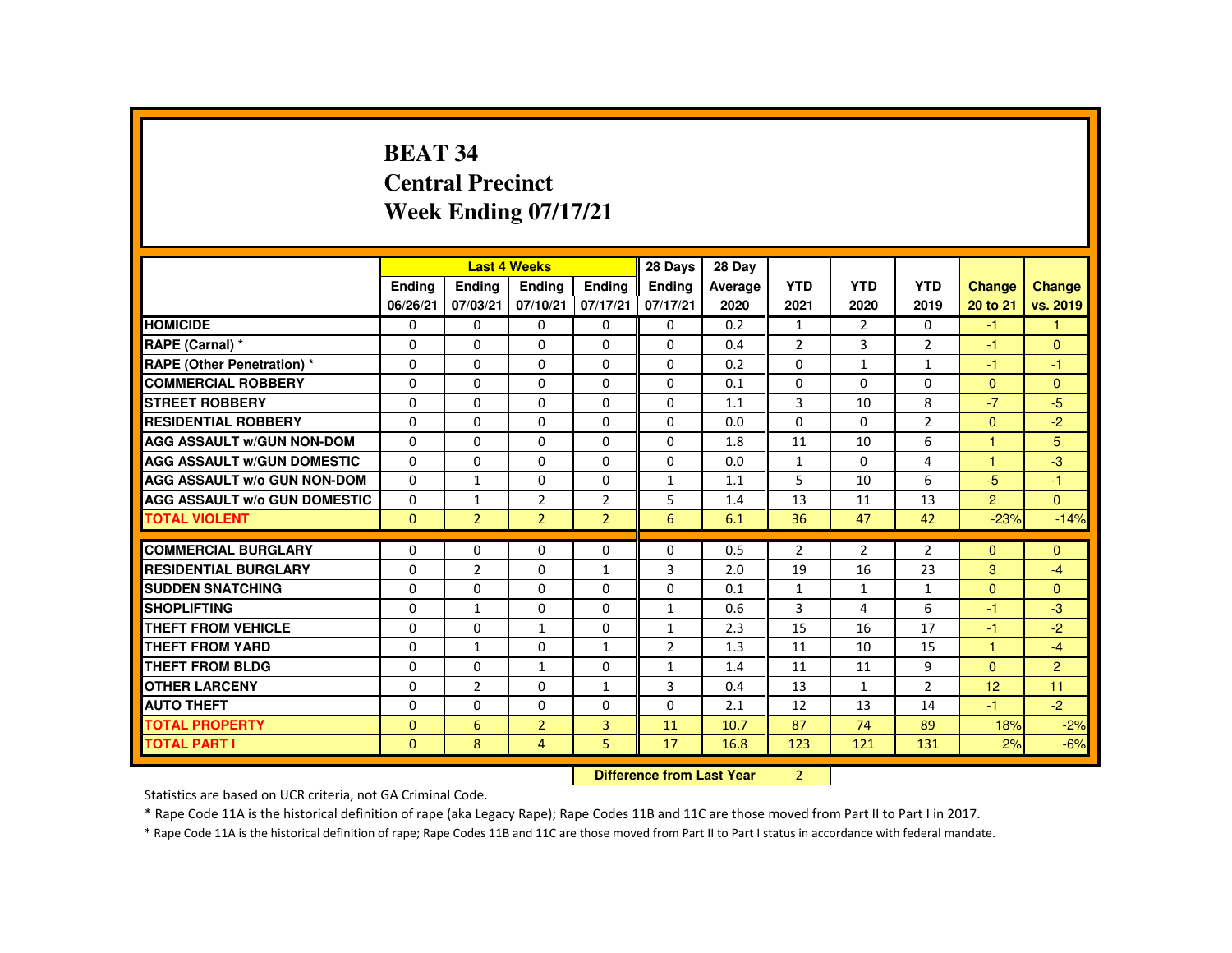# **BEAT 35 Central PrecinctWeek Ending 07/17/21**

|                                     |                |                | <b>Last 4 Weeks</b>       |                | 28 Days        | 28 Day  |                |                |                |                      |                |
|-------------------------------------|----------------|----------------|---------------------------|----------------|----------------|---------|----------------|----------------|----------------|----------------------|----------------|
|                                     | Ending         | Ending         | <b>Ending</b>             | Ending         | Ending         | Average | <b>YTD</b>     | <b>YTD</b>     | <b>YTD</b>     | <b>Change</b>        | Change         |
|                                     | 06/26/21       | 07/03/21       | 07/10/21                  | 07/17/21       | 07/17/21       | 2020    | 2021           | 2020           | 2019           | 20 to 21             | vs. 2019       |
| <b>HOMICIDE</b>                     | 0              | $\mathbf 0$    | 0                         | 0              | 0              | 0.5     | $\overline{2}$ | 5              | $\mathbf{0}$   | $-3$                 | $\overline{2}$ |
| RAPE (Carnal) *                     | 0              | $\Omega$       | $\Omega$                  | $\Omega$       | $\Omega$       | 0.2     | $\Omega$       | $\overline{2}$ | $\Omega$       | $-2$                 | $\Omega$       |
| <b>RAPE (Other Penetration) *</b>   | $\Omega$       | $\Omega$       | $\Omega$                  | $\Omega$       | $\Omega$       | 0.1     | $\Omega$       | $\mathbf{1}$   | $\Omega$       | $-1$                 | $\mathbf{0}$   |
| <b>COMMERCIAL ROBBERY</b>           | $\Omega$       | $\Omega$       | $\Omega$                  | $\Omega$       | $\Omega$       | 0.3     | $\overline{2}$ | $\overline{2}$ | $\Omega$       | $\Omega$             | $\overline{2}$ |
| <b>STREET ROBBERY</b>               | 0              | $\mathbf{1}$   | $\Omega$                  | $\Omega$       | $\mathbf{1}$   | 0.5     | 4              | 4              | $\overline{7}$ | $\Omega$             | $-3$           |
| <b>RESIDENTIAL ROBBERY</b>          | $\Omega$       | $\Omega$       | $\Omega$                  | $\Omega$       | $\Omega$       | 0.1     | $\Omega$       | $\mathbf{1}$   | $\Omega$       | $-1$                 | $\Omega$       |
| <b>AGG ASSAULT W/GUN NON-DOM</b>    | $\Omega$       | $\mathbf{1}$   | $\Omega$                  | $\mathbf{1}$   | 2              | 1.7     | 12             | 10             | 16             | $\overline{2}$       | $-4$           |
| <b>AGG ASSAULT W/GUN DOMESTIC</b>   | $\mathbf{1}$   | $\Omega$       | $\Omega$                  | $\Omega$       | $\mathbf{1}$   | 0.2     | $\mathbf{1}$   | $\mathbf{1}$   | $\mathbf{1}$   | $\Omega$             | $\Omega$       |
| <b>AGG ASSAULT W/o GUN NON-DOM</b>  | $\Omega$       | $\mathbf{1}$   | 0                         | 0              | $\mathbf{1}$   | 0.5     | 4              | 3              | 3              | $\blacktriangleleft$ | $\overline{1}$ |
| <b>AGG ASSAULT W/o GUN DOMESTIC</b> | $\Omega$       | $\Omega$       | $\Omega$                  | $\mathbf{1}$   | $\mathbf{1}$   | 1.1     | 10             | $\overline{7}$ | 6              | 3                    | $\overline{4}$ |
| <b>TOTAL VIOLENT</b>                | $\mathbf{1}$   | $\overline{3}$ | $\mathbf{0}$              | $\overline{2}$ | 6              | 5.1     | 35             | 36             | 33             | $-3%$                | 6%             |
| <b>COMMERCIAL BURGLARY</b>          | $\mathbf{1}$   | 0              | $\mathbf{1}$              | 0              | 2              | 0.5     | 5              | 5              | 3              | $\Omega$             | $\overline{2}$ |
| <b>RESIDENTIAL BURGLARY</b>         | $\overline{2}$ | $\mathbf{1}$   | $\Omega$                  | $\mathbf{1}$   | 4              | 2.3     | 16             | 16             | 19             | $\Omega$             | $-3$           |
| <b>SUDDEN SNATCHING</b>             | $\Omega$       | $\Omega$       | $\Omega$                  | $\Omega$       | $\Omega$       | 0.0     | $\Omega$       | $\Omega$       | $\Omega$       | $\Omega$             | $\Omega$       |
| <b>SHOPLIFTING</b>                  | $\mathbf{1}$   | 0              | 0                         | $\mathbf{1}$   | 2              | 2.5     | 21             | 18             | 21             | 3                    | $\Omega$       |
| <b>THEFT FROM VEHICLE</b>           | $\mathbf{1}$   | $\mathbf{1}$   | $\mathbf{1}$              | 3              | 6              | 3.0     | 24             | 20             | 45             | $\overline{4}$       | $-21$          |
| <b>THEFT FROM YARD</b>              | $\mathbf{1}$   | $\Omega$       | $\mathbf{1}$              | $\mathbf{1}$   | 3              | 0.5     | 14             | 3              | 5              | 11                   | 9              |
| <b>THEFT FROM BLDG</b>              | $\Omega$       | $\Omega$       | $\overline{2}$            | $\Omega$       | $\overline{2}$ | 1.2     | $\overline{7}$ | 11             | 11             | $-4$                 | $-4$           |
| <b>OTHER LARCENY</b>                | $\mathbf{1}$   | $\Omega$       | $\Omega$                  | $\Omega$       | $\mathbf{1}$   | 0.3     | 4              | 3              | 9              | $\mathbf{1}$         | $-5$           |
| <b>AUTO THEFT</b>                   | $\Omega$       | $\mathbf{1}$   | $\Omega$                  | $\Omega$       | $\mathbf{1}$   | 2.8     | 14             | 20             | 15             | $-6$                 | $-1$           |
| <b>TOTAL PROPERTY</b>               | $\overline{7}$ | 3              | 5                         | 6              | 21             | 13.1    | 105            | 96             | 128            | 9%                   | $-18%$         |
| <b>TOTAL PART I</b>                 | 8              | 6              | 5                         | 8              | 27             | 18.3    | 140            | 132            | 161            | 6%                   | $-13%$         |
|                                     |                |                | Difference from Last Year |                | 8              |         |                |                |                |                      |                |

 **Difference from Last Year**

Statistics are based on UCR criteria, not GA Criminal Code.

\* Rape Code 11A is the historical definition of rape (aka Legacy Rape); Rape Codes 11B and 11C are those moved from Part II to Part I in 2017.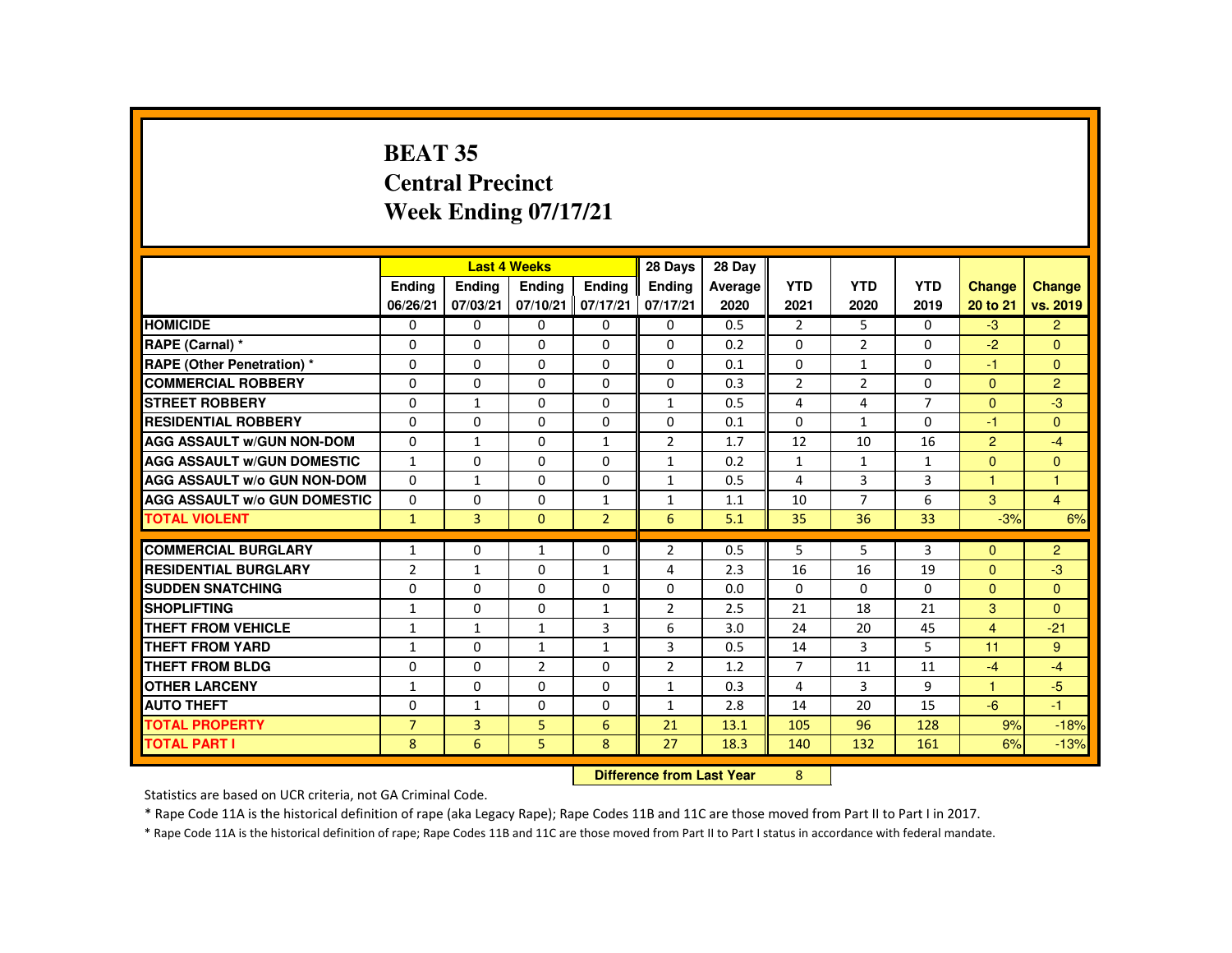#### **BEAT 36 Central PrecinctWeek Ending 07/17/21**

|                                     |                |                | <b>Last 4 Weeks</b> |                           | 28 Days        | 28 Day  |                |                |                |                      |                |
|-------------------------------------|----------------|----------------|---------------------|---------------------------|----------------|---------|----------------|----------------|----------------|----------------------|----------------|
|                                     | <b>Endina</b>  | <b>Ending</b>  | Ending              | <b>Endina</b>             | <b>Ending</b>  | Average | <b>YTD</b>     | <b>YTD</b>     | <b>YTD</b>     | <b>Change</b>        | Change         |
|                                     | 06/26/21       | 07/03/21       |                     | 07/10/21 07/17/21         | 07/17/21       | 2020    | 2021           | 2020           | 2019           | 20 to 21             | vs. 2019       |
| <b>HOMICIDE</b>                     | $\Omega$       | $\Omega$       | 0                   | $\Omega$                  | 0              | 0.2     | $\mathbf{1}$   | $\mathbf{1}$   | $\mathbf{0}$   | $\Omega$             | $\mathbf{1}$   |
| RAPE (Carnal) *                     | $\Omega$       | $\Omega$       | $\Omega$            | $\Omega$                  | $\Omega$       | 0.4     | $\Omega$       | $\overline{2}$ | $\mathbf{1}$   | $-2$                 | $-1$           |
| <b>RAPE (Other Penetration) *</b>   | $\Omega$       | 0              | $\Omega$            | $\Omega$                  | $\Omega$       | 0.0     | $\mathbf{1}$   | 0              | $\Omega$       | $\mathbf{1}$         | $\mathbf{1}$   |
| <b>COMMERCIAL ROBBERY</b>           | $\Omega$       | $\Omega$       | $\Omega$            | $\Omega$                  | $\Omega$       | 0.0     | $\mathbf{1}$   | $\Omega$       | $\mathbf{1}$   | $\blacktriangleleft$ | $\Omega$       |
| <b>STREET ROBBERY</b>               | $\Omega$       | $\Omega$       | $\mathbf{1}$        | $\Omega$                  | $\mathbf{1}$   | 0.2     | $\overline{2}$ | $\mathbf{1}$   | 5              | $\overline{1}$       | $-3$           |
| <b>RESIDENTIAL ROBBERY</b>          | $\Omega$       | 0              | $\Omega$            | $\Omega$                  | $\Omega$       | 0.3     | $\overline{2}$ | 3              | $\mathbf{1}$   | $-1$                 | $\mathbf{1}$   |
| <b>AGG ASSAULT W/GUN NON-DOM</b>    | 0              | 0              | 0                   | 0                         | $\Omega$       | 0.4     | 12             | $\mathbf{1}$   | $\overline{7}$ | 11                   | 5              |
| <b>AGG ASSAULT W/GUN DOMESTIC</b>   | $\Omega$       | 0              | $\Omega$            | 0                         | 0              | 0.2     | $\mathbf{0}$   | $\mathbf{1}$   | $\mathbf{1}$   | $-1$                 | $-1$           |
| <b>AGG ASSAULT W/o GUN NON-DOM</b>  | 0              | 0              | 0                   | 0                         | 0              | 0.5     | 4              | $\mathbf{1}$   | $\mathbf{1}$   | 3                    | 3              |
| <b>AGG ASSAULT W/o GUN DOMESTIC</b> | $\Omega$       | $\Omega$       | $\Omega$            | $\Omega$                  | $\Omega$       | 1.0     | 6              | 9              | 3              | $-3$                 | 3 <sup>1</sup> |
| <b>TOTAL VIOLENT</b>                | $\mathbf{0}$   | $\mathbf{0}$   | $\mathbf{1}$        | $\mathbf{0}$              | $\mathbf{1}$   | 3.0     | 29             | 19             | 20             | 53%                  | 45%            |
|                                     |                |                |                     |                           |                |         |                |                |                |                      |                |
| <b>COMMERCIAL BURGLARY</b>          | 0              | $\Omega$       | $\mathbf{1}$        | $\Omega$                  | $\mathbf{1}$   | 0.6     | 9              | 4              | 6              | 5                    | 3              |
| <b>RESIDENTIAL BURGLARY</b>         | $\Omega$       | $\Omega$       | $\Omega$            | $\Omega$                  | $\Omega$       | 1.0     | 5              | 8              | 16             | $-3$                 | $-11$          |
| <b>SUDDEN SNATCHING</b>             | 0              | 0              | 0                   | 0                         | 0              | 0.2     | $\mathbf{1}$   | $\mathbf{1}$   | 0              | $\mathbf{0}$         | $\mathbf{1}$   |
| <b>SHOPLIFTING</b>                  | $\Omega$       | $\Omega$       | $\Omega$            | 3                         | 3              | 3.9     | 25             | 27             | 23             | $-2$                 | $\overline{2}$ |
| <b>THEFT FROM VEHICLE</b>           | $\mathbf{1}$   | $\Omega$       | $\overline{2}$      | $\overline{2}$            | 5              | 2.8     | 22             | 24             | 20             | $-2$                 | $\overline{2}$ |
| <b>THEFT FROM YARD</b>              | $\Omega$       | $\mathbf{1}$   | $\Omega$            | $\Omega$                  | $\mathbf{1}$   | 1.4     | 8              | 9              | 5              | $-1$                 | 3              |
| <b>THEFT FROM BLDG</b>              | $\Omega$       | $\Omega$       | $\overline{2}$      | $\Omega$                  | $\overline{2}$ | 1.5     | 6              | 12             | 14             | $-6$                 | $-8$           |
| <b>OTHER LARCENY</b>                | $\mathbf{1}$   | $\mathbf{1}$   | $\Omega$            | $\mathbf{1}$              | 3              | 0.2     | 6              | 2              | $\Omega$       | $\overline{4}$       | 6              |
| <b>AUTO THEFT</b>                   | $\Omega$       | $\Omega$       | $\mathbf{1}$        | $\mathbf{1}$              | $\overline{2}$ | 2.5     | 15             | 16             | 16             | $-1$                 | $-1$           |
| <b>TOTAL PROPERTY</b>               | $\overline{2}$ | $\overline{2}$ | 6                   | $\overline{7}$            | 17             | 14.0    | 97             | 103            | 100            | $-6%$                | $-3%$          |
| <b>TOTAL PART I</b>                 | $\overline{2}$ | $\overline{2}$ | $\overline{7}$      | $\overline{7}$            | 18             | 17.0    | 126            | 122            | 120            | 3%                   | 5%             |
|                                     |                |                |                     | Difference from Loot Vear | $\mathbf{A}$   |         |                |                |                |                      |                |

**Difference from Last Year** 4

Statistics are based on UCR criteria, not GA Criminal Code.

\* Rape Code 11A is the historical definition of rape (aka Legacy Rape); Rape Codes 11B and 11C are those moved from Part II to Part I in 2017.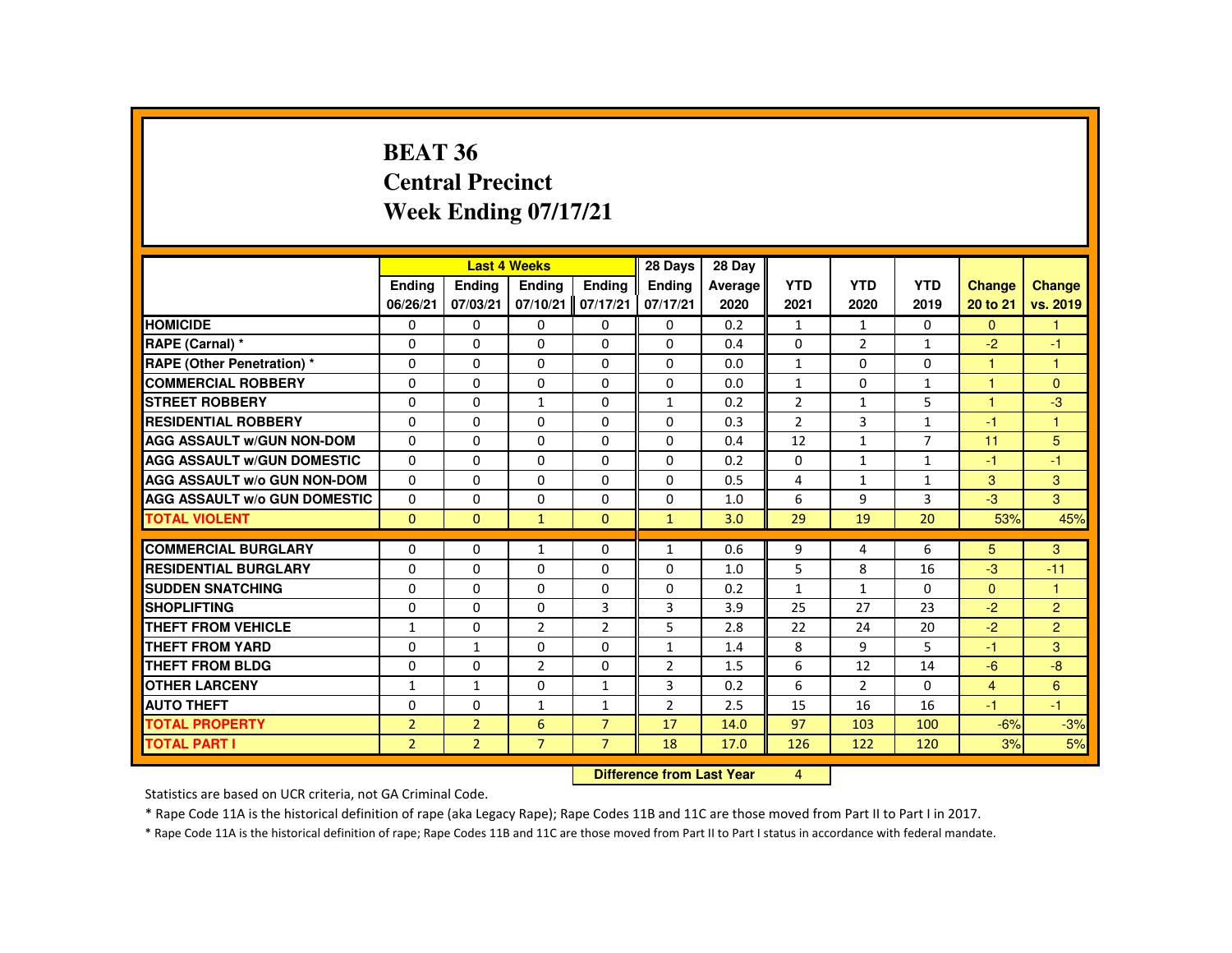# **BEAT 41 South PrecinctWeek Ending 07/17/21**

|                                     |                |                | <b>Last 4 Weeks</b> |              | 28 Days        | 28 Day  |                |                |                |                |                |
|-------------------------------------|----------------|----------------|---------------------|--------------|----------------|---------|----------------|----------------|----------------|----------------|----------------|
|                                     | <b>Ending</b>  | <b>Ending</b>  | <b>Ending</b>       | Ending       | Ending         | Average | <b>YTD</b>     | <b>YTD</b>     | <b>YTD</b>     | <b>Change</b>  | <b>Change</b>  |
|                                     | 06/26/21       | 07/03/21       | 07/10/21            | 07/17/21     | 07/17/21       | 2020    | 2021           | 2020           | 2019           | 20 to 21       | vs. 2019       |
| <b>HOMICIDE</b>                     | $\Omega$       | $\Omega$       | $\mathbf{0}$        | $\Omega$     | 0              | 0.0     | 0              | $\Omega$       | $\mathbf{1}$   | $\Omega$       | $-1$           |
| RAPE (Carnal) *                     | 0              | $\Omega$       | $\Omega$            | $\Omega$     | $\Omega$       | 0.1     | $\Omega$       | $\mathbf{1}$   | 3              | -1             | $-3$           |
| <b>RAPE (Other Penetration) *</b>   | $\Omega$       | $\Omega$       | $\Omega$            | $\Omega$     | $\Omega$       | 0.1     | 3              | $\Omega$       | $\Omega$       | 3              | 3              |
| <b>COMMERCIAL ROBBERY</b>           | $\Omega$       | $\Omega$       | $\Omega$            | $\Omega$     | $\Omega$       | 0.2     | $\mathbf{1}$   | $\Omega$       | $\overline{2}$ | 1              | $-1$           |
| <b>STREET ROBBERY</b>               | $\mathbf{1}$   | $\Omega$       | $\Omega$            | $\Omega$     | $\mathbf{1}$   | 0.6     | 3              | 5              | 6              | $-2$           | $-3$           |
| <b>RESIDENTIAL ROBBERY</b>          | $\Omega$       | $\Omega$       | $\Omega$            | $\mathbf{0}$ | 0              | 0.1     | $\Omega$       | 0              | $\mathbf{1}$   | $\Omega$       | $-1$           |
| <b>AGG ASSAULT W/GUN NON-DOM</b>    | $\mathbf{1}$   | $\Omega$       | $\Omega$            | $\Omega$     | $\mathbf{1}$   | 0.5     | 6              | $\overline{2}$ | $\mathbf{1}$   | $\overline{4}$ | 5              |
| <b>AGG ASSAULT W/GUN DOMESTIC</b>   | $\Omega$       | $\Omega$       | $\Omega$            | $\Omega$     | 0              | 0.1     | $\Omega$       | 1              | $\mathbf{1}$   | -1             | $-1$           |
| <b>AGG ASSAULT W/o GUN NON-DOM</b>  | $\Omega$       | $\mathbf{1}$   | $\Omega$            | $\Omega$     | $\mathbf{1}$   | 0.5     | 3              | $\mathbf{1}$   | $\overline{2}$ | $\overline{2}$ | $\mathbf{1}$   |
| <b>AGG ASSAULT W/o GUN DOMESTIC</b> | $\Omega$       | $\Omega$       | $\Omega$            | $\Omega$     | $\Omega$       | 0.6     | $\mathbf{1}$   | $\overline{3}$ | 4              | $-2$           | $-3$           |
| <b>TOTAL VIOLENT</b>                | 2 <sup>1</sup> | $\mathbf{1}$   | $\mathbf{0}$        | $\mathbf{0}$ | 3              | 2.6     | 17             | 13             | 21             | 31%            | $-19%$         |
|                                     |                |                |                     |              |                |         |                |                |                |                |                |
| <b>COMMERCIAL BURGLARY</b>          | $\Omega$       | $\Omega$       | $\Omega$            | $\Omega$     | $\Omega$       | 0.5     | 9              | 6              | 10             | 3              | $-1$           |
| <b>RESIDENTIAL BURGLARY</b>         | $\mathbf{1}$   | $\Omega$       | $\Omega$            | $\Omega$     | $\mathbf{1}$   | 0.9     | $\overline{2}$ | 4              | 4              | $-2$           | $-2$           |
| <b>SUDDEN SNATCHING</b>             | $\Omega$       | $\mathbf{0}$   | $\mathbf{0}$        | 0            | 0              | 0.1     | $\mathbf{1}$   | 0              | $\mathbf{1}$   | 1              | $\mathbf{0}$   |
| <b>SHOPLIFTING</b>                  | $\Omega$       | $\Omega$       | $\Omega$            | $\Omega$     | $\Omega$       | 0.9     | 17             | 3              | 17             | 14             | $\Omega$       |
| <b>THEFT FROM VEHICLE</b>           | $\Omega$       | $\mathbf{1}$   | $\mathbf{1}$        | $\Omega$     | $\overline{2}$ | 3.5     | 18             | 28             | 48             | $-10$          | $-30$          |
| <b>THEFT FROM YARD</b>              | $\Omega$       | $\Omega$       | $\Omega$            | $\mathbf{1}$ | $\mathbf{1}$   | 0.8     | 6              | 6              | 6              | $\mathbf{0}$   | $\Omega$       |
| <b>THEFT FROM BLDG</b>              | $\Omega$       | $\Omega$       | $\mathbf{1}$        | $\Omega$     | $\mathbf{1}$   | 2.3     | 8              | 13             | 24             | $-5$           | $-16$          |
| <b>OTHER LARCENY</b>                | $\Omega$       | $\Omega$       | $\Omega$            | 0            | $\Omega$       | 0.4     | 4              | 3              | $\overline{2}$ | 1              | $\overline{2}$ |
| <b>AUTO THEFT</b>                   | $\Omega$       | $\Omega$       | $\Omega$            | $\Omega$     | $\Omega$       | 1.7     | 8              | 12             | 13             | $-4$           | $-5$           |
| <b>TOTAL PROPERTY</b>               | $\mathbf{1}$   | $\mathbf{1}$   | $\overline{2}$      | $\mathbf{1}$ | 5              | 11.1    | 73             | 75             | 125            | $-3%$          | $-42%$         |
| <b>TOTAL PART I</b>                 | $\overline{3}$ | $\overline{2}$ | $\overline{2}$      | $\mathbf{1}$ | 8              | 13.7    | 90             | 88             | 146            | 2%             | $-38%$         |
|                                     |                |                |                     |              |                |         | $\sim$         |                |                |                |                |

 **Difference from Last Year**<sup>2</sup>

Statistics are based on UCR criteria, not GA Criminal Code.

\* Rape Code 11A is the historical definition of rape (aka Legacy Rape); Rape Codes 11B and 11C are those moved from Part II to Part I in 2017.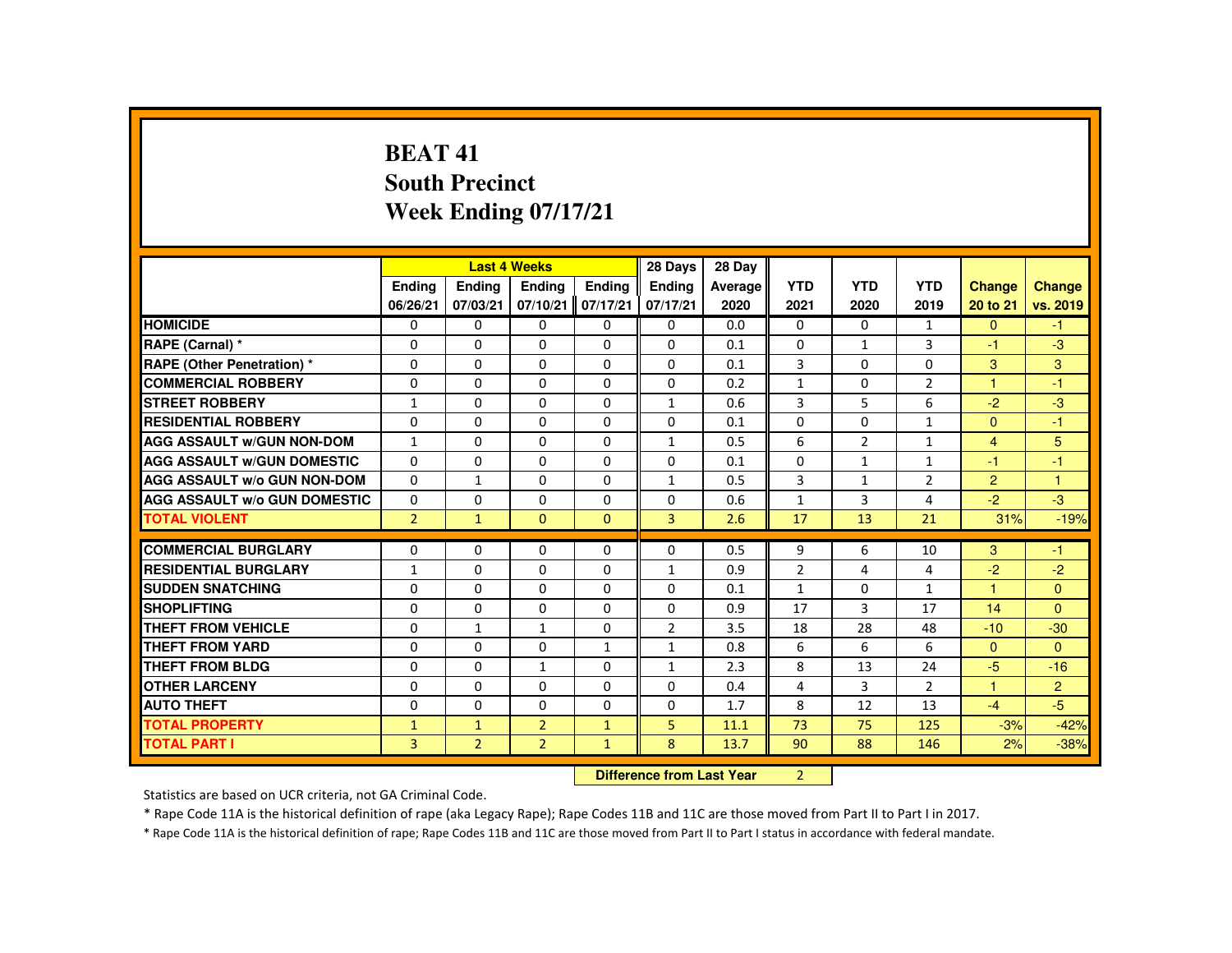# **BEAT 42 South PrecinctWeek Ending 07/17/21**

|                                     |                           |               | <b>Last 4 Weeks</b> |                | 28 Days        | 28 Day  |                |                |                |                |                |
|-------------------------------------|---------------------------|---------------|---------------------|----------------|----------------|---------|----------------|----------------|----------------|----------------|----------------|
|                                     | <b>Endina</b>             | <b>Endina</b> | <b>Endina</b>       | <b>Endina</b>  | <b>Endina</b>  | Average | <b>YTD</b>     | <b>YTD</b>     | <b>YTD</b>     | Change         | <b>Change</b>  |
|                                     | 06/26/21                  | 07/03/21      | 07/10/21            | 07/17/21       | 07/17/21       | 2020    | 2021           | 2020           | 2019           | 20 to 21       | vs. 2019       |
| <b>HOMICIDE</b>                     | 0                         | $\mathbf{0}$  | 0                   | 0              | 0              | 0.0     | 0              | 0              | $\mathbf{0}$   | $\mathbf{0}$   | $\mathbf{0}$   |
| RAPE (Carnal) *                     | $\Omega$                  | $\Omega$      | $\Omega$            | $\Omega$       | $\Omega$       | 0.3     | $\Omega$       | 3              | $\Omega$       | $-3$           | $\Omega$       |
| <b>RAPE (Other Penetration) *</b>   | 0                         | $\mathbf{0}$  | $\Omega$            | 0              | 0              | 0.2     | 0              | $\mathbf{1}$   | 1              | $-1$           | $-1$           |
| <b>COMMERCIAL ROBBERY</b>           | $\Omega$                  | $\Omega$      | $\Omega$            | $\Omega$       | $\Omega$       | 0.5     | $\mathbf{1}$   | 6              | $\overline{2}$ | $-5$           | $-1$           |
| <b>STREET ROBBERY</b>               | $\Omega$                  | $\Omega$      | $\Omega$            | $\Omega$       | $\Omega$       | 0.2     | 3              | $\Omega$       | $\overline{2}$ | 3              | $\mathbf{1}$   |
| <b>RESIDENTIAL ROBBERY</b>          | $\Omega$                  | $\Omega$      | $\Omega$            | $\Omega$       | $\Omega$       | 0.2     | $\mathbf{1}$   | 2              | $\mathbf{1}$   | $-1$           | $\Omega$       |
| <b>AGG ASSAULT W/GUN NON-DOM</b>    | $\Omega$                  | $\Omega$      | $\Omega$            | $\Omega$       | $\Omega$       | 0.3     | 3              | $\overline{2}$ | 3              | $\mathbf{1}$   | $\Omega$       |
| <b>AGG ASSAULT W/GUN DOMESTIC</b>   | $\Omega$                  | $\Omega$      | $\Omega$            | $\Omega$       | $\Omega$       | 0.0     | $\Omega$       | $\Omega$       | $\mathbf{1}$   | $\overline{0}$ | $-1$           |
| <b>AGG ASSAULT W/o GUN NON-DOM</b>  | $\Omega$                  | $\Omega$      | $\Omega$            | $\Omega$       | $\Omega$       | 0.6     | 4              | $\overline{2}$ | 3              | $\overline{2}$ | $\mathbf{1}$   |
| <b>AGG ASSAULT W/o GUN DOMESTIC</b> | 0                         | $\Omega$      | 0                   | 0              | 0              | 0.2     | 3              | $\overline{2}$ | $\mathbf{1}$   | $\overline{1}$ | $\overline{2}$ |
| <b>TOTAL VIOLENT</b>                | $\Omega$                  | $\Omega$      | $\Omega$            | $\Omega$       | $\Omega$       | 2.5     | 15             | 18             | 14             | $-17%$         | 7%             |
| <b>COMMERCIAL BURGLARY</b>          | $\Omega$                  | $\Omega$      | $\Omega$            | $\Omega$       | $\Omega$       | 0.7     | 8              | 4              | $\overline{7}$ | $\overline{4}$ | 1              |
| <b>RESIDENTIAL BURGLARY</b>         | $\Omega$                  | $\mathbf{1}$  | $\Omega$            | $\Omega$       | 1              | 0.2     | 4              | $\mathbf{1}$   | 3              | 3              | 1              |
| <b>SUDDEN SNATCHING</b>             | $\Omega$                  | $\Omega$      | $\Omega$            | $\Omega$       | $\Omega$       | 0.2     | $\mathbf{1}$   | $\Omega$       | $\overline{2}$ | $\overline{1}$ | $-1$           |
| <b>SHOPLIFTING</b>                  | $\overline{2}$            | 4             | 5                   | 6              | 17             | 13.3    | 93             | 81             | 161            | 12             | $-68$          |
| THEFT FROM VEHICLE                  | $\overline{2}$            | $\Omega$      | $\Omega$            | $\Omega$       | $\overline{2}$ | 3.8     | 33             | 29             | 28             | $\overline{4}$ | 5              |
| <b>THEFT FROM YARD</b>              | $\Omega$                  | $\Omega$      | $\Omega$            | $\Omega$       | $\Omega$       | 1.4     | 10             | 9              | 4              | $\mathbf{1}$   | 6              |
| <b>THEFT FROM BLDG</b>              | 0                         | $\Omega$      | $\mathbf{1}$        | $\Omega$       | $\mathbf{1}$   | 2.1     | 8              | 15             | 14             | $-7$           | $-6$           |
| <b>OTHER LARCENY</b>                | $\Omega$                  | $\mathbf{1}$  | $\Omega$            | $\Omega$       | $\mathbf{1}$   | 0.6     | $\overline{7}$ | 2              | $\overline{7}$ | 5              | $\Omega$       |
| <b>AUTO THEFT</b>                   | $\Omega$                  | $\Omega$      | $\Omega$            | $\mathbf{1}$   | $\mathbf{1}$   | 1.8     | 10             | 12             | 8              | $-2$           | $\overline{2}$ |
| <b>TOTAL PROPERTY</b>               | $\overline{4}$            | 6             | 6                   | $\overline{7}$ | 23             | 24.1    | 174            | 153            | 234            | 14%            | $-26%$         |
| <b>TOTAL PART I</b>                 | $\overline{4}$            | 6             | 6                   | $\overline{7}$ | 23             | 26.5    | 189            | 171            | 248            | 11%            | $-24%$         |
|                                     | Difference from Loot Voor |               |                     |                |                |         | 10             |                |                |                |                |

 **Difference from Last Year**<sup>18</sup>

Statistics are based on UCR criteria, not GA Criminal Code.

\* Rape Code 11A is the historical definition of rape (aka Legacy Rape); Rape Codes 11B and 11C are those moved from Part II to Part I in 2017.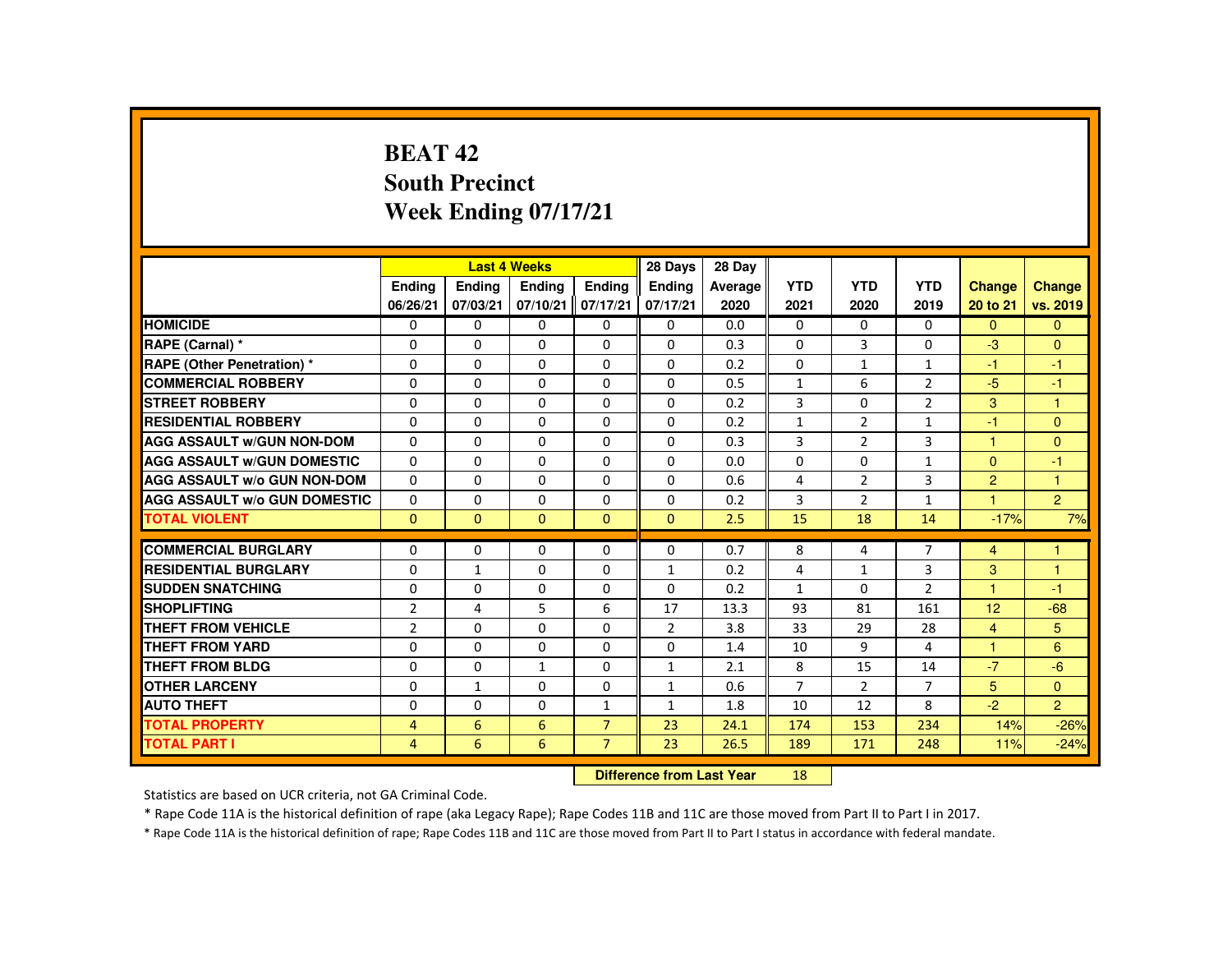# **BEAT 43 South PrecinctWeek Ending 07/17/21**

|                                     |                |                           | <b>Last 4 Weeks</b> |               | 28 Days        | 28 Day  |              |                |                |                      |                         |
|-------------------------------------|----------------|---------------------------|---------------------|---------------|----------------|---------|--------------|----------------|----------------|----------------------|-------------------------|
|                                     | <b>Endina</b>  | <b>Ending</b>             | Ending              | <b>Endina</b> | <b>Endina</b>  | Average | <b>YTD</b>   | <b>YTD</b>     | <b>YTD</b>     | <b>Change</b>        | <b>Change</b>           |
|                                     | 06/26/21       | 07/03/21                  | 07/10/21            | 07/17/21      | 07/17/21       | 2020    | 2021         | 2020           | 2019           | 20 to 21             | vs. 2019                |
| <b>HOMICIDE</b>                     | $\Omega$       | $\Omega$                  | $\Omega$            | $\Omega$      | $\Omega$       | 0.0     | $\mathbf{1}$ | $\Omega$       | $\mathbf{1}$   | $\mathbf{1}$         | $\overline{0}$          |
| RAPE (Carnal) *                     | $\Omega$       | $\mathbf{0}$              | $\Omega$            | $\Omega$      | $\Omega$       | 0.0     | $\mathbf{1}$ | $\Omega$       | $\overline{2}$ | $\blacktriangleleft$ | $-1$                    |
| RAPE (Other Penetration) *          | $\Omega$       | $\Omega$                  | $\Omega$            | $\Omega$      | $\Omega$       | 0.0     | $\Omega$     | $\mathbf{1}$   | $\Omega$       | $-1$                 | $\Omega$                |
| <b>COMMERCIAL ROBBERY</b>           | $\Omega$       | $\Omega$                  | $\Omega$            | $\Omega$      | $\Omega$       | 0.1     | $\mathbf{1}$ | $\overline{4}$ | $\overline{2}$ | $-3$                 | $-1$                    |
| <b>STREET ROBBERY</b>               | $\Omega$       | $\Omega$                  | $\Omega$            | $\Omega$      | $\Omega$       | 0.1     | 3            | $\mathcal{P}$  | 3              | $\blacktriangleleft$ | $\Omega$                |
| <b>RESIDENTIAL ROBBERY</b>          | $\Omega$       | $\mathbf{0}$              | $\Omega$            | $\mathbf{0}$  | $\mathbf{0}$   | 0.0     | $\mathbf{1}$ | 0              | 0              | $\blacktriangleleft$ | $\overline{\mathbf{1}}$ |
| <b>AGG ASSAULT W/GUN ON-DOM</b>     | $\mathbf{1}$   | $\Omega$                  | $\Omega$            | $\Omega$      | $\mathbf{1}$   | 0.2     | 6            | 12             | $\overline{7}$ | $-6$                 | $-1$                    |
| <b>AGG ASSAULT W/GUN DOMESTIC</b>   | $\Omega$       | $\Omega$                  | $\Omega$            | $\Omega$      | $\Omega$       | 0.0     | $\Omega$     | $\Omega$       | $\overline{2}$ | $\mathbf{0}$         | $-2$                    |
| <b>AGG ASSAULT W/o GUN NON-DOM</b>  | $\Omega$       | $\Omega$                  | $\Omega$            | $\Omega$      | $\Omega$       | 0.1     | 3            | 4              | 3              | $-1$                 | $\Omega$                |
| <b>AGG ASSAULT W/o GUN DOMESTIC</b> | $\Omega$       | $\Omega$                  | $\Omega$            | $\Omega$      | $\Omega$       | 0.2     | 8            | 11             | 5              | $-3$                 | 3                       |
| <b>TOTAL VIOLENT</b>                | $\mathbf{1}$   | $\mathbf{0}$              | $\Omega$            | $\Omega$      | $\mathbf{1}$   | 0.7     | 24           | 34             | 25             | $-29%$               | $-4%$                   |
|                                     |                |                           |                     |               |                |         |              |                |                |                      |                         |
| <b>COMMERCIAL BURGLARY</b>          | $\Omega$       | $\Omega$                  | $\Omega$            | $\Omega$      | $\Omega$       | 0.1     | 5            | 5              | 6              | $\Omega$             | $-1$                    |
| <b>RESIDENTIAL BURGLARY</b>         | $\Omega$       | $\Omega$                  | $\Omega$            | $\Omega$      | $\Omega$       | 0.3     | 3            | 12             | 12             | $-9$                 | $-9$                    |
| <b>SUDDEN SNATCHING</b>             | $\Omega$       | $\mathbf{0}$              | $\Omega$            | $\Omega$      | $\Omega$       | 0.0     | $\mathbf{1}$ | 1              | $\mathbf{1}$   | $\Omega$             | $\Omega$                |
| <b>SHOPLIFTING</b>                  | $\mathbf{1}$   | $\mathbf{1}$              | $\Omega$            | $\Omega$      | $\overline{2}$ | 0.4     | 31           | 20             | 50             | 11                   | $-19$                   |
| <b>THEFT FROM VEHICLE</b>           | $\Omega$       | $\overline{3}$            | $\Omega$            | $\mathbf{1}$  | 4              | 0.6     | 26           | 30             | 20             | $-4$                 | 6                       |
| <b>THEFT FROM YARD</b>              | $\Omega$       | $\Omega$                  | $\Omega$            | $\Omega$      | $\Omega$       | 0.2     | 6            | $\overline{7}$ | $\overline{7}$ | $-1$                 | $-1$                    |
| <b>THEFT FROM BLDG</b>              | $\Omega$       | $\Omega$                  | $\Omega$            | $\Omega$      | $\Omega$       | 0.2     | 10           | 5              | 17             | 5                    | $-7$                    |
| <b>OTHER LARCENY</b>                | $\Omega$       | $\Omega$                  | $\mathbf{1}$        | $\Omega$      | $\mathbf{1}$   | 0.1     | 6            | 5              | $\mathbf{1}$   | 1                    | 5                       |
| <b>AUTO THEFT</b>                   | $\Omega$       | $\overline{2}$            | $\mathbf{1}$        | $\Omega$      | 3              | 0.3     | 8            | 10             | 12             | $-2$                 | $-4$                    |
| <b>TOTAL PROPERTY</b>               | $\mathbf{1}$   | 6                         | $\overline{2}$      | $\mathbf{1}$  | 10             | 2.2     | 96           | 95             | 126            | 1%                   | $-24%$                  |
| <b>TOTAL PART I</b>                 | $\overline{2}$ | 6                         | $\overline{2}$      | $\mathbf{1}$  | 11             | 2.9     | 120          | 129            | 151            | $-7%$                | $-21%$                  |
|                                     |                | Difference from Leat Vacu |                     | $\sim$        |                |         |              |                |                |                      |                         |

 **Difference from Last Year**-9

Statistics are based on UCR criteria, not GA Criminal Code.

\* Rape Code 11A is the historical definition of rape (aka Legacy Rape); Rape Codes 11B and 11C are those moved from Part II to Part I in 2017.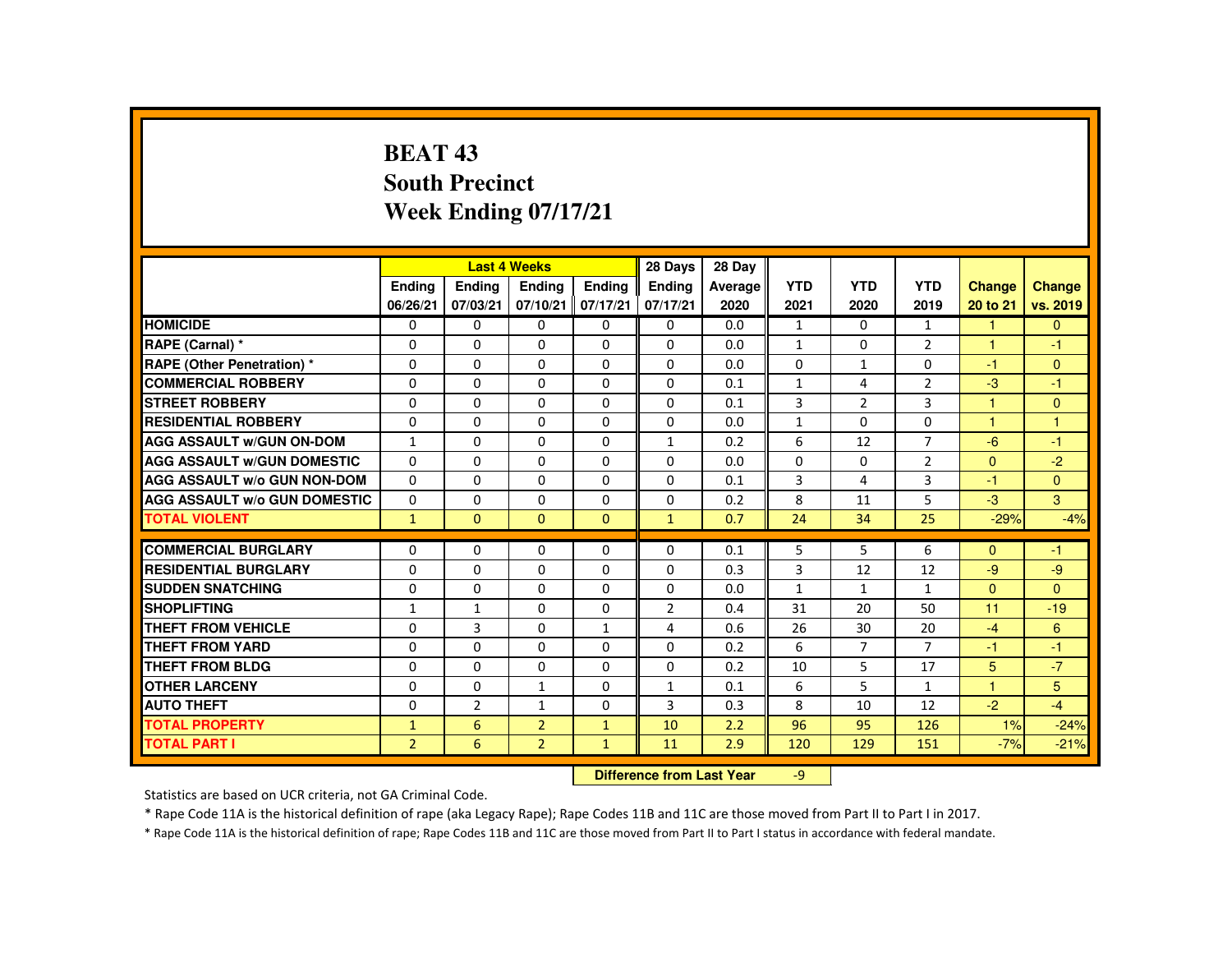# **BEAT 44 South PrecinctWeek Ending 07/17/21**

|                                     |               |                | <b>Last 4 Weeks</b> |                | 28 Days                   | 28 Day  |                |                |                |                |                |
|-------------------------------------|---------------|----------------|---------------------|----------------|---------------------------|---------|----------------|----------------|----------------|----------------|----------------|
|                                     | <b>Endina</b> | Ending         | Ending              | <b>Endina</b>  | <b>Endina</b>             | Average | <b>YTD</b>     | <b>YTD</b>     | <b>YTD</b>     | <b>Change</b>  | Change         |
|                                     | 06/26/21      | 07/03/21       | 07/10/21            | 07/17/21       | 07/17/21                  | 2020    | 2021           | 2020           | 2019           | 20 to 21       | vs. 2019       |
| <b>HOMICIDE</b>                     | 0             | 0              | 0                   | 0              | 0                         | 0.1     | $\overline{2}$ | 1              | $\mathbf{1}$   | $\mathbf{1}$   | 1              |
| RAPE (Carnal) *                     | 0             | $\Omega$       | $\Omega$            | $\Omega$       | $\Omega$                  | 0.2     | 3              | $\overline{2}$ | $\overline{2}$ | 1              | -1             |
| <b>RAPE (Other Penetration) *</b>   | $\Omega$      | $\Omega$       | $\Omega$            | $\Omega$       | $\Omega$                  | 0.2     | $\Omega$       | 2              | $\Omega$       | $-2$           | $\Omega$       |
| <b>COMMERCIAL ROBBERY</b>           | $\Omega$      | $\Omega$       | $\Omega$            | $\Omega$       | $\Omega$                  | 0.1     | $\mathbf{1}$   | $\mathbf{1}$   | $\Omega$       | $\Omega$       | $\mathbf{1}$   |
| <b>STREET ROBBERY</b>               | $\Omega$      | $\Omega$       | $\Omega$            | $\Omega$       | $\Omega$                  | 0.5     | $\Omega$       | 4              | 4              | $-4$           | $-4$           |
| <b>RESIDENTIAL ROBBERY</b>          | 0             | 0              | 0                   | 0              | 0                         | 0.2     | 5              | $\mathbf{1}$   | 0              | $\overline{4}$ | 5              |
| <b>AGG ASSAULT W/GUN NON-DOM</b>    | $\Omega$      | $\Omega$       | $\Omega$            | $\Omega$       | $\Omega$                  | 0.9     | $\overline{7}$ | 8              | 8              | -1             | $-1$           |
| <b>AGG ASSAULT W/GUN DOMESTIC</b>   | $\Omega$      | $\Omega$       | $\Omega$            | $\Omega$       | $\Omega$                  | 0.1     | $\Omega$       | $\mathbf{1}$   | $\overline{2}$ | $-1$           | $-2$           |
| <b>AGG ASSAULT W/o GUN NON-DOM</b>  | $\Omega$      | $\Omega$       | $\Omega$            | $\mathbf{0}$   | $\Omega$                  | 0.5     | 3              | $\overline{3}$ | 3              | $\Omega$       | $\mathbf{0}$   |
| <b>AGG ASSAULT W/o GUN DOMESTIC</b> | $\mathbf{1}$  | $\Omega$       | $\mathbf{1}$        | $\Omega$       | $\overline{2}$            | 1.1     | 11             | 5              | 10             | 6              | $\mathbf{1}$   |
| <b>TOTAL VIOLENT</b>                | $\mathbf{1}$  | $\mathbf{0}$   | $\mathbf{1}$        | $\mathbf{0}$   | $\overline{2}$            | 3.6     | 32             | 28             | 30             | 14%            | 7%             |
| <b>COMMERCIAL BURGLARY</b>          |               | $\Omega$       | $\Omega$            | $\Omega$       | $\Omega$                  | 0.2     |                | $\overline{2}$ | 8              | 2              | $-4$           |
|                                     | 0             |                |                     |                |                           |         | 4              |                |                |                |                |
| <b>RESIDENTIAL BURGLARY</b>         | $\Omega$      | $\Omega$       | $\Omega$            | $\Omega$       | $\Omega$                  | 2.1     | 3              | 17             | 11             | $-14$          | $-8$           |
| <b>SUDDEN SNATCHING</b>             | 0             | 0              | 0                   | 0              | 0                         | 0.0     | $\Omega$       | 0              | $\overline{2}$ | $\Omega$       | $-2$           |
| <b>SHOPLIFTING</b>                  | 0             | $\Omega$       | $\mathbf{1}$        | $\mathbf{1}$   | $\overline{2}$            | 1.8     | 12             | 10             | 21             | 2              | $-9$           |
| <b>THEFT FROM VEHICLE</b>           | 1             | $\overline{2}$ | $\Omega$            | $\mathbf{1}$   | 4                         | 3.8     | 23             | 31             | 49             | $-8$           | $-26$          |
| <b>THEFT FROM YARD</b>              | $\mathbf{1}$  | $\mathbf{1}$   | $\Omega$            | $\overline{2}$ | 4                         | 1.0     | 11             | 8              | 6              | 3              | 5              |
| THEFT FROM BLDG                     | $\mathbf{1}$  | $\Omega$       | $\Omega$            | $\Omega$       | $\mathbf{1}$              | 2.1     | 19             | 11             | 12             | 8              | $\overline{7}$ |
| <b>OTHER LARCENY</b>                | $\Omega$      | $\mathbf{1}$   | $\overline{2}$      | $\Omega$       | 3                         | 0.7     | 8              | 6              | 6              | $\overline{2}$ | $\overline{2}$ |
| <b>AUTO THEFT</b>                   | $\Omega$      | $\Omega$       | $\Omega$            | $\mathbf{1}$   | $\mathbf{1}$              | 1.7     | 14             | 14             | 17             | $\mathbf{0}$   | $-3$           |
| <b>TOTAL PROPERTY</b>               | 3             | $\overline{4}$ | $\overline{3}$      | 5              | 15                        | 13.2    | 94             | 99             | 132            | $-5%$          | $-29%$         |
| <b>TOTAL PART I</b>                 | 4             | $\overline{4}$ | $\overline{4}$      | 5.             | 17                        | 16.8    | 126            | 127            | 162            | $-1%$          | $-22%$         |
|                                     |               |                |                     |                | Difference from Leat Voor |         | $\sim$         |                |                |                |                |

 **Difference from Last Year**-1

Statistics are based on UCR criteria, not GA Criminal Code.

\* Rape Code 11A is the historical definition of rape (aka Legacy Rape); Rape Codes 11B and 11C are those moved from Part II to Part I in 2017.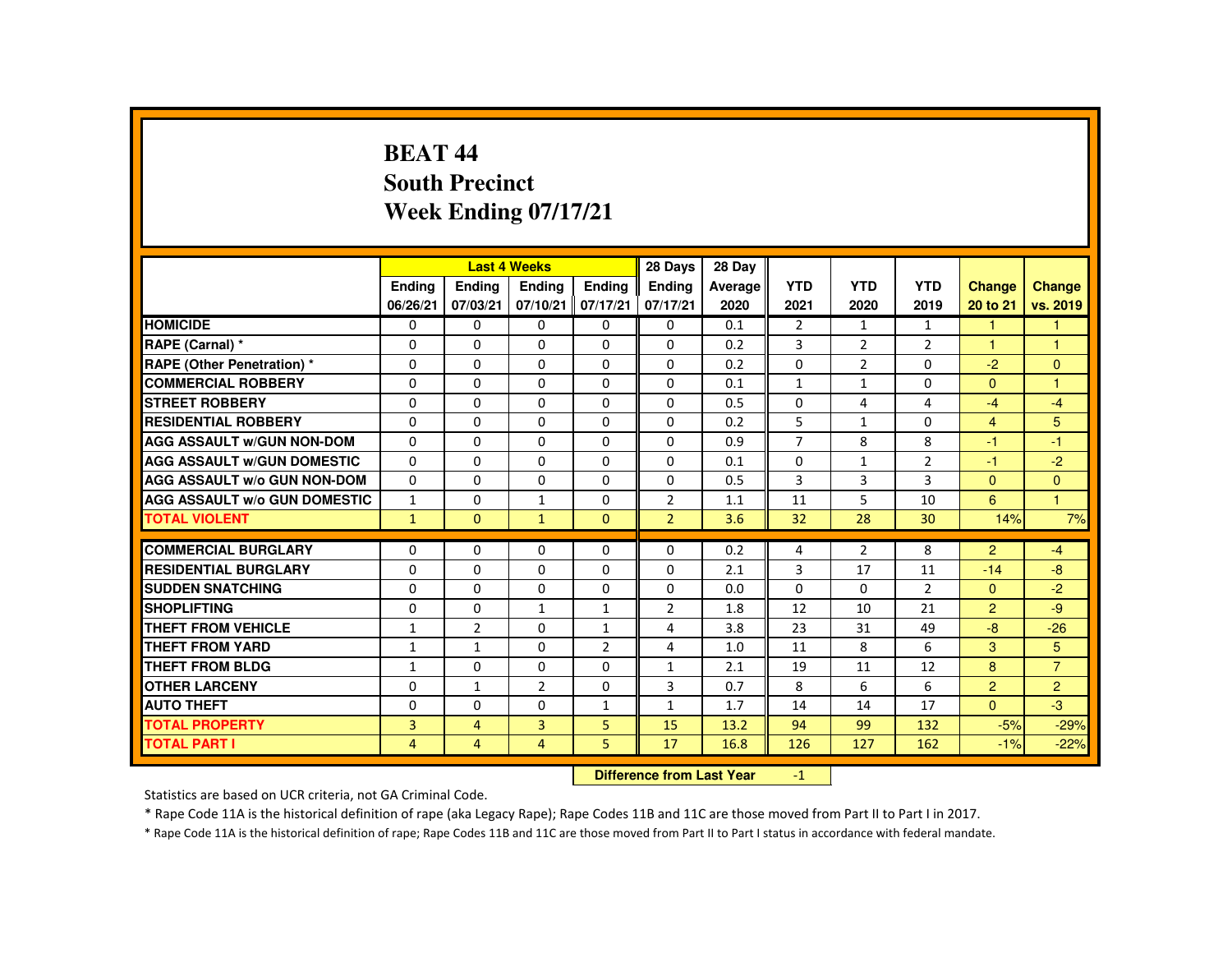### **BEAT 45 South PrecinctWeek Ending 07/17/21**

|                                     |                           |                | <b>Last 4 Weeks</b> |                | 28 Days        | 28 Day  |                |                |                |                      |                      |
|-------------------------------------|---------------------------|----------------|---------------------|----------------|----------------|---------|----------------|----------------|----------------|----------------------|----------------------|
|                                     | <b>Endina</b>             | Ending         | <b>Endina</b>       | <b>Endina</b>  | <b>Endina</b>  | Average | <b>YTD</b>     | <b>YTD</b>     | <b>YTD</b>     | <b>Change</b>        | <b>Change</b>        |
|                                     | 06/26/21                  | 07/03/21       | 07/10/21            | 07/17/21       | 07/17/21       | 2020    | 2021           | 2020           | 2019           | 20 to 21             | vs. 2019             |
| <b>HOMICIDE</b>                     | $\Omega$                  | $\Omega$       | $\Omega$            | $\Omega$       | $\Omega$       | 0.1     | $\Omega$       | $\mathbf{1}$   | $\Omega$       | $-1$                 | $\overline{0}$       |
| RAPE (Carnal) *                     | $\Omega$                  | $\Omega$       | $\Omega$            | $\Omega$       | $\Omega$       | 0.2     | $\overline{2}$ | 3              | $\Omega$       | $-1$                 | $\overline{2}$       |
| <b>RAPE (Other Penetration) *</b>   | $\Omega$                  | $\Omega$       | $\Omega$            | $\Omega$       | $\Omega$       | 0.1     | $\Omega$       | $\mathbf{1}$   | $\Omega$       | $-1$                 | $\Omega$             |
| <b>COMMERCIAL ROBBERY</b>           | $\Omega$                  | $\Omega$       | $\Omega$            | $\Omega$       | $\Omega$       | 0.3     | $\Omega$       | $\overline{2}$ | $\Omega$       | $-2$                 | $\Omega$             |
| <b>STREET ROBBERY</b>               | $\Omega$                  | $\Omega$       | $\Omega$            | $\Omega$       | $\Omega$       | 0.2     | 4              | $\mathbf{3}$   | $\overline{2}$ | $\blacktriangleleft$ | $\overline{2}$       |
| <b>RESIDENTIAL ROBBERY</b>          | 0                         | 0              | 0                   | 0              | 0              | 0.1     | 0              | 0              | $\mathbf{1}$   | $\Omega$             | $-1$                 |
| <b>AGG ASSAULT W/GUN NON-DOM</b>    | $\Omega$                  | $\Omega$       | $\Omega$            | $\Omega$       | $\Omega$       | 0.6     | $\mathbf{1}$   | 2              | 3              | -1                   | $-2$                 |
| <b>AGG ASSAULT W/GUN DOMESTIC</b>   | $\Omega$                  | $\Omega$       | $\Omega$            | $\Omega$       | $\Omega$       | 0.2     | $\mathbf{1}$   | 2              | $\mathbf{1}$   | $-1$                 | $\mathbf{0}$         |
| <b>AGG ASSAULT W/o GUN NON-DOM</b>  | $\Omega$                  | $\Omega$       | $\Omega$            | $\mathbf{0}$   | $\Omega$       | 0.6     | $\overline{7}$ | 3              | $\mathbf{1}$   | $\overline{4}$       | 6                    |
| <b>AGG ASSAULT W/o GUN DOMESTIC</b> | $\mathbf{1}$              | $\Omega$       | $\mathbf{1}$        | $\mathbf{1}$   | 3              | 0.5     | 14             | $\overline{2}$ | 3              | 12                   | 11                   |
| <b>TOTAL VIOLENT</b>                | $\mathbf{1}$              | $\Omega$       | $\mathbf{1}$        | $\mathbf{1}$   | $\overline{3}$ | 2.9     | 29             | 19             | 11             | 53%                  | 164%                 |
|                                     |                           |                |                     |                |                |         |                |                |                |                      |                      |
| <b>COMMERCIAL BURGLARY</b>          | $\Omega$                  | $\Omega$       | $\Omega$            | $\Omega$       | $\Omega$       | 0.2     | $\Omega$       | $\overline{2}$ | $\mathbf{1}$   | $-2$                 | $-1$                 |
| <b>RESIDENTIAL BURGLARY</b>         | $\Omega$                  | $\mathbf{1}$   | $\Omega$            | $\Omega$       | $\mathbf{1}$   | 0.8     | 9              | $\overline{7}$ | $\overline{7}$ | 2                    | $\overline{2}$       |
| <b>SUDDEN SNATCHING</b>             | $\mathbf{1}$              | 0              | $\Omega$            | $\Omega$       | $\mathbf{1}$   | 0.1     | $\mathbf{1}$   | 0              | $\mathbf{0}$   | -1                   | $\blacktriangleleft$ |
| <b>SHOPLIFTING</b>                  | $\overline{2}$            | $\overline{2}$ | $\Omega$            | $\overline{3}$ | $\overline{7}$ | 2.5     | 43             | 19             | 75             | 24                   | $-32$                |
| <b>THEFT FROM VEHICLE</b>           | $\mathbf{1}$              | $\overline{2}$ | $\Omega$            | $\mathbf{1}$   | 4              | 3.7     | 31             | 33             | 22             | $-2$                 | 9                    |
| <b>THEFT FROM YARD</b>              | 0                         | $\Omega$       | $\Omega$            | $\Omega$       | $\Omega$       | 1.2     | 6              | $\overline{7}$ | 11             | $-1$                 | $-5$                 |
| <b>THEFT FROM BLDG</b>              | $\mathbf{1}$              | $\Omega$       | $\Omega$            | $\mathbf{1}$   | $\overline{2}$ | 1.0     | 11             | 8              | 10             | 3                    |                      |
| <b>OTHER LARCENY</b>                | $\Omega$                  | $\mathbf{1}$   | $\Omega$            | $\mathbf{1}$   | $\overline{2}$ | 0.7     | 10             | 4              | $\Omega$       | 6                    | 10                   |
| <b>AUTO THEFT</b>                   | $\mathbf{1}$              | $\Omega$       | $\Omega$            | $\Omega$       | $\mathbf{1}$   | 1.7     | 9              | 10             | $\overline{7}$ | $-1$                 | $\overline{2}$       |
| <b>TOTAL PROPERTY</b>               | 6                         | 6              | $\Omega$            | 6              | 18             | 11.9    | 120            | 90             | 133            | 33%                  | $-10%$               |
| <b>TOTAL PART I</b>                 | $\overline{7}$            | 6              | $\mathbf{1}$        | $\overline{7}$ | 21             | 14.8    | 149            | 109            | 144            | 37%                  | 3%                   |
|                                     | Difference from Leat Vacu |                |                     |                |                |         | $\sqrt{2}$     |                |                |                      |                      |

 **Difference from Last Year**<sup>40</sup>

Statistics are based on UCR criteria, not GA Criminal Code.

\* Rape Code 11A is the historical definition of rape (aka Legacy Rape); Rape Codes 11B and 11C are those moved from Part II to Part I in 2017.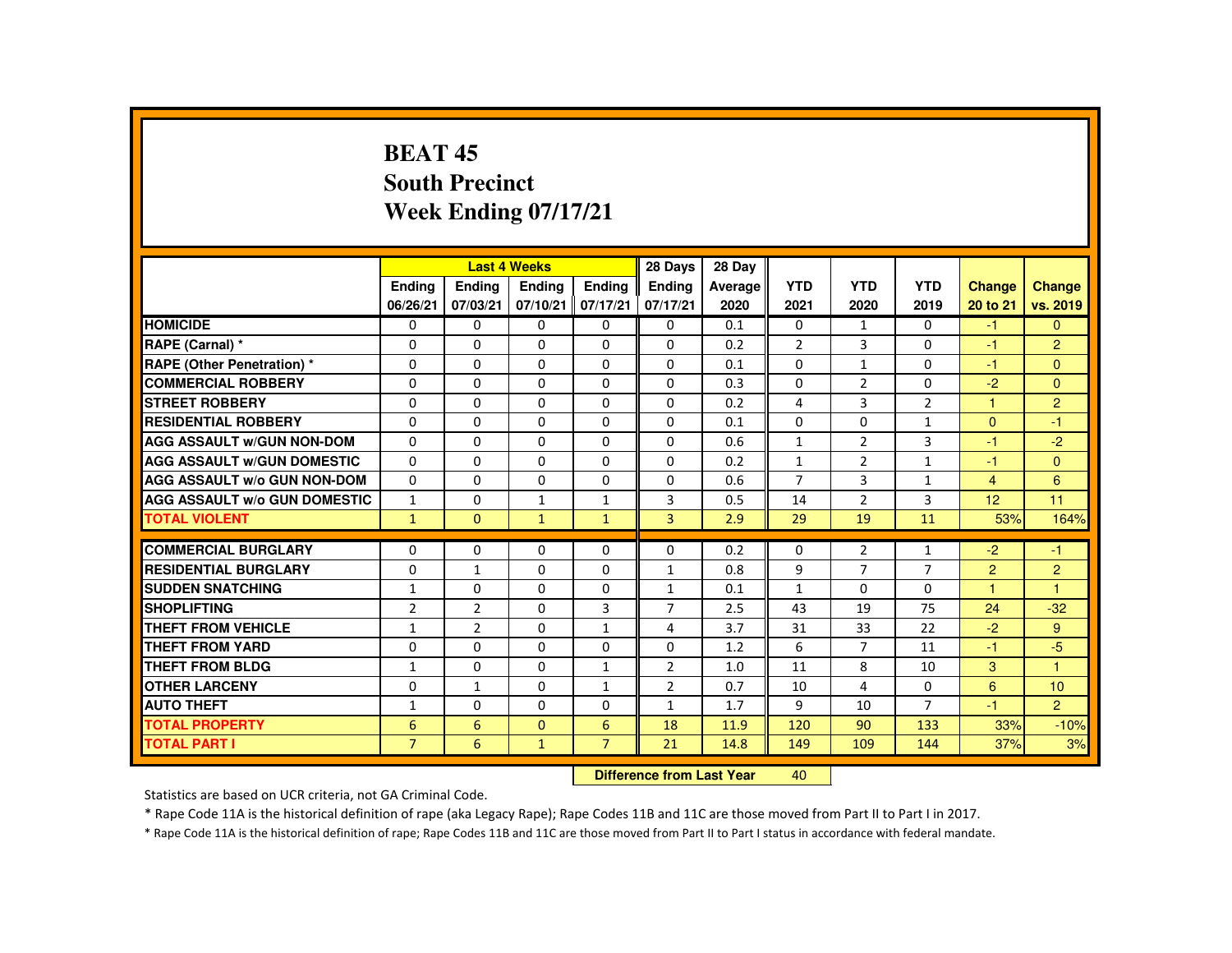### **BEAT 46 South PrecinctWeek Ending 07/17/21**

|                                     |                |                | <b>Last 4 Weeks</b> |                | 28 Days                   | 28 Day  |                |                |                |              |                |
|-------------------------------------|----------------|----------------|---------------------|----------------|---------------------------|---------|----------------|----------------|----------------|--------------|----------------|
|                                     | <b>Endina</b>  | Ending         | Ending              | <b>Endina</b>  | <b>Endina</b>             | Average | <b>YTD</b>     | <b>YTD</b>     | <b>YTD</b>     | Change       | <b>Change</b>  |
|                                     | 06/26/21       | 07/03/21       | 07/10/21            | 07/17/21       | 07/17/21                  | 2020    | 2021           | 2020           | 2019           | 20 to 21     | vs. 2020       |
| <b>HOMICIDE</b>                     | $\Omega$       | $\Omega$       | $\Omega$            | $\Omega$       | 0                         | 0.0     | $\mathbf{1}$   | $\Omega$       | $\overline{2}$ | $\mathbf{1}$ | $-1$           |
| RAPE (Carnal) *                     | $\Omega$       | $\Omega$       | $\Omega$            | $\Omega$       | $\Omega$                  | 0.4     | $\mathbf{1}$   | $\overline{2}$ | $\mathbf{1}$   | $-1$         | $\mathbf{0}$   |
| <b>RAPE (Other Penetration) *</b>   | $\Omega$       | $\Omega$       | $\Omega$            | $\Omega$       | 0                         | 0.1     | $\mathbf{1}$   | 0              | 0              | $\mathbf{1}$ | $\mathbf{1}$   |
| <b>COMMERCIAL ROBBERY</b>           | $\Omega$       | $\Omega$       | $\Omega$            | $\Omega$       | $\Omega$                  | 0.1     | $\mathbf{1}$   | $\mathbf{1}$   | $\overline{2}$ | $\mathbf{0}$ | $-1$           |
| <b>STREET ROBBERY</b>               | $\Omega$       | $\Omega$       | $\Omega$            | $\Omega$       | $\Omega$                  | 0.5     | $\mathbf{1}$   | 3              | $\mathbf{1}$   | $-2$         | $\mathbf{0}$   |
| <b>RESIDENTIAL ROBBERY</b>          | 0              | $\mathbf{0}$   | 0                   | 0              | 0                         | 0.0     | $\mathbf{1}$   | 0              | 0              | 1            | 1              |
| <b>AGG ASSAULT W/GUN NON-DOM</b>    | $\mathbf{1}$   | $\Omega$       | $\Omega$            | $\Omega$       | 1                         | 0.8     | 5              | $\overline{7}$ | $\overline{2}$ | $-2$         | 3              |
| <b>AGG ASSAULT W/GUN DOMESTIC</b>   | $\Omega$       | $\Omega$       | $\Omega$            | $\Omega$       | $\Omega$                  | 0.2     | $\overline{2}$ | $\mathbf{1}$   | $\overline{2}$ | $\mathbf{1}$ | $\mathbf{0}$   |
| <b>AGG ASSAULT W/o GUN NON-DOM</b>  | $\Omega$       | $\mathbf{1}$   | $\Omega$            | $\Omega$       | $\mathbf{1}$              | 0.5     | 5              | 5              | $\overline{2}$ | $\Omega$     | 3              |
| <b>AGG ASSAULT W/o GUN DOMESTIC</b> | $\mathbf{1}$   | $\mathbf{1}$   | $\Omega$            | $\Omega$       | 2                         | 0.7     | 13             | 2              | 6              | 11           | $\overline{7}$ |
| <b>TOTAL VIOLENT</b>                | 2 <sup>1</sup> | $\overline{2}$ | $\Omega$            | $\Omega$       | $\overline{4}$            | 3.1     | 31             | 21             | 18             | 48%          | 72%            |
| <b>COMMERCIAL BURGLARY</b>          | $\Omega$       | $\Omega$       | $\Omega$            | $\mathbf{1}$   | 1                         | 0.3     | 6              | 3              | $\overline{7}$ | 3            | $-1$           |
| <b>RESIDENTIAL BURGLARY</b>         | $\Omega$       | $\mathbf{1}$   | 0                   | 0              | $\mathbf{1}$              | 1.6     | 5              | $\overline{7}$ | 17             | $-2$         | $-12$          |
| <b>SUDDEN SNATCHING</b>             | $\Omega$       | $\Omega$       | $\Omega$            | $\Omega$       | $\Omega$                  | 0.2     | $\Omega$       | $\overline{2}$ | $\overline{2}$ | $-2$         | $-2$           |
| <b>SHOPLIFTING</b>                  | $\mathbf{1}$   | 5              | $\overline{2}$      | $\overline{2}$ | 10                        | 5.6     | 63             | 33             | 77             | 30           | $-14$          |
| <b>THEFT FROM VEHICLE</b>           | $\mathbf{1}$   | $\overline{2}$ | $\mathbf{1}$        | $\overline{2}$ | 6                         | 2.5     | 31             | 20             | 34             | 11           | $-3$           |
| <b>THEFT FROM YARD</b>              | $\Omega$       | $\Omega$       | $\Omega$            | $\mathbf{1}$   | $\mathbf{1}$              | 0.9     | 3              | 8              | 3              | $-5$         | $\Omega$       |
| THEFT FROM BLDG                     | 0              | $\Omega$       | 0                   | $\Omega$       | $\Omega$                  | 1.5     | 6              | 11             | 11             | $-5$         | $-5$           |
| <b>OTHER LARCENY</b>                | 0              | $\mathbf{0}$   | $\mathbf{1}$        | $\Omega$       | 1                         | 0.4     | $\overline{7}$ | $\mathbf{1}$   | 5              | 6            | $\overline{2}$ |
| <b>AUTO THEFT</b>                   | $\mathbf{1}$   | $\mathbf{1}$   | $\Omega$            | $\mathbf{1}$   | 3                         | 0.7     | 19             | 3              | 17             | 16           | $\overline{2}$ |
| <b>TOTAL PROPERTY</b>               | $\overline{3}$ | $\overline{9}$ | $\overline{4}$      | $\overline{7}$ | 23                        | 13.7    | 140            | 88             | 173            | 59%          | $-19%$         |
| <b>TOTAL PART I</b>                 | 5              | 11             | $\overline{4}$      | $\overline{7}$ | 27                        | 16.8    | 171            | 109            | 191            | 57%          | $-10%$         |
|                                     |                |                |                     |                | Difference from Leat Voor |         | $\sim$         |                |                |              |                |

 **Difference from Last Year**<sup>62</sup>

Statistics are based on UCR criteria, not GA Criminal Code.

\* Rape Code 11A is the historical definition of rape (aka Legacy Rape); Rape Codes 11B and 11C are those moved from Part II to Part I in 2017.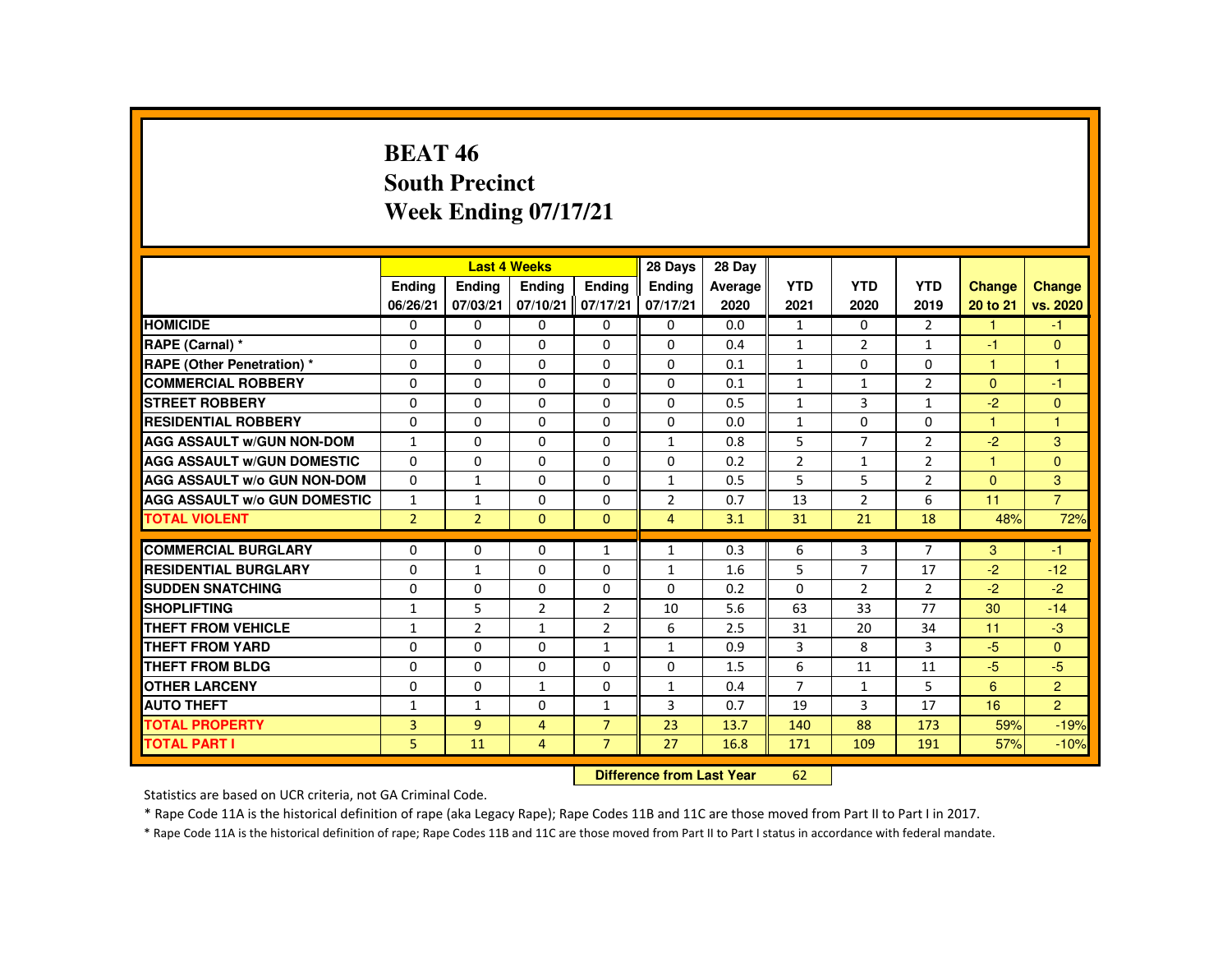# **BEAT 47 South PrecinctWeek Ending 07/17/21**

|                                     |               |              | <b>Last 4 Weeks</b> |               | 28 Days                   | 28 Day  |                |                |                |                |               |
|-------------------------------------|---------------|--------------|---------------------|---------------|---------------------------|---------|----------------|----------------|----------------|----------------|---------------|
|                                     | <b>Endina</b> | Ending       | Ending              | <b>Endina</b> | <b>Endina</b>             | Average | <b>YTD</b>     | <b>YTD</b>     | <b>YTD</b>     | Change         | <b>Change</b> |
|                                     | 06/26/21      | 07/03/21     | 07/10/21            | 07/17/21      | 07/17/21                  | 2020    | 2021           | 2020           | 2019           | 20 to 21       | vs. 2019      |
| <b>HOMICIDE</b>                     | 0             | $\mathbf{0}$ | 0                   | $\mathbf{0}$  | 0                         | 0.1     | $\mathbf{0}$   | $\mathbf{1}$   | $\mathbf{0}$   | $-1$           | $\mathbf{0}$  |
| RAPE (Carnal) *                     | $\Omega$      | $\Omega$     | $\Omega$            | 0             | 0                         | 0.0     | 0              | 0              | 0              | $\mathbf{0}$   | $\mathbf{0}$  |
| <b>RAPE (Other Penetration) *</b>   | $\Omega$      | $\Omega$     | $\Omega$            | $\Omega$      | $\Omega$                  | 0.0     | $\Omega$       | $\Omega$       | $\Omega$       | $\mathbf{0}$   | $\mathbf{0}$  |
| <b>COMMERCIAL ROBBERY</b>           | $\Omega$      | $\Omega$     | $\Omega$            | $\mathbf{0}$  | $\Omega$                  | 0.0     | $\Omega$       | $\Omega$       | $\Omega$       | $\mathbf{0}$   | $\mathbf{0}$  |
| <b>STREET ROBBERY</b>               | $\Omega$      | $\Omega$     | $\Omega$            | $\Omega$      | $\Omega$                  | 0.0     | $\Omega$       | $\Omega$       | $\mathbf{1}$   | $\Omega$       | $-1$          |
| <b>RESIDENTIAL ROBBERY</b>          | $\Omega$      | $\mathbf{0}$ | 0                   | $\Omega$      | $\Omega$                  | 0.1     | $\Omega$       | $\mathbf{1}$   | 0              | $-1$           | $\mathbf{0}$  |
| <b>AGG ASSAULT W/GUN NON-GUN</b>    | $\Omega$      | $\Omega$     | $\Omega$            | $\Omega$      | $\Omega$                  | 0.1     | $\Omega$       | $\Omega$       | $\mathbf{1}$   | $\mathbf{0}$   | $-1$          |
| <b>AGG ASSAULT W/GUN DOMESTIC</b>   | $\Omega$      | $\Omega$     | $\Omega$            | $\Omega$      | $\Omega$                  | 0.0     | $\Omega$       | $\Omega$       | $\Omega$       | $\mathbf{0}$   | $\mathbf{0}$  |
| <b>AGG ASSAULT W/o GUN NON-DOM</b>  | $\Omega$      | $\Omega$     | $\Omega$            | $\Omega$      | $\Omega$                  | 0.0     | $\Omega$       | $\Omega$       | $\overline{3}$ | $\Omega$       | $-3$          |
| <b>AGG ASSAULT W/o GUN DOMESTIC</b> | 0             | $\mathbf{0}$ | 0                   | 0             | 0                         | 0.2     | $\overline{2}$ | $\mathbf{1}$   | 3              | $\mathbf{1}$   | $-1$          |
| <b>TOTAL VIOLENT</b>                | $\Omega$      | $\mathbf{0}$ | $\mathbf{0}$        | $\mathbf{0}$  | $\mathbf{0}$              | 0.4     | $\overline{2}$ | $\overline{3}$ | 8              | $-33%$         | $-75%$        |
| <b>COMMERCIAL BURGLARY</b>          | $\Omega$      | $\Omega$     | $\Omega$            | $\Omega$      | $\Omega$                  | 0.0     | $\Omega$       | $\Omega$       | $\mathbf{1}$   | $\Omega$       | $-1$          |
| <b>RESIDENTIAL BURGLARY</b>         | $\Omega$      | $\Omega$     | $\Omega$            | $\Omega$      | 0                         | 0.5     | 4              | $\overline{2}$ | $\mathbf{1}$   | $\overline{2}$ | 3             |
| <b>SUDDEN SNATCHING</b>             | $\Omega$      | $\Omega$     | $\Omega$            | 0             | 0                         | 0.0     | 0              | 0              | $\Omega$       | $\overline{0}$ | $\mathbf{0}$  |
| <b>SHOPLIFTING</b>                  | $\Omega$      | $\Omega$     | $\mathbf{1}$        | 0             | $\mathbf{1}$              | 0.0     | $\mathbf{1}$   | 0              | 0              | 1              | $\mathbf{1}$  |
| <b>THEFT FROM VEHICLE</b>           | $\Omega$      | $\Omega$     | $\Omega$            | $\mathbf{1}$  | $\mathbf{1}$              | 1.0     | 5              | 8              | 8              | $-3$           | $-3$          |
| <b>THEFT FROM YARD</b>              | $\Omega$      | $\Omega$     | $\Omega$            | $\Omega$      | $\Omega$                  | 0.5     | 3              | 6              | 5              | $-3$           | $-2$          |
| <b>THEFT FROM BLDG</b>              | $\mathbf{0}$  | $\Omega$     | 0                   | $\Omega$      | 0                         | 0.2     | 5              | $\overline{2}$ | $\overline{2}$ | 3              | 3             |
| <b>OTHER LARCENY</b>                | $\Omega$      | $\Omega$     | $\Omega$            | $\Omega$      | $\Omega$                  | 0.2     | 3              | $\mathbf{1}$   | 5              | $\overline{2}$ | $-2$          |
| <b>AUTO THEFT</b>                   | $\Omega$      | $\Omega$     | $\Omega$            | 0             | $\Omega$                  | 0.6     | $\mathbf{1}$   | 5              | 3              | $-4$           | $-2$          |
| <b>TOTAL PROPERTY</b>               | $\Omega$      | $\Omega$     | $\mathbf{1}$        | $\mathbf{1}$  | $\overline{2}$            | 3.1     | 22             | 24             | 25             | $-8%$          | $-12%$        |
| <b>TOTAL PART I</b>                 | $\mathbf{0}$  | $\mathbf{0}$ | $\mathbf{1}$        | $\mathbf{1}$  | $\overline{2}$            | 3.5     | 24             | 27             | 33             | $-11%$         | $-27%$        |
|                                     |               |              |                     |               | Difference from Loot Voor |         | $\mathcal{D}$  |                |                |                |               |

 **Difference from Last Year**r -3

Statistics are based on UCR criteria, not GA Criminal Code.

\* Rape Code 11A is the historical definition of rape (aka Legacy Rape); Rape Codes 11B and 11C are those moved from Part II to Part I in 2017.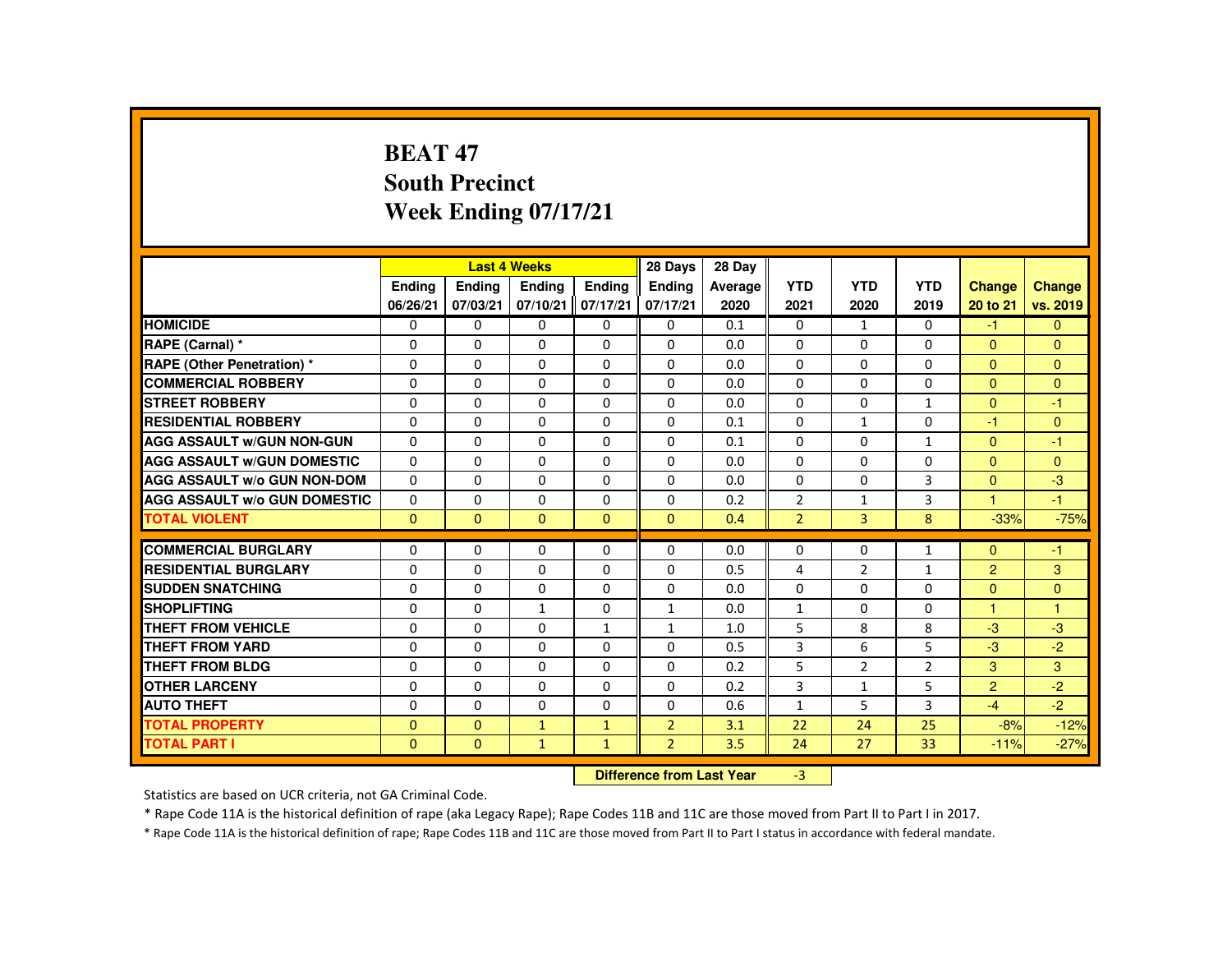# **BEAT 51 East PrecinctWeek Ending 07/17/21**

|                                     |               |                                  | <b>Last 4 Weeks</b> |                | 28 Days        | 28 Day  |                |                |                |                      |                |
|-------------------------------------|---------------|----------------------------------|---------------------|----------------|----------------|---------|----------------|----------------|----------------|----------------------|----------------|
|                                     | <b>Endina</b> | Ending                           | <b>Endina</b>       | <b>Endina</b>  | <b>Endina</b>  | Average | <b>YTD</b>     | <b>YTD</b>     | <b>YTD</b>     | <b>Change</b>        | <b>Change</b>  |
|                                     | 06/26/21      | 07/03/21                         | 07/10/21            | 07/17/21       | 07/17/21       | 2020    | 2021           | 2020           | 2019           | 20 to 21             | vs. 2019       |
| <b>HOMICIDE</b>                     | $\mathbf{0}$  | $\mathbf{1}$                     | $\Omega$            | $\mathbf{0}$   | $\mathbf{1}$   | 0.2     | 3              | $\overline{2}$ | $\mathbf{1}$   | $\mathbf{1}$         | $\overline{2}$ |
| RAPE (Carnal) *                     | 0             | 0                                | 0                   | 0              | 0              | 0.1     | $\overline{2}$ | 0              | $\mathbf{1}$   | $\overline{2}$       | $\overline{1}$ |
| <b>RAPE (Other Penetration) *</b>   | $\Omega$      | $\Omega$                         | $\Omega$            | $\mathbf{1}$   | $\mathbf{1}$   | 0.1     | $\overline{2}$ | $\Omega$       | $\Omega$       | $\overline{2}$       | $\overline{2}$ |
| <b>COMMERCIAL ROBBERY</b>           | 0             | 0                                | $\Omega$            | 0              | $\Omega$       | 0.0     | $\mathbf{1}$   | 0              | 0              | $\overline{1}$       | $\mathbf{1}$   |
| <b>STREET ROBBERY</b>               | $\Omega$      | $\Omega$                         | $\Omega$            | $\Omega$       | $\Omega$       | 0.3     | 6              | 3              | $\overline{7}$ | 3                    | $-1$           |
| <b>RESIDENTIAL ROBBERY</b>          | $\mathbf{1}$  | $\Omega$                         | $\Omega$            | $\Omega$       | $\mathbf{1}$   | 0.1     | 5              | $\mathbf{1}$   | $\Omega$       | $\overline{4}$       | 5              |
| <b>AGG ASSAULT W/GUN NON-DOM</b>    | $\Omega$      | $\Omega$                         | $\Omega$            | $\Omega$       | $\Omega$       | 2.1     | $\overline{7}$ | 12             | 11             | $-5$                 | $-4$           |
| <b>AGG ASSAULT W/GUN DOMESTIC</b>   | $\Omega$      | $\Omega$                         | $\Omega$            | $\Omega$       | $\Omega$       | 0.2     | $\Omega$       | $\mathbf{1}$   | $\overline{2}$ | $-1$                 | $-2$           |
| <b>AGG ASSAULT W/o GUN NON-DOM</b>  | 0             | 0                                | 0                   | 0              | 0              | 1.5     | 10             | 9              | 13             | $\blacktriangleleft$ | $-3$           |
| <b>AGG ASSAULT W/o GUN DOMESTIC</b> | $\Omega$      | $\Omega$                         | $\Omega$            | $\Omega$       | $\Omega$       | 1.5     | $\overline{7}$ | 10             | 10             | $-3$                 | $-3$           |
| <b>TOTAL VIOLENT</b>                | $\mathbf{1}$  | $\mathbf{1}$                     | $\Omega$            | $\mathbf{1}$   | $\overline{3}$ | 6.0     | 43             | 38             | 45             | 13%                  | $-4%$          |
| <b>COMMERCIAL BURGLARY</b>          | $\Omega$      | $\Omega$                         | $\Omega$            | $\Omega$       | $\Omega$       | 0.3     | $\mathbf{1}$   | 3              | $\mathbf{1}$   | $-2$                 | $\mathbf{0}$   |
| <b>RESIDENTIAL BURGLARY</b>         | $\Omega$      | $\mathbf{1}$                     | $\overline{2}$      | $\Omega$       | 3              | 1.5     | 14             | 12             | 21             | $\overline{2}$       | $-7$           |
| <b>SUDDEN SNATCHING</b>             | $\Omega$      | $\Omega$                         | $\Omega$            | $\mathbf{1}$   | $\mathbf{1}$   | 0.1     | $\mathbf{1}$   | 0              | $\Omega$       | $\blacktriangleleft$ | $\mathbf{1}$   |
| <b>SHOPLIFTING</b>                  | $\Omega$      | $\Omega$                         | $\Omega$            | $\Omega$       | $\Omega$       | 1.2     | $\overline{7}$ | 12             | 16             | $-5$                 | $-9$           |
| <b>THEFT FROM VEHICLE</b>           | $\Omega$      | $\Omega$                         | $\overline{2}$      | 3              | 5              | 2.2     | 21             | 17             | 17             | $\overline{4}$       | $\overline{4}$ |
| <b>THEFT FROM YARD</b>              | $\Omega$      | $\Omega$                         | $\overline{2}$      | $\overline{2}$ | 4              | 1.2     | 8              | 12             | 8              | $-4$                 | $\Omega$       |
| <b>THEFT FROM BLDG</b>              | $\Omega$      | $\mathbf{1}$                     | $\Omega$            | $\mathbf{1}$   | 2              | 1.8     | 11             | 16             | $\overline{7}$ | $-5$                 | $\overline{4}$ |
| <b>OTHER LARCENY</b>                | $\Omega$      | $\Omega$                         | $\mathbf{1}$        | $\Omega$       | $\mathbf{1}$   | 0.6     | $\overline{7}$ | 6              | 12             | $\overline{1}$       | -5             |
| <b>AUTO THEFT</b>                   | $\Omega$      | $\mathbf{1}$                     | $\Omega$            | $\Omega$       | $\mathbf{1}$   | 1.5     | $\overline{7}$ | 9              | 19             | $-2$                 | $-12$          |
| <b>TOTAL PROPERTY</b>               | $\mathbf{0}$  | $\overline{3}$                   | $\overline{7}$      | $\overline{7}$ | 17             | 10.4    | 77             | 87             | 101            | $-11%$               | $-24%$         |
| <b>TOTAL PART I</b>                 | $\mathbf{1}$  | 4                                | $\overline{7}$      | 8              | 20             | 16.4    | 120            | 125            | 146            | $-4%$                | $-18%$         |
|                                     |               | <b>Difference from Last Year</b> |                     | $-5$           |                |         |                |                |                |                      |                |

Statistics are based on UCR criteria, not GA Criminal Code.

\* Rape Code 11A is the historical definition of rape (aka Legacy Rape); Rape Codes 11B and 11C are those moved from Part II to Part I in 2017.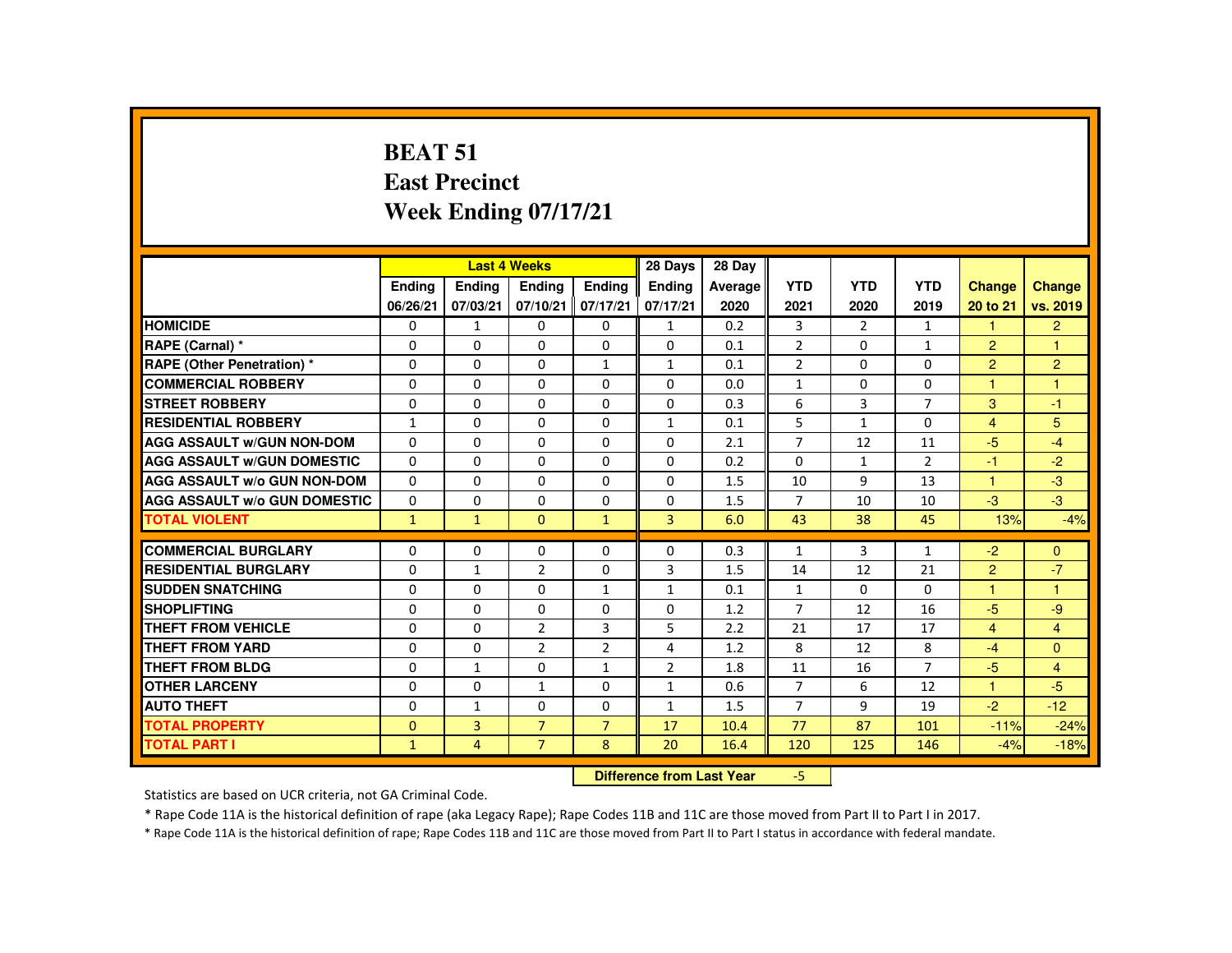#### **BEAT 52 East PrecinctWeek Ending 07/17/21**

|                                     |                           |                | <b>Last 4 Weeks</b> |                | 28 Days        | 28 Day  |                |                |                |                      |              |
|-------------------------------------|---------------------------|----------------|---------------------|----------------|----------------|---------|----------------|----------------|----------------|----------------------|--------------|
|                                     | <b>Endina</b>             | <b>Endina</b>  | Ending              | <b>Endina</b>  | <b>Endina</b>  | Average | <b>YTD</b>     | <b>YTD</b>     | <b>YTD</b>     | <b>Change</b>        | Change       |
|                                     | 06/26/21                  | 07/03/21       | 07/10/21            | 07/17/21       | 07/17/21       | 2020    | 2021           | 2020           | 2019           | 20 to 21             | vs. 2019     |
| <b>HOMICIDE</b>                     | 0                         | 0              | 0                   | 0              | 0              | 0.0     | 0              | $\Omega$       | $\Omega$       | $\Omega$             | $\mathbf{0}$ |
| RAPE (Carnal) *                     | 0                         | $\Omega$       | $\Omega$            | $\Omega$       | $\Omega$       | 0.0     | $\mathbf{1}$   | 0              | 4              |                      | $-3$         |
| <b>RAPE (Other Penetration) *</b>   | $\Omega$                  | $\Omega$       | $\Omega$            | $\Omega$       | $\Omega$       | 0.0     | $\Omega$       | $\Omega$       | $\Omega$       | $\Omega$             | $\Omega$     |
| <b>COMMERCIAL ROBBERY</b>           | $\Omega$                  | $\Omega$       | $\Omega$            | $\Omega$       | $\Omega$       | 0.0     | $\Omega$       | $\Omega$       | $\mathbf{1}$   | $\Omega$             | $-1$         |
| <b>STREET ROBBERY</b>               | $\Omega$                  | $\Omega$       | $\Omega$            | $\Omega$       | $\Omega$       | 0.1     | 3              | $\overline{2}$ | $\overline{7}$ | $\blacktriangleleft$ | $-4$         |
| <b>RESIDENTIAL ROBBERY</b>          | 0                         | 0              | 0                   | 0              | 0              | 0.0     | $\Omega$       | 0              | $\overline{2}$ | $\Omega$             | $-2$         |
| <b>AGG ASSAULT W/GUN NON-DOM</b>    | $\mathbf{1}$              | $\Omega$       | $\Omega$            | $\mathbf{1}$   | $\overline{2}$ | 0.1     | 9              | 3              | 6              | 6                    | 3            |
| <b>AGG ASSAULT W/GUN DOMESTIC</b>   | $\Omega$                  | $\Omega$       | $\Omega$            | $\Omega$       | $\Omega$       | 0.0     | $\mathbf{1}$   | 4              | $\overline{2}$ | $-3$                 | $-1$         |
| <b>AGG ASSAULT W/o GUN NON-DOM</b>  | $\Omega$                  | $\Omega$       | $\Omega$            | $\mathbf{0}$   | $\Omega$       | 0.1     | $\overline{2}$ | 10             | 8              | $-8$                 | $-6$         |
| <b>AGG ASSAULT W/o GUN DOMESTIC</b> | $\overline{2}$            | $\Omega$       | $\Omega$            | $\Omega$       | $\overline{2}$ | 0.2     | 6              | 10             | 6              | $-4$                 | $\Omega$     |
| <b>TOTAL VIOLENT</b>                | $\overline{3}$            | $\mathbf{0}$   | $\mathbf{0}$        | $\mathbf{1}$   | $\overline{4}$ | 0.6     | 22             | 29             | 36             | $-24%$               | $-39%$       |
|                                     |                           |                |                     |                |                |         |                |                |                |                      |              |
| <b>COMMERCIAL BURGLARY</b>          | $\Omega$                  | $\Omega$       | $\Omega$            | $\Omega$       | $\Omega$       | 0.0     | $\mathbf{1}$   | $\overline{2}$ | $\Omega$       | -1                   | 1            |
| <b>RESIDENTIAL BURGLARY</b>         | $\mathbf{1}$              | $\Omega$       | $\mathbf{1}$        | $\Omega$       | 2              | 0.4     | 15             | 14             | 33             | $\blacktriangleleft$ | $-18$        |
| <b>SUDDEN SNATCHING</b>             | 0                         | 0              | 0                   | 0              | 0              | 0.0     | 0              | $\overline{2}$ | $\mathbf{1}$   | $-2$                 | $-1$         |
| <b>SHOPLIFTING</b>                  | 0                         | $\Omega$       | $\Omega$            | $\mathbf{1}$   | $\mathbf{1}$   | 0.1     | 3              | $\overline{7}$ | 3              | $-4$                 | $\Omega$     |
| <b>THEFT FROM VEHICLE</b>           | $\Omega$                  | $\mathbf{1}$   | $\mathbf{1}$        | 4              | 6              | 0.7     | 19             | 40             | 33             | $-21$                | $-14$        |
| <b>THEFT FROM YARD</b>              | $\Omega$                  | $\mathbf{1}$   | $\mathbf{1}$        | $\mathbf{1}$   | 3              | 0.3     | 11             | 19             | 19             | $-8$                 | $-8$         |
| THEFT FROM BLDG                     | 0                         | $\Omega$       | $\overline{2}$      | 0              | $\overline{2}$ | 0.2     | 8              | 13             | 20             | $-5$                 | $-12$        |
| <b>OTHER LARCENY</b>                | $\Omega$                  | $\Omega$       | $\Omega$            | $\mathbf{1}$   | $\mathbf{1}$   | 0.3     | 13             | 9              | 4              | $\overline{4}$       | 9            |
| <b>AUTO THEFT</b>                   | 3                         | $\mathbf{1}$   | $\Omega$            | $\Omega$       | 4              | 0.2     | 11             | 8              | 15             | 3                    | $-4$         |
| <b>TOTAL PROPERTY</b>               | 4                         | $\overline{3}$ | 5                   | $\overline{7}$ | 19             | 2.2     | 81             | 114            | 128            | $-29%$               | $-37%$       |
| <b>TOTAL PART I</b>                 | $\overline{7}$            | 3              | 5 <sup>5</sup>      | 8              | 23             | 2.9     | 103            | 143            | 164            | $-28%$               | $-37%$       |
|                                     | Difference from Leat Voor |                |                     |                |                |         | $\sqrt{2}$     |                |                |                      |              |

 **Difference from Last Year**-40

Statistics are based on UCR criteria, not GA Criminal Code.

\* Rape Code 11A is the historical definition of rape (aka Legacy Rape); Rape Codes 11B and 11C are those moved from Part II to Part I in 2017.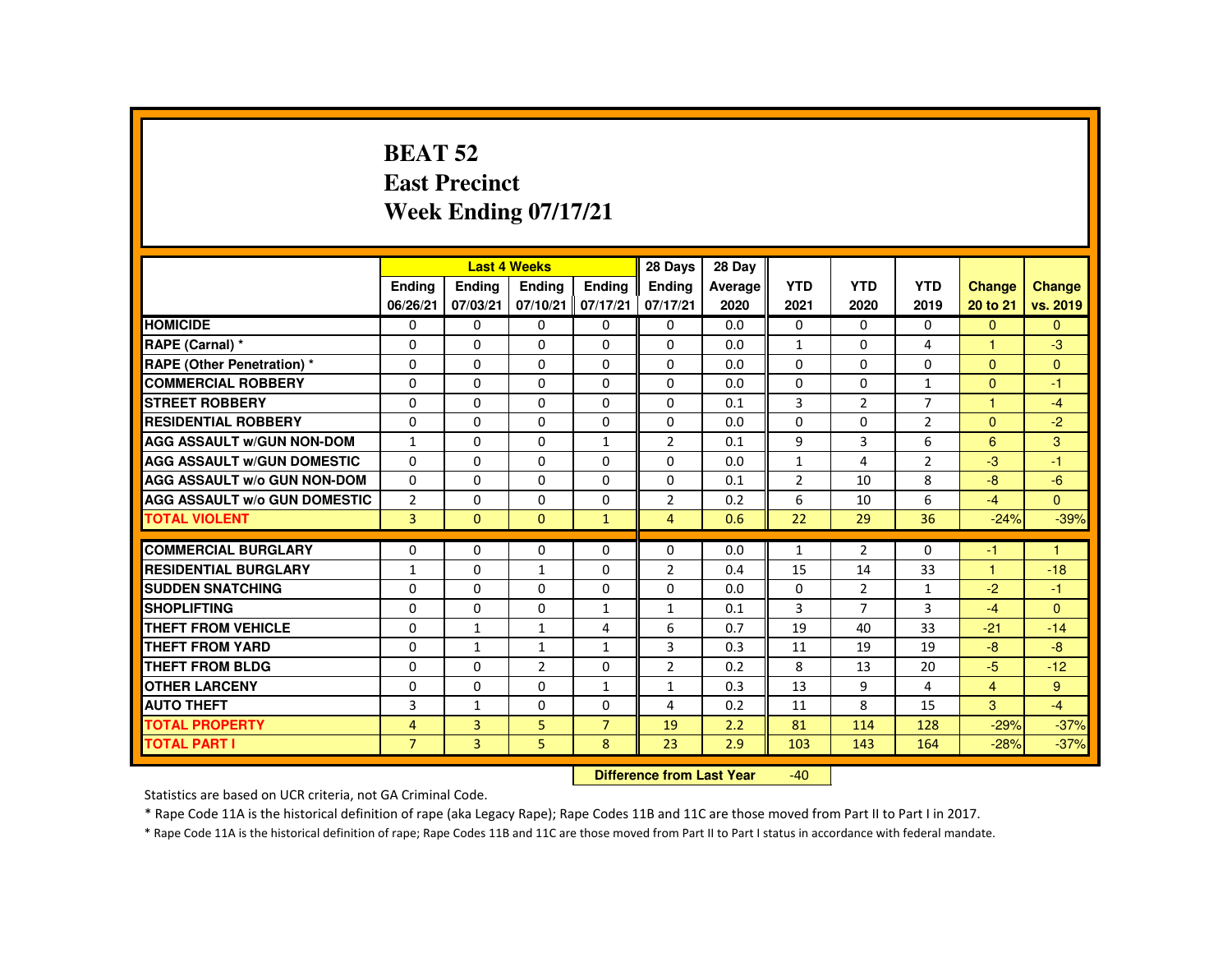# **BEAT 53 East PrecinctWeek Ending 07/17/21**

|                                     |                |                | <b>Last 4 Weeks</b> |                | 28 Days        | 28 Day  |                |                |                |               |                |
|-------------------------------------|----------------|----------------|---------------------|----------------|----------------|---------|----------------|----------------|----------------|---------------|----------------|
|                                     | <b>Endina</b>  | Ending         | Ending              | <b>Endina</b>  | <b>Endina</b>  | Average | <b>YTD</b>     | <b>YTD</b>     | <b>YTD</b>     | <b>Change</b> | Change         |
|                                     | 06/26/21       | 07/03/21       | 07/10/21            | 07/17/21       | 07/17/21       | 2020    | 2021           | 2020           | 2019           | 20 to 21      | vs. 2019       |
| <b>HOMICIDE</b>                     | $\Omega$       | $\Omega$       | $\Omega$            | $\Omega$       | $\mathbf{0}$   | 0.1     | $\mathbf{1}$   | $\Omega$       | $\Omega$       | $\mathbf{1}$  | 1              |
| RAPE (Carnal) *                     | $\Omega$       | $\Omega$       | $\Omega$            | $\Omega$       | $\Omega$       | 0.0     | $\overline{3}$ | $\Omega$       | $\Omega$       | 3             | 3              |
| RAPE (Other Penetration) *          | $\Omega$       | $\Omega$       | $\Omega$            | $\Omega$       | $\Omega$       | 0.2     | $\Omega$       | $\mathbf{1}$   | $\Omega$       | $-1$          | $\mathbf{0}$   |
| <b>COMMERCIAL ROBBERY</b>           | $\Omega$       | $\Omega$       | $\Omega$            | $\Omega$       | $\Omega$       | 0.0     | $\Omega$       | $\Omega$       | $\Omega$       | $\Omega$      | $\Omega$       |
| <b>STREET ROBBERY</b>               | $\Omega$       | $\Omega$       | $\mathbf{1}$        | $\Omega$       | $\mathbf{1}$   | 0.6     | 4              | 3              | 4              | 1             | $\Omega$       |
| <b>RESIDENTIAL ROBBERY</b>          | 0              | $\mathbf{0}$   | 0                   | 0              | $\mathbf{0}$   | 0.1     | $\mathbf{0}$   | $\mathbf{1}$   | 0              | $-1$          | $\Omega$       |
| <b>AGG ASSAULT W/GUN NON-DOM</b>    | $\Omega$       | $\mathbf{1}$   | $\Omega$            | $\Omega$       | $\mathbf{1}$   | 1.2     | $\overline{7}$ | 8              | 5              | $-1$          | $\overline{2}$ |
| <b>AGG ASSAULT W/GUN DOMESTIC</b>   | $\Omega$       | $\Omega$       | $\Omega$            | $\Omega$       | $\Omega$       | 0.4     | $\mathbf{1}$   | 3              | $\overline{2}$ | $-2$          | $-1$           |
| <b>AGG ASSAULT w/o GUN NON-DOM</b>  | $\Omega$       | $\mathbf{1}$   | $\Omega$            | $\Omega$       | $\mathbf{1}$   | 1.2     | 8              | 8              | 4              | $\mathbf{0}$  | $\overline{4}$ |
| <b>AGG ASSAULT W/o GUN DOMESTIC</b> | 0              | $\mathbf{0}$   | 0                   | $\mathbf{1}$   | $\mathbf{1}$   | 1.5     | 13             | 12             | 15             | $\mathbf{1}$  | $-2$           |
| <b>TOTAL VIOLENT</b>                | $\mathbf{0}$   | $\overline{2}$ | $\blacklozenge$     | $\mathbf{1}$   | $\overline{4}$ | 5.2     | 37             | 36             | 30             | 3%            | 23%            |
| <b>COMMERCIAL BURGLARY</b>          | $\Omega$       | $\Omega$       | $\Omega$            | $\Omega$       | $\Omega$       | 0.2     | $\mathbf{1}$   | $\overline{2}$ | $\mathbf{1}$   | -1            | $\Omega$       |
| <b>RESIDENTIAL BURGLARY</b>         | 3              | $\mathbf{1}$   | $\mathbf{1}$        | $\mathbf{1}$   | 6              | 3.0     | 24             | 16             | 31             | 8             | $-7$           |
| <b>SUDDEN SNATCHING</b>             | $\Omega$       | $\Omega$       | $\Omega$            | $\Omega$       | $\Omega$       | 0.0     | $\Omega$       | $\Omega$       | 1              | $\mathbf{0}$  | $-1$           |
| <b>SHOPLIFTING</b>                  | $\Omega$       | $\Omega$       | $\Omega$            | $\Omega$       | $\Omega$       | 0.2     | $\mathbf{1}$   | $\mathbf{1}$   | $\overline{2}$ | $\Omega$      | $-1$           |
| <b>THEFT FROM VEHICLE</b>           | 4              | 5              | $\Omega$            | $\mathbf{1}$   | 10             | 3.6     | 27             | 22             | 28             | 5             | $-1$           |
| <b>THEFT FROM YARD</b>              | $\Omega$       | $\overline{2}$ | $\mathbf{1}$        | $\Omega$       | 3              | 1.0     | $\overline{7}$ | 9              | 4              | $-2$          | $\mathbf{3}$   |
| <b>THEFT FROM BLDG</b>              | 0              | $\mathbf{1}$   | $\mathbf{1}$        | $\Omega$       | $\overline{2}$ | 2.4     | 11             | 16             | 21             | $-5$          | $-10$          |
| <b>OTHER LARCENY</b>                | 0              | $\Omega$       | $\Omega$            | $\Omega$       | $\mathbf{0}$   | 0.5     | 3              | 3              | 9              | $\mathbf{0}$  | $-6$           |
| <b>AUTO THEFT</b>                   | $\Omega$       | $\mathbf{1}$   | $\Omega$            | $\Omega$       | $\mathbf{1}$   | 1.6     | 15             | 9              | 12             | 6             | $\overline{3}$ |
| <b>TOTAL PROPERTY</b>               | $\overline{7}$ | 10             | $\overline{3}$      | $\overline{2}$ | 22             | 12.4    | 89             | 78             | 109            | 14%           | $-18%$         |
| <b>TOTAL PART I</b>                 | $\overline{7}$ | 12             | 4                   | 3              | 26             | 17.6    | 126            | 114            | 139            | 11%           | $-9%$          |
|                                     |                |                |                     |                |                |         |                |                |                |               |                |

 **Difference from Last Year**<sup>12</sup>

Statistics are based on UCR criteria, not GA Criminal Code.

\* Rape Code 11A is the historical definition of rape (aka Legacy Rape); Rape Codes 11B and 11C are those moved from Part II to Part I in 2017.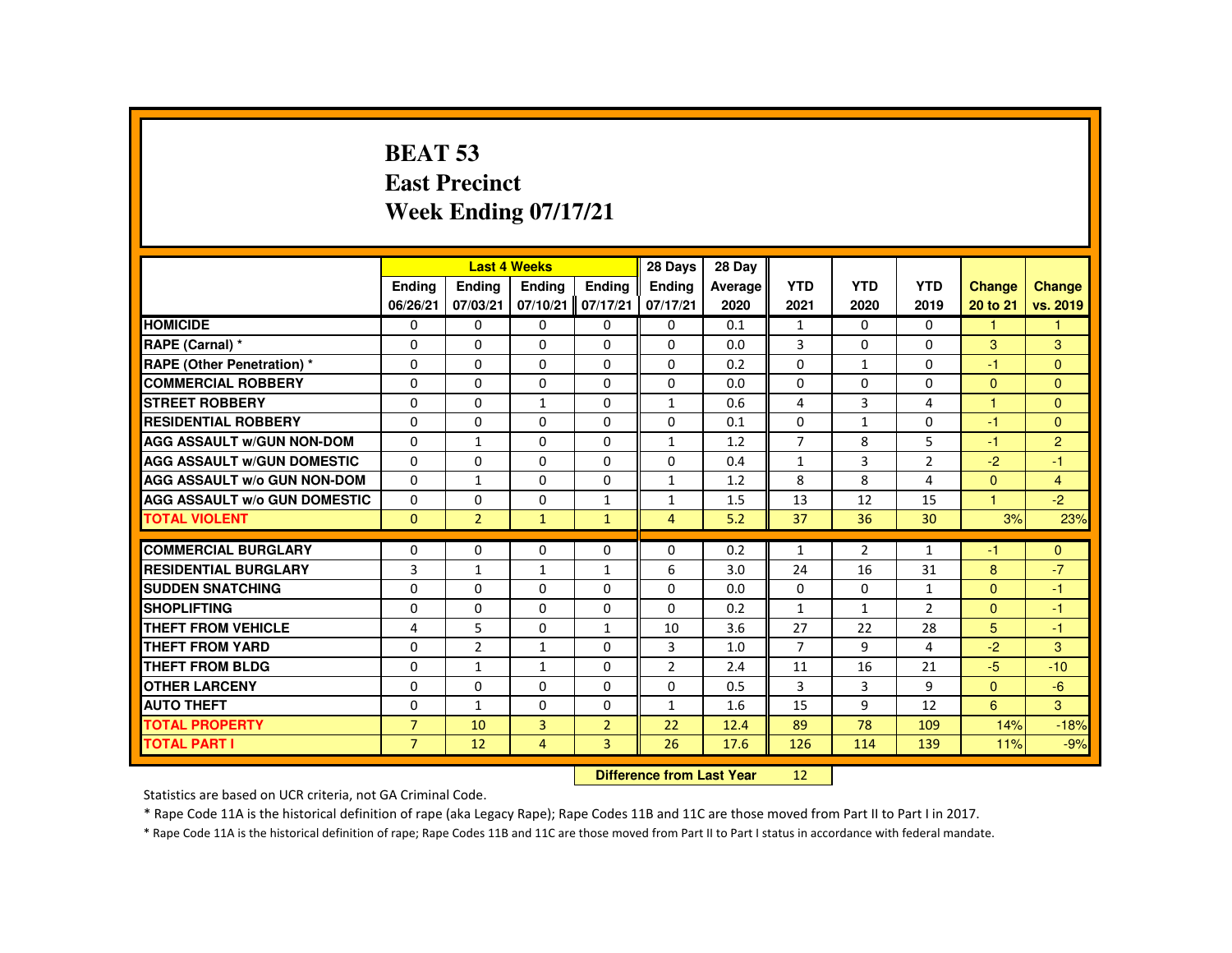#### **BEAT 54 East PrecinctWeek Ending 07/17/21**

|                                     |                           |                | <b>Last 4 Weeks</b> |                | 28 Days        | 28 Day  |                |                |                |                      |                |
|-------------------------------------|---------------------------|----------------|---------------------|----------------|----------------|---------|----------------|----------------|----------------|----------------------|----------------|
|                                     | <b>Endina</b>             | <b>Endina</b>  | Ending              | <b>Endina</b>  | <b>Endina</b>  | Average | <b>YTD</b>     | <b>YTD</b>     | <b>YTD</b>     | <b>Change</b>        | Change         |
|                                     | 06/26/21                  | 07/03/21       | 07/10/21            | 07/17/21       | 07/17/21       | 2020    | 2021           | 2020           | 2019           | 20 to 21             | vs. 2019       |
| <b>HOMICIDE</b>                     | $\Omega$                  | $\Omega$       | $\Omega$            | $\Omega$       | 0              | 0.0     | $\Omega$       | $\Omega$       | $\Omega$       | $\Omega$             | $\Omega$       |
| RAPE (Carnal) *                     | 0                         | $\Omega$       | $\Omega$            | $\Omega$       | $\Omega$       | 0.0     | $\overline{2}$ | $\Omega$       | $\mathbf{1}$   | $\overline{2}$       | -1             |
| <b>RAPE (Other Penetration) *</b>   | $\Omega$                  | $\Omega$       | $\Omega$            | $\Omega$       | $\Omega$       | 0.2     | $\Omega$       | $\mathbf{1}$   | $\mathbf{1}$   | -1                   | $-1$           |
| <b>COMMERCIAL ROBBERY</b>           | 0                         | 0              | $\Omega$            | 0              | 0              | 0.5     | $\overline{2}$ | 4              | $\mathbf{1}$   | $-2$                 | $\mathbf{1}$   |
| <b>STREET ROBBERY</b>               | $\Omega$                  | $\Omega$       | $\Omega$            | $\Omega$       | $\Omega$       | 0.5     | $\mathbf{1}$   | $\mathbf{1}$   | 4              | $\Omega$             | $-3$           |
| <b>RESIDENTIAL ROBBERY</b>          | 0                         | 0              | 0                   | 0              | 0              | 0.0     | $\overline{2}$ | 0              | 0              | $\overline{2}$       | $\overline{2}$ |
| <b>AGG ASSAULT W/GUN NON-DOM</b>    | $\Omega$                  | $\Omega$       | $\Omega$            | $\Omega$       | $\Omega$       | 1.5     | 12             | 4              | 10             | 8                    | $\overline{2}$ |
| <b>AGG ASSAULT W/GUN DOMESTIC</b>   | $\Omega$                  | $\Omega$       | $\Omega$            | $\Omega$       | $\Omega$       | 0.2     | $\Omega$       | $\mathbf{1}$   | $\mathbf{1}$   | $-1$                 | $-1$           |
| <b>AGG ASSAULT W/o GUN NON-DOM</b>  | $\Omega$                  | $\Omega$       | $\Omega$            | $\Omega$       | $\Omega$       | 0.8     | 5              | $\overline{2}$ | 6              | 3                    | $-1$           |
| <b>AGG ASSAULT W/o GUN DOMESTIC</b> | $\Omega$                  | $\Omega$       | $\mathbf{1}$        | $\mathbf{1}$   | $\overline{2}$ | 0.2     | $\overline{7}$ | 5              | 6              | $\overline{2}$       | $\overline{1}$ |
| <b>TOTAL VIOLENT</b>                | $\Omega$                  | $\mathbf{0}$   | $\mathbf{1}$        | $\mathbf{1}$   | $\overline{2}$ | 3.8     | 31             | 18             | 30             | 72%                  | 3%             |
| <b>COMMERCIAL BURGLARY</b>          | $\Omega$                  | $\Omega$       | $\Omega$            | $\Omega$       | $\Omega$       | 0.1     | 0              | $\mathbf{1}$   | 3              | $-1$                 | $-3$           |
| <b>RESIDENTIAL BURGLARY</b>         | $\Omega$                  | $\Omega$       | $\Omega$            | $\Omega$       | $\Omega$       | 2.5     | 8              | 16             | 22             | $-8$                 | $-14$          |
| <b>SUDDEN SNATCHING</b>             | $\Omega$                  | $\Omega$       | $\Omega$            | $\Omega$       | $\Omega$       | 0.2     | $\Omega$       | $\Omega$       | $\overline{2}$ | $\mathbf{0}$         | $-2$           |
| <b>SHOPLIFTING</b>                  | $\mathbf{1}$              | $\overline{2}$ | $\mathbf{1}$        | $\mathbf{1}$   | 5              | 4.1     | 27             | 31             | 18             | $-4$                 | 9              |
| <b>THEFT FROM VEHICLE</b>           | $\Omega$                  | $\Omega$       | $\Omega$            | $\overline{2}$ | $\overline{2}$ | 3.5     | 15             | 23             | 41             | $-8$                 | $-26$          |
| <b>THEFT FROM YARD</b>              | $\Omega$                  |                |                     | $\Omega$       | $\overline{2}$ | 2.0     | 11             | $\overline{7}$ | 12             | $\overline{4}$       | $-1$           |
|                                     |                           | $\mathbf{1}$   | $\mathbf{1}$        |                |                |         |                |                |                |                      |                |
| <b>THEFT FROM BLDG</b>              | 0                         | $\mathbf{1}$   | 0                   | $\mathbf{1}$   | $\overline{2}$ | 1.6     | 11             | 14             | 8              | $-3$                 | 3              |
| <b>OTHER LARCENY</b>                | $\mathbf{1}$              | $\Omega$       | $\Omega$            | $\Omega$       | $\mathbf{1}$   | 1.1     | 6              | 5              | 3              | $\blacktriangleleft$ | 3              |
| <b>AUTO THEFT</b>                   | $\Omega$                  | $\overline{2}$ | $\Omega$            | $\Omega$       | $\overline{2}$ | 1.9     | 15             | 12             | 20             | 3                    | $-5$           |
| <b>TOTAL PROPERTY</b>               | $\overline{2}$            | 6              | $\overline{2}$      | $\overline{4}$ | 14             | 16.9    | 93             | 109            | 129            | $-15%$               | $-28%$         |
| <b>TOTAL PART I</b>                 | $\overline{2}$            | 6              | $\overline{3}$      | 5              | 16             | 20.7    | 124            | 127            | 159            | $-2%$                | $-22%$         |
|                                     | Difference from Loot Voor |                |                     |                |                |         | $\mathcal{D}$  |                |                |                      |                |

 **Difference from Last Year**r -3

Statistics are based on UCR criteria, not GA Criminal Code.

\* Rape Code 11A is the historical definition of rape (aka Legacy Rape); Rape Codes 11B and 11C are those moved from Part II to Part I in 2017.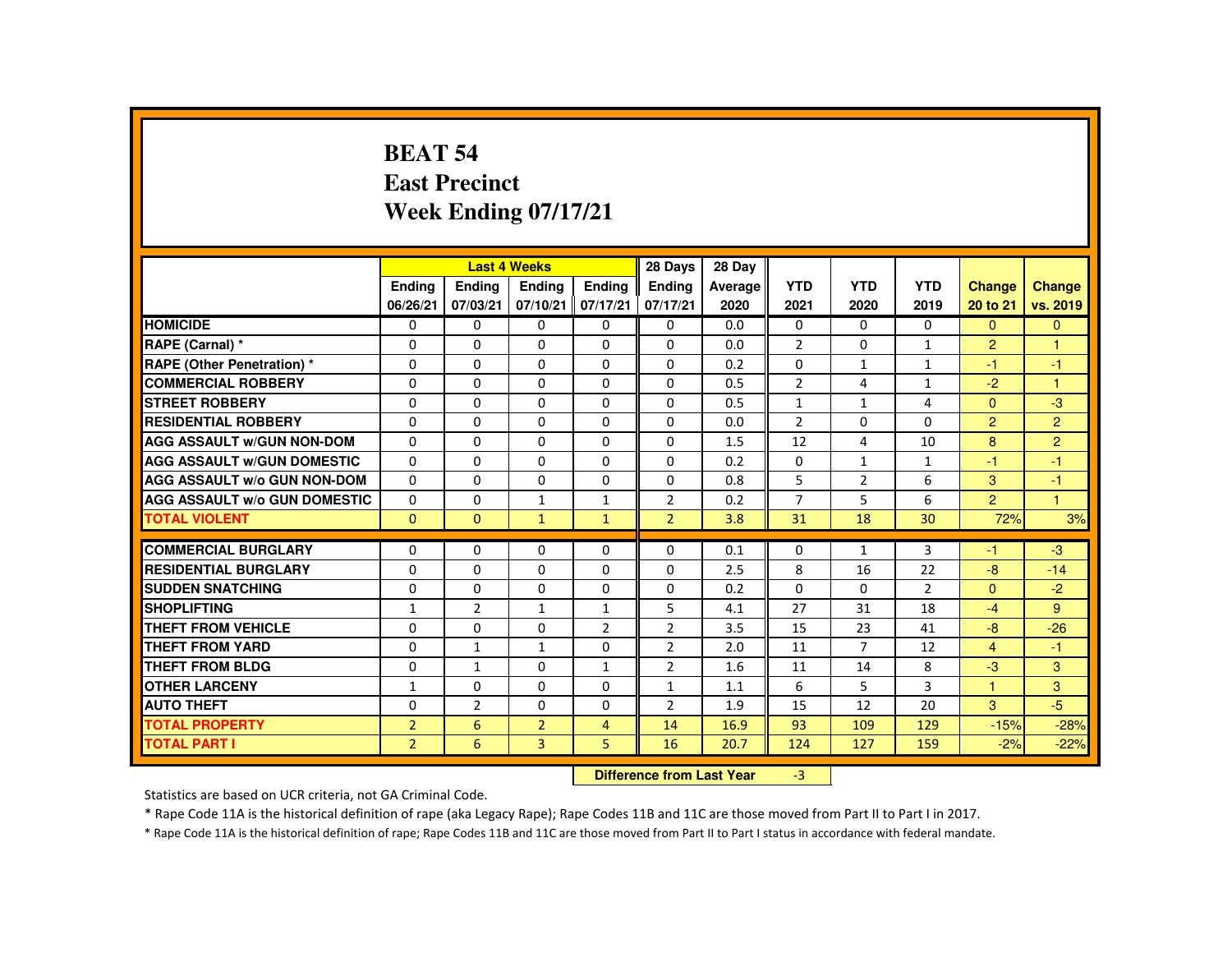#### **BEAT 55 East PrecinctWeek Ending 07/17/21**

|                                     |                |                | <b>Last 4 Weeks</b> |                | 28 Days       | 28 Day  |                |                |                |                |                |
|-------------------------------------|----------------|----------------|---------------------|----------------|---------------|---------|----------------|----------------|----------------|----------------|----------------|
|                                     | <b>Ending</b>  | <b>Ending</b>  | <b>Ending</b>       | <b>Endina</b>  | <b>Endina</b> | Average | <b>YTD</b>     | <b>YTD</b>     | <b>YTD</b>     | <b>Change</b>  | <b>Change</b>  |
|                                     | 06/26/21       | 07/03/21       | 07/10/21            | 07/17/21       | 07/17/21      | 2020    | 2021           | 2020           | 2019           | 20 to 21       | vs. 2019       |
| <b>HOMICIDE</b>                     | $\Omega$       | $\Omega$       | $\Omega$            | $\Omega$       | 0             | 0.2     | $\mathbf{1}$   | $\mathbf{1}$   | $\Omega$       | $\Omega$       | 1              |
| RAPE (Carnal) *                     | 0              | $\Omega$       | $\mathbf{0}$        | $\Omega$       | 0             | 0.0     | 0              | $\Omega$       | $\overline{2}$ | $\overline{0}$ | $-2$           |
| <b>RAPE (Other Penetration) *</b>   | $\Omega$       | $\Omega$       | $\Omega$            | $\Omega$       | 0             | 0.0     | $\Omega$       | $\mathbf{1}$   | $\Omega$       | $-1$           | $\overline{0}$ |
| <b>COMMERCIAL ROBBERY</b>           | $\Omega$       | $\Omega$       | $\Omega$            | $\mathbf{1}$   | $\mathbf{1}$  | 0.2     | $\overline{2}$ | $\Omega$       | $\Omega$       | $\overline{2}$ | $\overline{2}$ |
| <b>STREET ROBBERY</b>               | $\Omega$       | $\Omega$       | $\Omega$            | $\Omega$       | $\Omega$      | 0.2     | $\Omega$       | 4              | 3              | $-4$           | $-3$           |
| <b>RESIDENTIAL ROBBERY</b>          | 0              | $\Omega$       | $\mathbf{0}$        | 0              | 0             | 0.1     | $\mathbf{1}$   | 0              | $\mathbf{1}$   | 1              | $\mathbf{0}$   |
| <b>AGG ASSAULT w/GUN NON- DOM</b>   | $\Omega$       | $\Omega$       | $\Omega$            | $\Omega$       | $\Omega$      | 0.5     | 3              | $\mathbf{1}$   | $\overline{3}$ | $\overline{2}$ | $\Omega$       |
| <b>AGG ASSAULT W/GUN DOMESTIC</b>   | $\Omega$       | $\Omega$       | $\Omega$            | $\Omega$       | $\Omega$      | 0.1     | $\Omega$       | $\Omega$       | $\overline{4}$ | $\Omega$       | $-4$           |
| <b>AGG ASSAULT w/o GUN NON-DOM</b>  | $\Omega$       | $\Omega$       | $\Omega$            | $\Omega$       | $\Omega$      | 0.2     | $\overline{2}$ | $\overline{2}$ | $\overline{2}$ | $\Omega$       | $\mathbf{0}$   |
| <b>AGG ASSAULT w/o GUN DOMESTIC</b> | $\Omega$       | $\Omega$       | $\Omega$            | $\Omega$       | $\Omega$      | 0.5     | $\overline{2}$ | 3              | 4              | $-1$           | $-2$           |
| <b>TOTAL VIOLENT</b>                | $\Omega$       | $\mathbf{0}$   | $\Omega$            | $\mathbf{1}$   | $\mathbf{1}$  | 2.0     | 11             | 12             | 19             | $-8%$          | $-42%$         |
| <b>COMMERCIAL BURGLARY</b>          | $\Omega$       | $\Omega$       | $\Omega$            | $\Omega$       | $\Omega$      | 0.2     | 3              | 3              | 5              | $\Omega$       | $-2$           |
| <b>RESIDENTIAL BURGLARY</b>         | $\mathbf{1}$   | $\mathbf{1}$   | $\Omega$            | $\mathbf{1}$   | 3             | 0.6     | 10             | $\overline{7}$ | 11             | 3              | $-1$           |
| <b>SUDDEN SNATCHING</b>             | $\Omega$       | $\Omega$       | $\Omega$            | $\Omega$       | $\Omega$      | 0.0     | $\Omega$       | $\Omega$       | $\overline{2}$ | $\Omega$       | $-2$           |
| <b>SHOPLIFTING</b>                  | $\mathbf{1}$   | $\mathbf{1}$   | 6                   | $\overline{3}$ | 11            | 9.7     | 115            | 88             | 131            | 27             | $-16$          |
| <b>THEFT FROM VEHICLE</b>           | $\Omega$       | $\overline{2}$ | 4                   | $\overline{2}$ | 8             | 2.5     | 28             | 20             | 33             | 8              | $-5$           |
| <b>THEFT FROM YARD</b>              | $\Omega$       | $\Omega$       | $\Omega$            | $\Omega$       | $\Omega$      | 1.1     | 5              | 10             | 14             | $-5$           | $-9$           |
| <b>THEFT FROM BLDG</b>              | $\Omega$       | $\Omega$       | $\Omega$            | $\Omega$       | $\Omega$      | 1.1     | 4              | 12             | 10             | $-8$           | $-6$           |
| <b>OTHER LARCENY</b>                | $\Omega$       | $\Omega$       | $\Omega$            | $\Omega$       | $\Omega$      | 0.2     | 3              | 5              | $\overline{2}$ | $-2$           | $\mathbf{1}$   |
| <b>AUTO THEFT</b>                   | $\Omega$       | $\Omega$       | $\Omega$            | $\Omega$       | $\Omega$      | 1.1     | 19             | 9              | $\overline{7}$ | 10             | 12             |
| <b>TOTAL PROPERTY</b>               | $\overline{2}$ | $\overline{4}$ | 10                  | 6              | 22            | 16.5    | 187            | 154            | 215            | 21%            | $-13%$         |
| <b>TOTAL PART I</b>                 | $\overline{2}$ | 4              | 10                  | $\overline{7}$ | 23            | 18.5    | 198            | 166            | 234            | 19%            | $-15%$         |
|                                     |                |                |                     |                |               |         | 22             |                |                |                |                |

 **Difference from Last Year**<sup>32</sup>

Statistics are based on UCR criteria, not GA Criminal Code.

\* Rape Code 11A is the historical definition of rape (aka Legacy Rape); Rape Codes 11B and 11C are those moved from Part II to Part I in 2017.